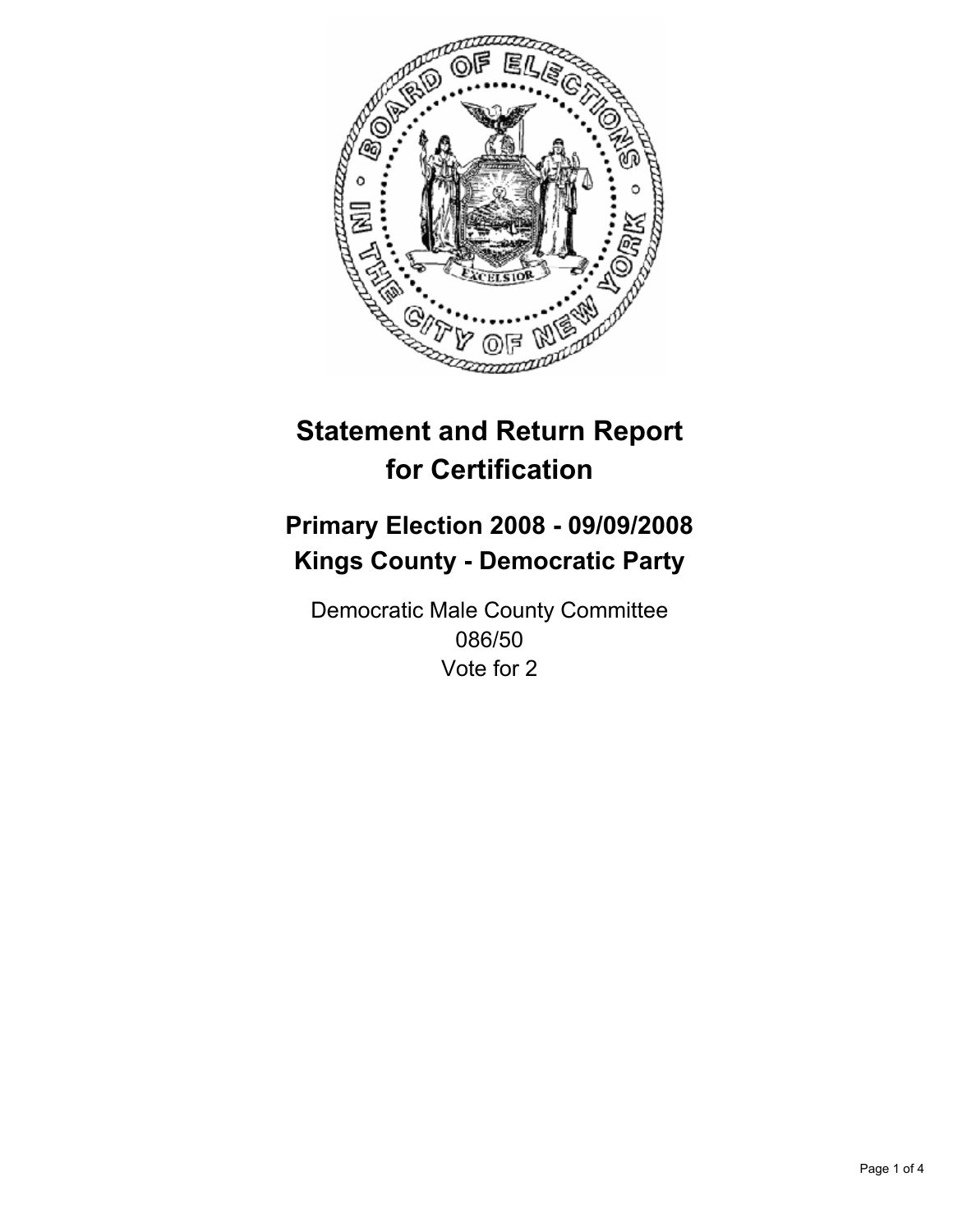

| <b>Total Votes</b>   | 34 |
|----------------------|----|
| <b>JAMES ZIKA</b>    | 14 |
| <b>RANDY SANDLIN</b> | 13 |
| <b>DAVID SHANTON</b> |    |
| <b>AFFIDAVIT</b>     |    |
| ABSENTEE/MILITARY    |    |
| <b>EMERGENCY</b>     |    |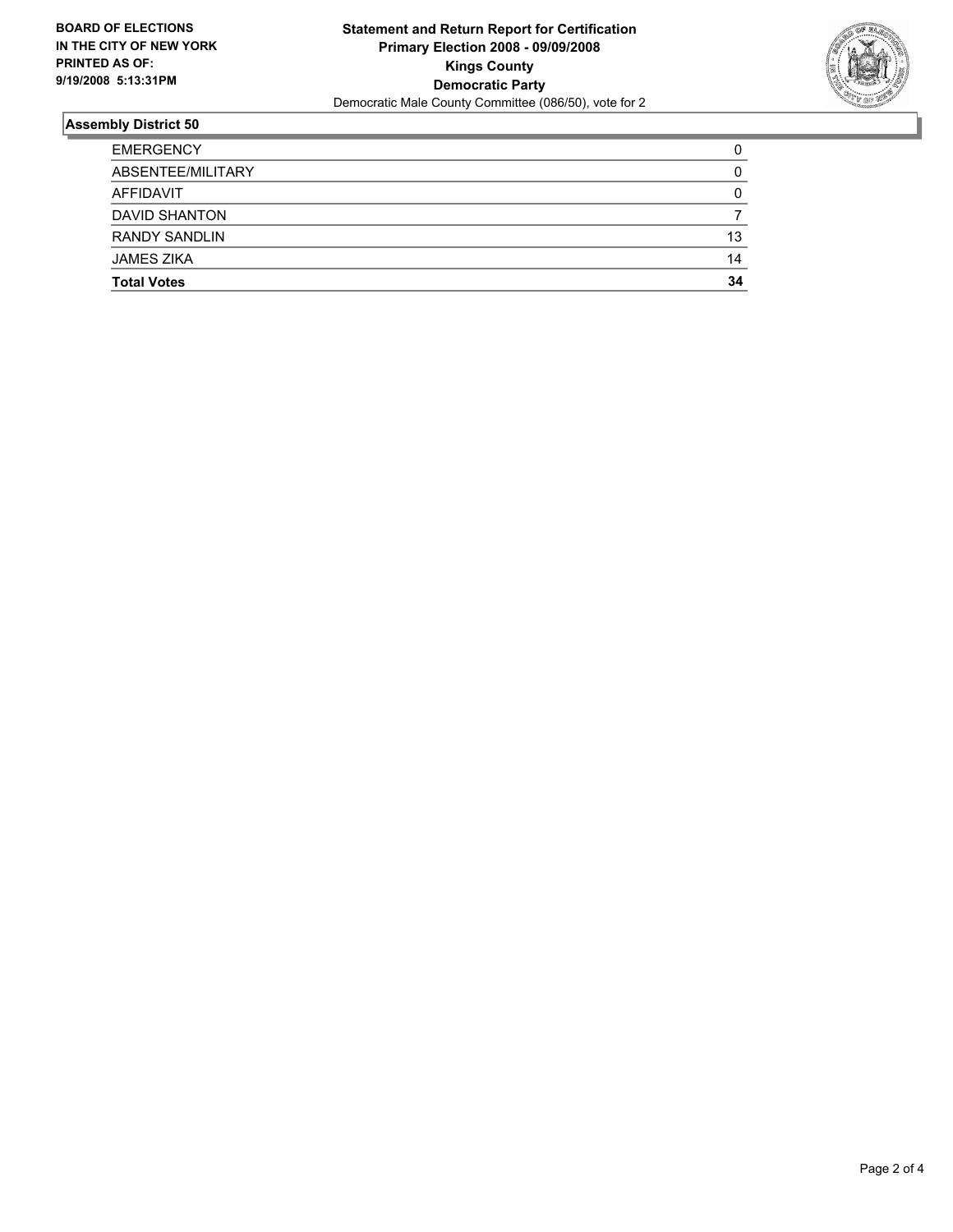#### **Statement and Return Report for Certification Primary Election 2008 - 09/09/2008 Kings County Democratic Party** Democratic Male County Committee (086/50), vote for 2

## **Total for Democratic Male County Committee (086/50) - Kings County**

| <b>Total Votes</b>   | 34 |
|----------------------|----|
| <b>JAMES ZIKA</b>    | 14 |
| <b>RANDY SANDLIN</b> | 13 |
| <b>DAVID SHANTON</b> |    |
| AFFIDAVIT            |    |
| ABSENTEE/MILITARY    |    |
| <b>EMERGENCY</b>     |    |

We certify this statement to be correct, and have caused the same to be attested by the signatures of the members of the board, or a majority thereof, on

Secretary **Chairman** 

Date

Chief Clerk

Canvassing Board **Canvassing Board** Canvassing Board **Deputy Chief Clerk** 

Canvassing Board

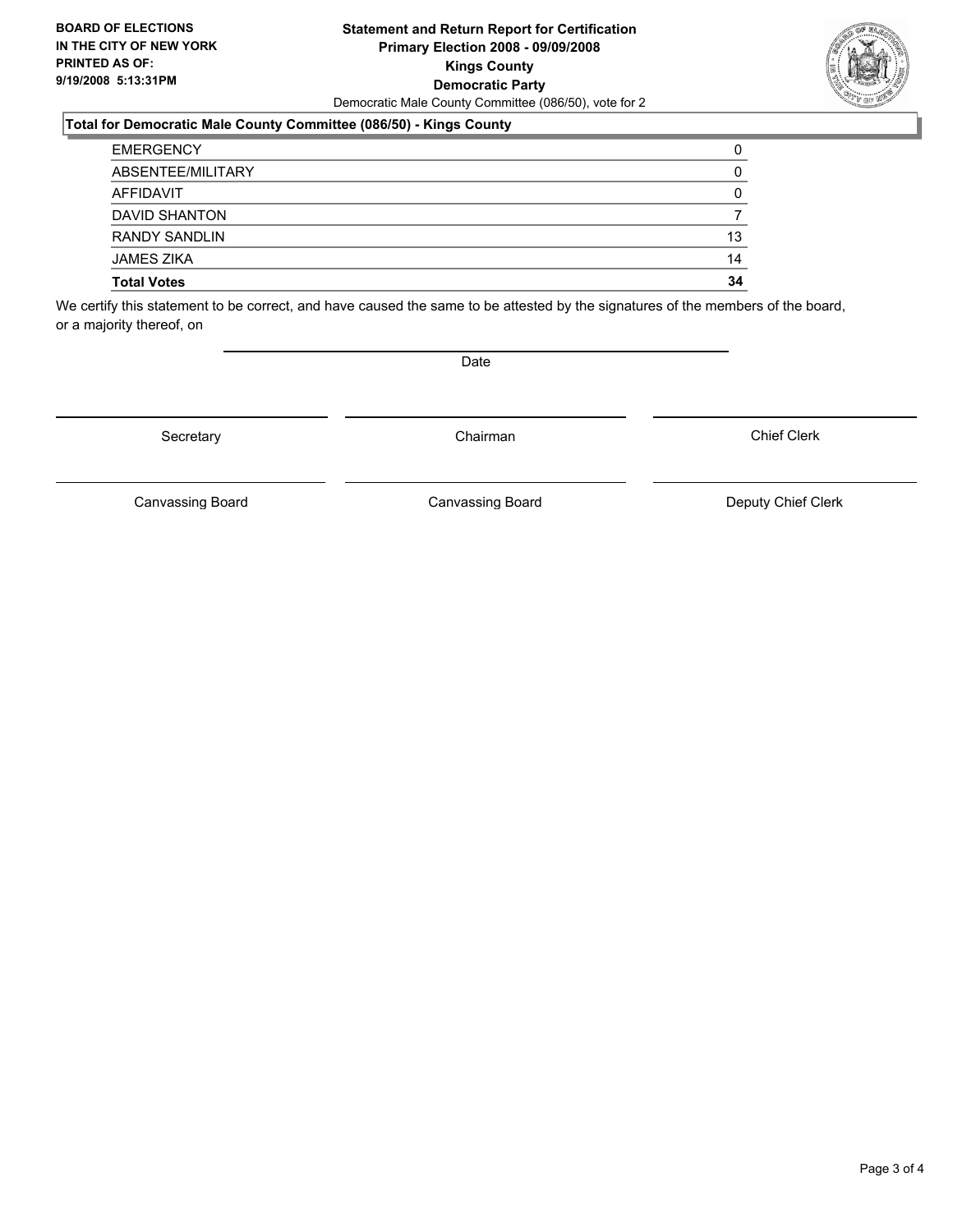**Statement and Return Report for Certification Primary Election 2008 - 09/09/2008 Kings County Democratic Party** Democratic Male County Committee (086/50), vote for 2

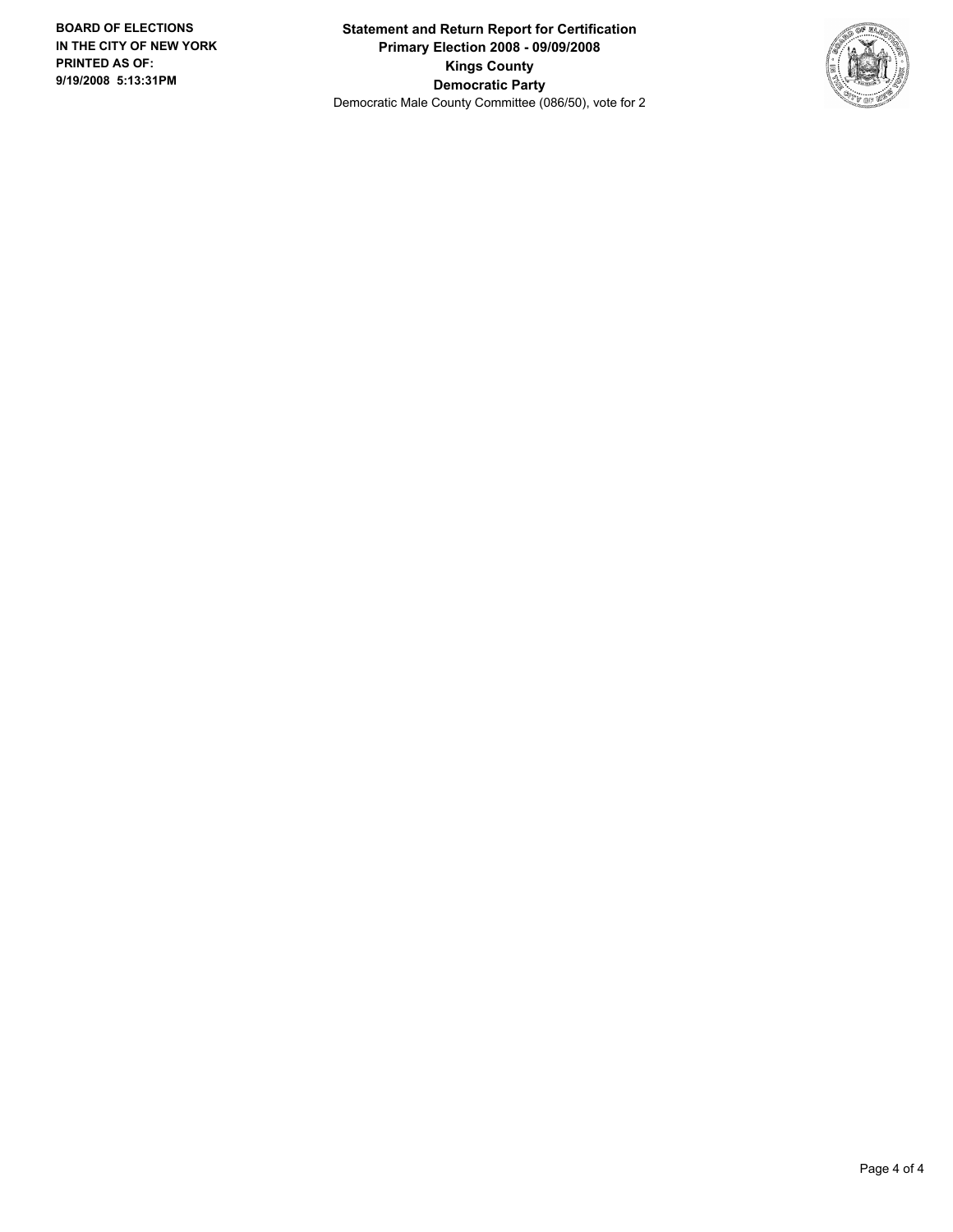

# **Primary Election 2008 - 09/09/2008 Kings County - Democratic Party**

Democratic Male County Committee 093/50 Vote for 1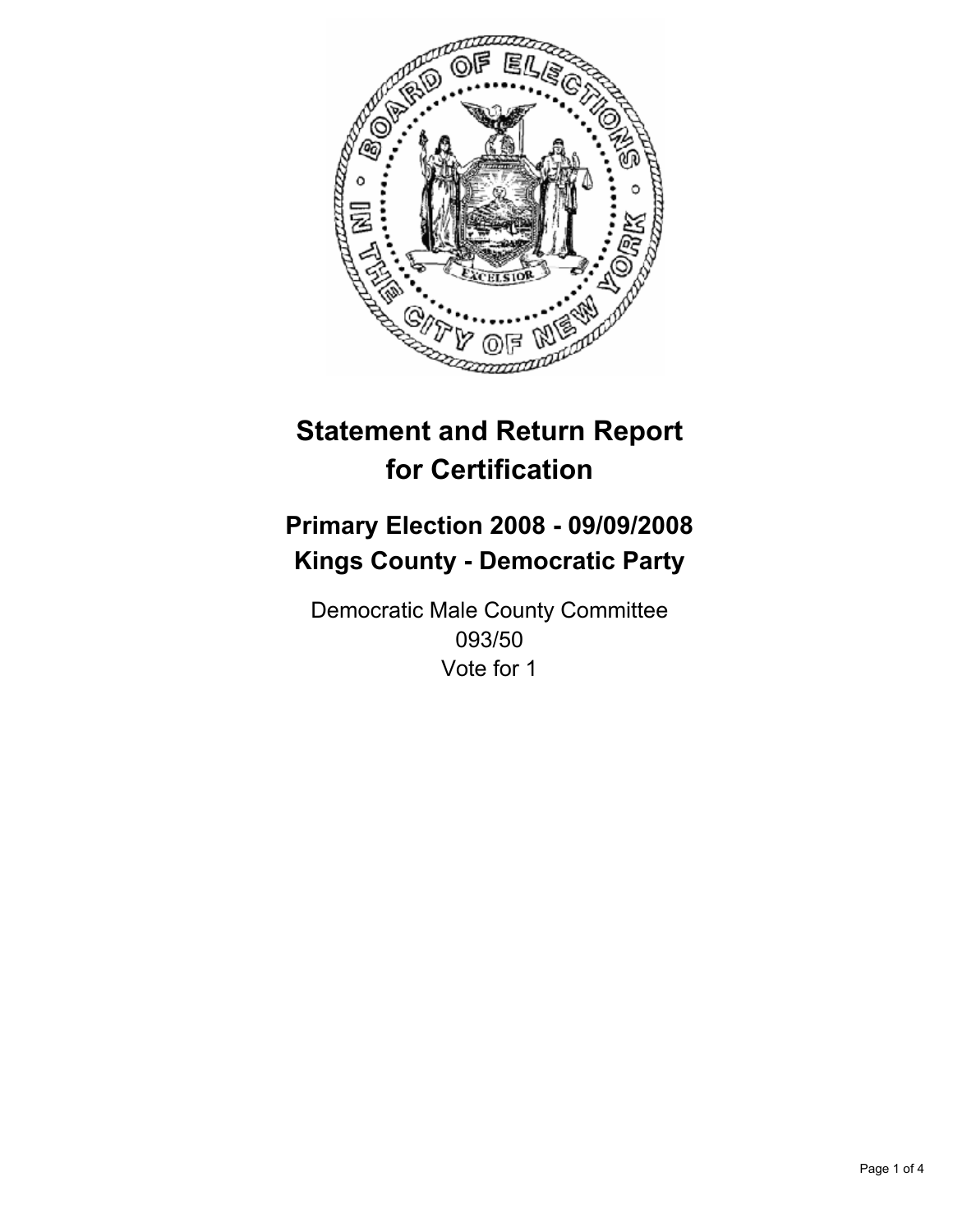

| <b>Total Votes</b>   | 16 |
|----------------------|----|
| <b>MORGAN PEHME</b>  | 12 |
| CARMINE GALEOTIFIORE |    |
| <b>AFFIDAVIT</b>     |    |
| ABSENTEE/MILITARY    |    |
| <b>EMERGENCY</b>     |    |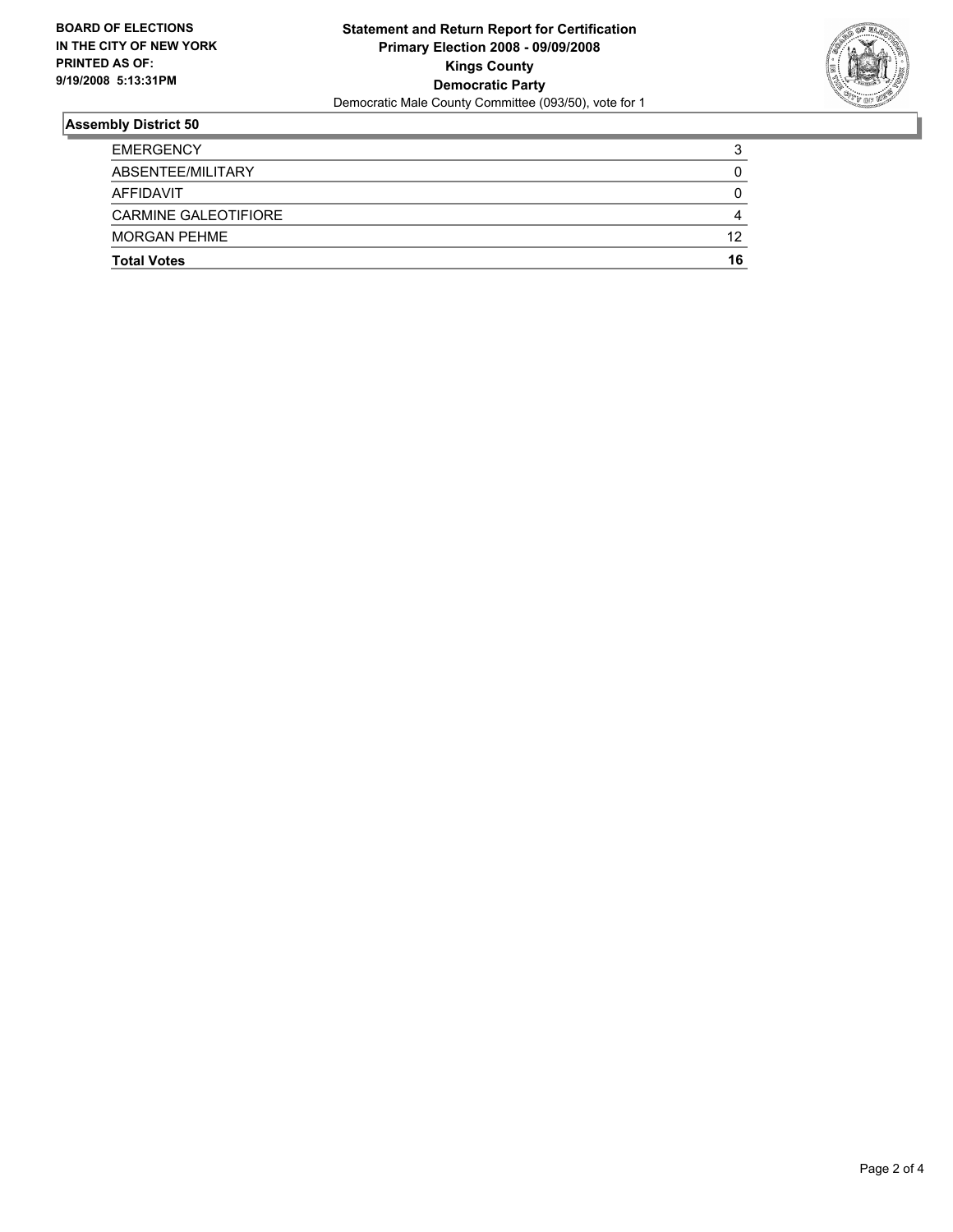#### **Statement and Return Report for Certification Primary Election 2008 - 09/09/2008 Kings County Democratic Party** Democratic Male County Committee (093/50), vote for 1

### **Total for Democratic Male County Committee (093/50) - Kings County**

| <b>EMERGENCY</b>            |    |
|-----------------------------|----|
| ABSENTEE/MILITARY           |    |
| AFFIDAVIT                   |    |
| <b>CARMINE GALEOTIFIORE</b> |    |
| <b>MORGAN PEHME</b>         | 12 |
| <b>Total Votes</b>          | 16 |

We certify this statement to be correct, and have caused the same to be attested by the signatures of the members of the board, or a majority thereof, on

Date

Secretary Chairman

Canvassing Board

Canvassing Board **Canvassing Board** Canvassing Board **Deputy Chief Clerk** 

Chief Clerk

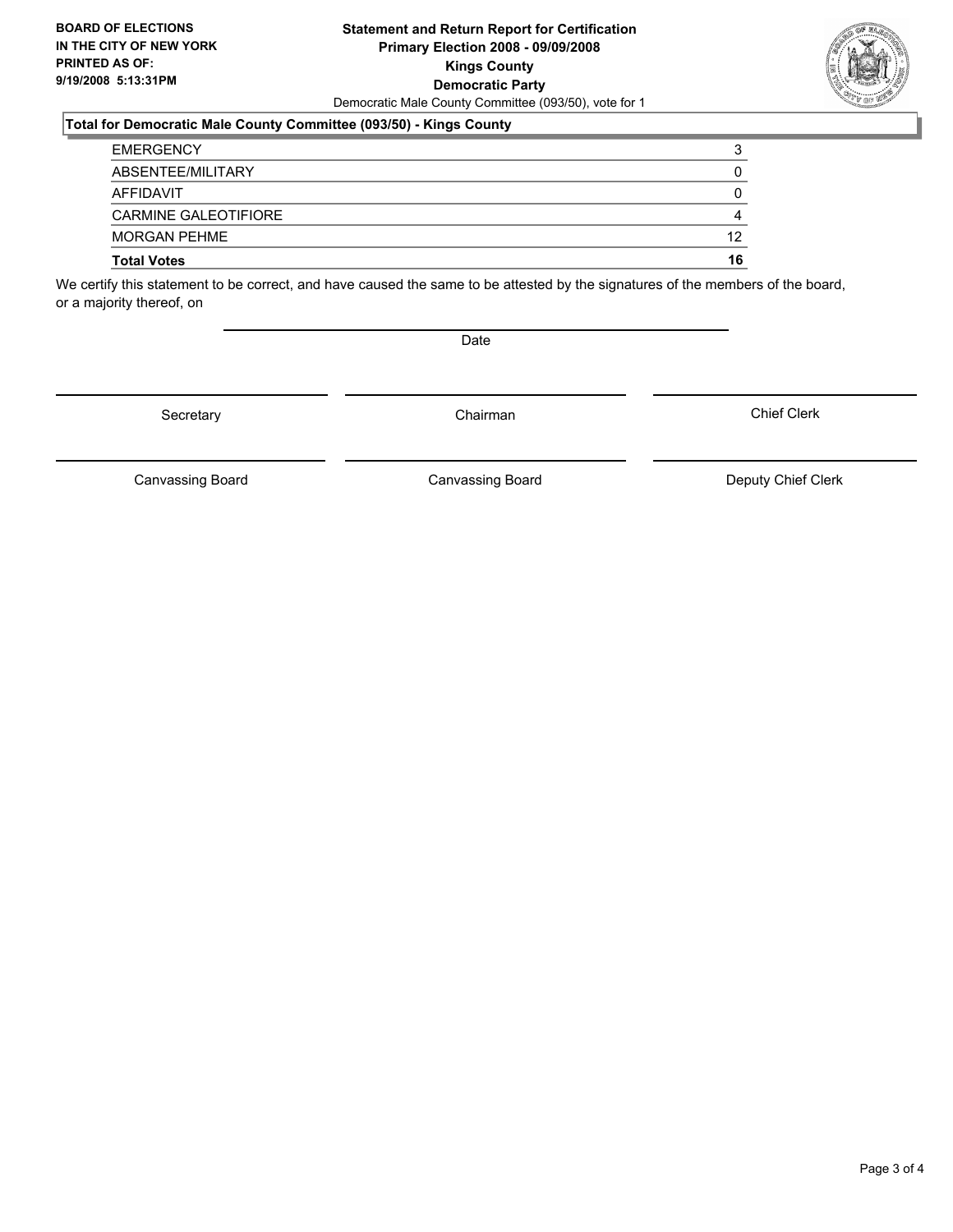**Statement and Return Report for Certification Primary Election 2008 - 09/09/2008 Kings County Democratic Party** Democratic Male County Committee (093/50), vote for 1

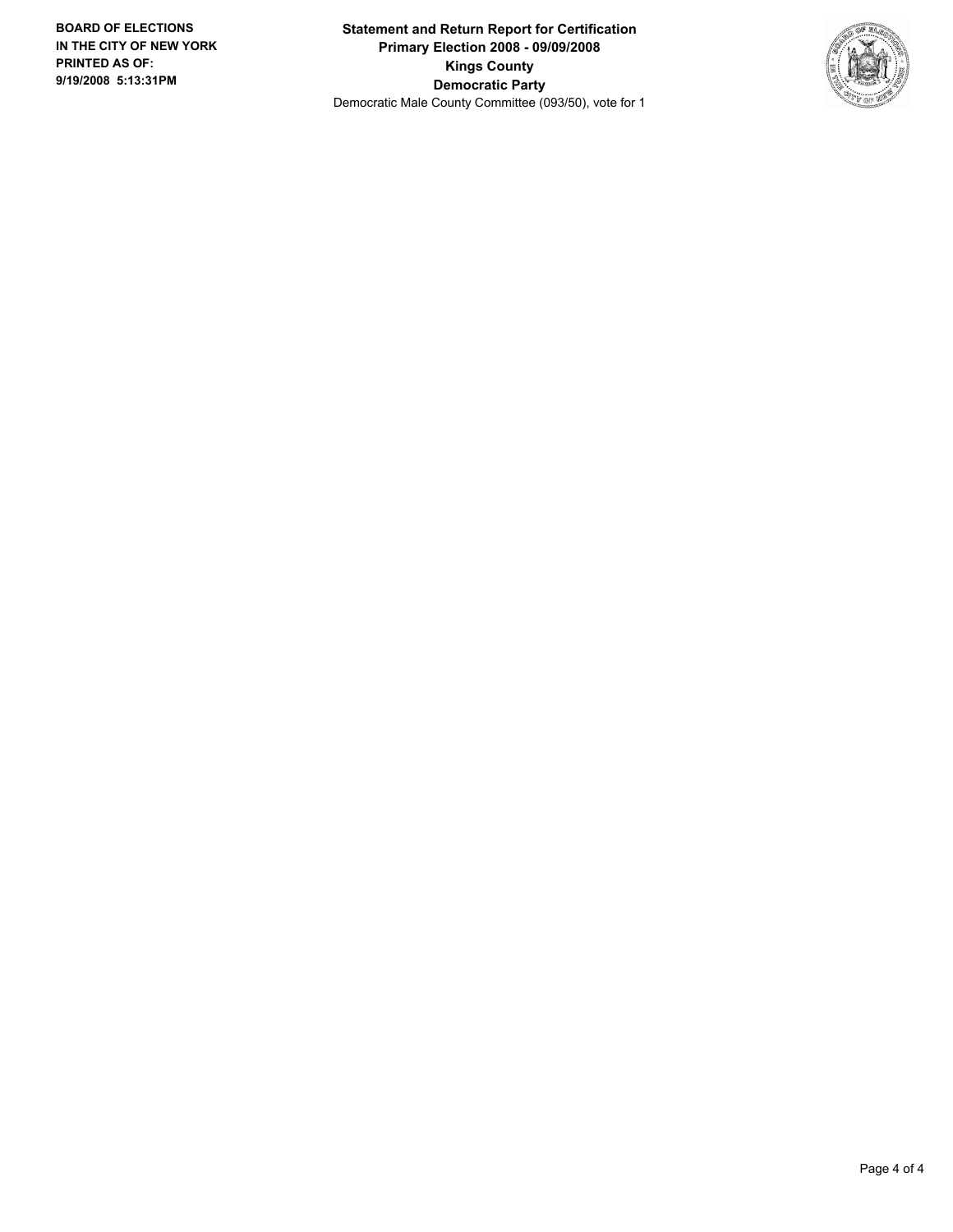

# **Primary Election 2008 - 09/09/2008 Kings County - Democratic Party**

Democratic Male County Committee 010/53 Vote for 2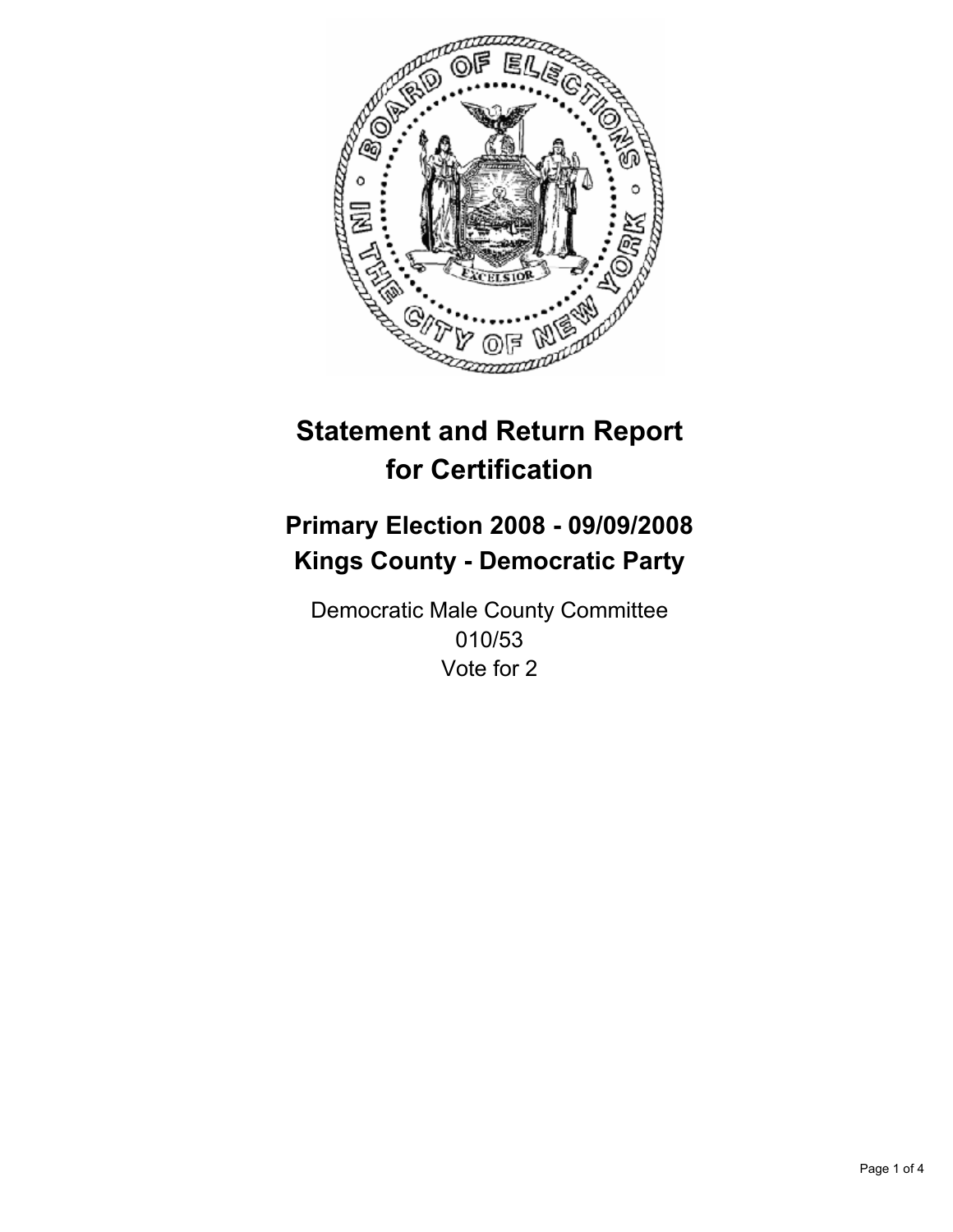

| <b>Total Votes</b>    | 43 |
|-----------------------|----|
| ALEXANDER F LOW       | 28 |
| <b>WALLY EDEN</b>     |    |
| <b>HUBERT COKELEY</b> | 13 |
| AFFIDAVIT             |    |
| ABSENTEE/MILITARY     |    |
| <b>EMERGENCY</b>      |    |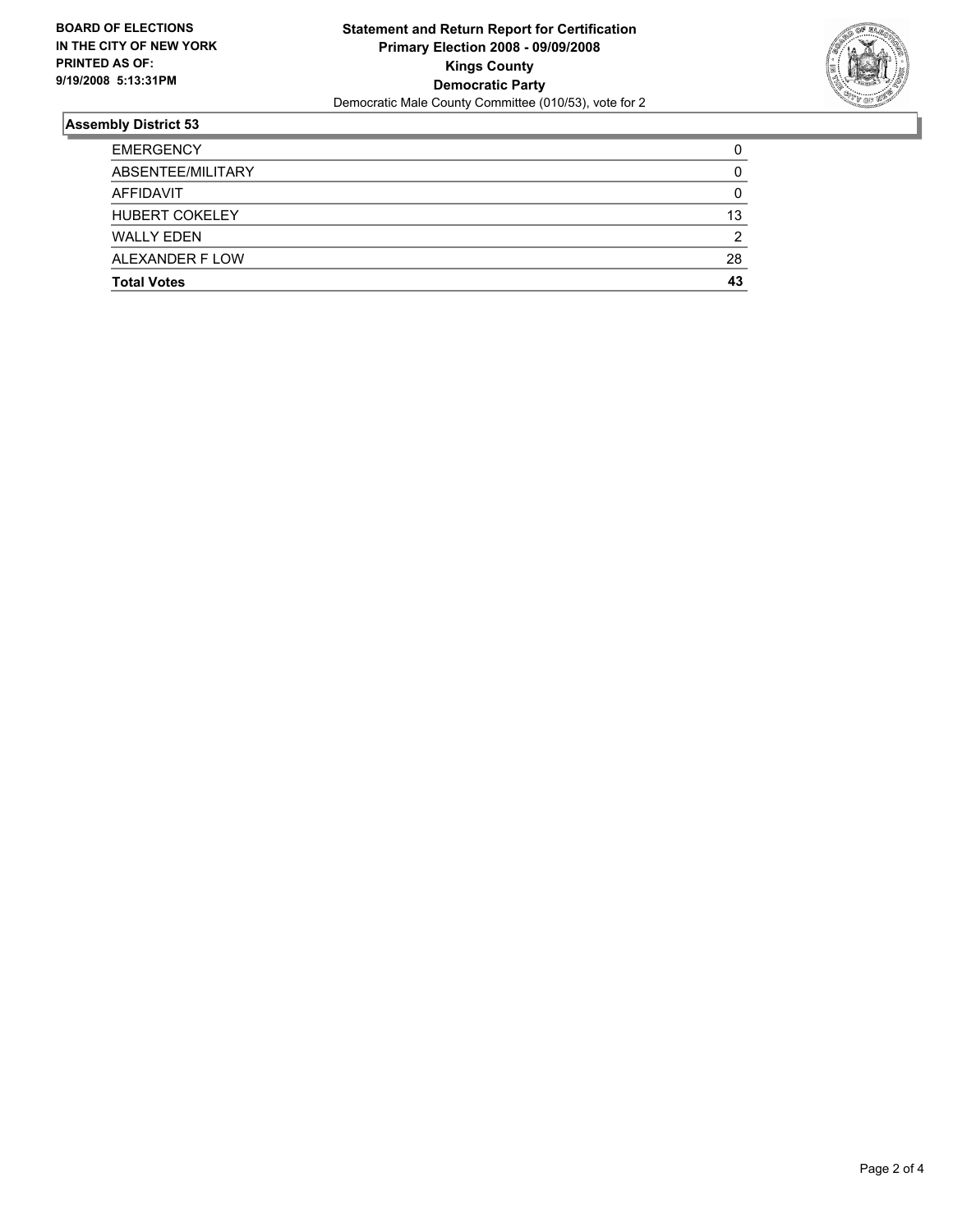#### **Statement and Return Report for Certification Primary Election 2008 - 09/09/2008 Kings County Democratic Party** Democratic Male County Committee (010/53), vote for 2

### **Total for Democratic Male County Committee (010/53) - Kings County**

| <b>EMERGENCY</b>      |    |
|-----------------------|----|
| ABSENTEE/MILITARY     |    |
| AFFIDAVIT             |    |
| <b>HUBERT COKELEY</b> | 13 |
| <b>WALLY EDEN</b>     |    |
| ALEXANDER F LOW       | 28 |
| <b>Total Votes</b>    | 43 |

We certify this statement to be correct, and have caused the same to be attested by the signatures of the members of the board, or a majority thereof, on

Date

Secretary **Chairman** 

Chief Clerk

Canvassing Board **Canvassing Board** Canvassing Board **Deputy Chief Clerk** 

Canvassing Board

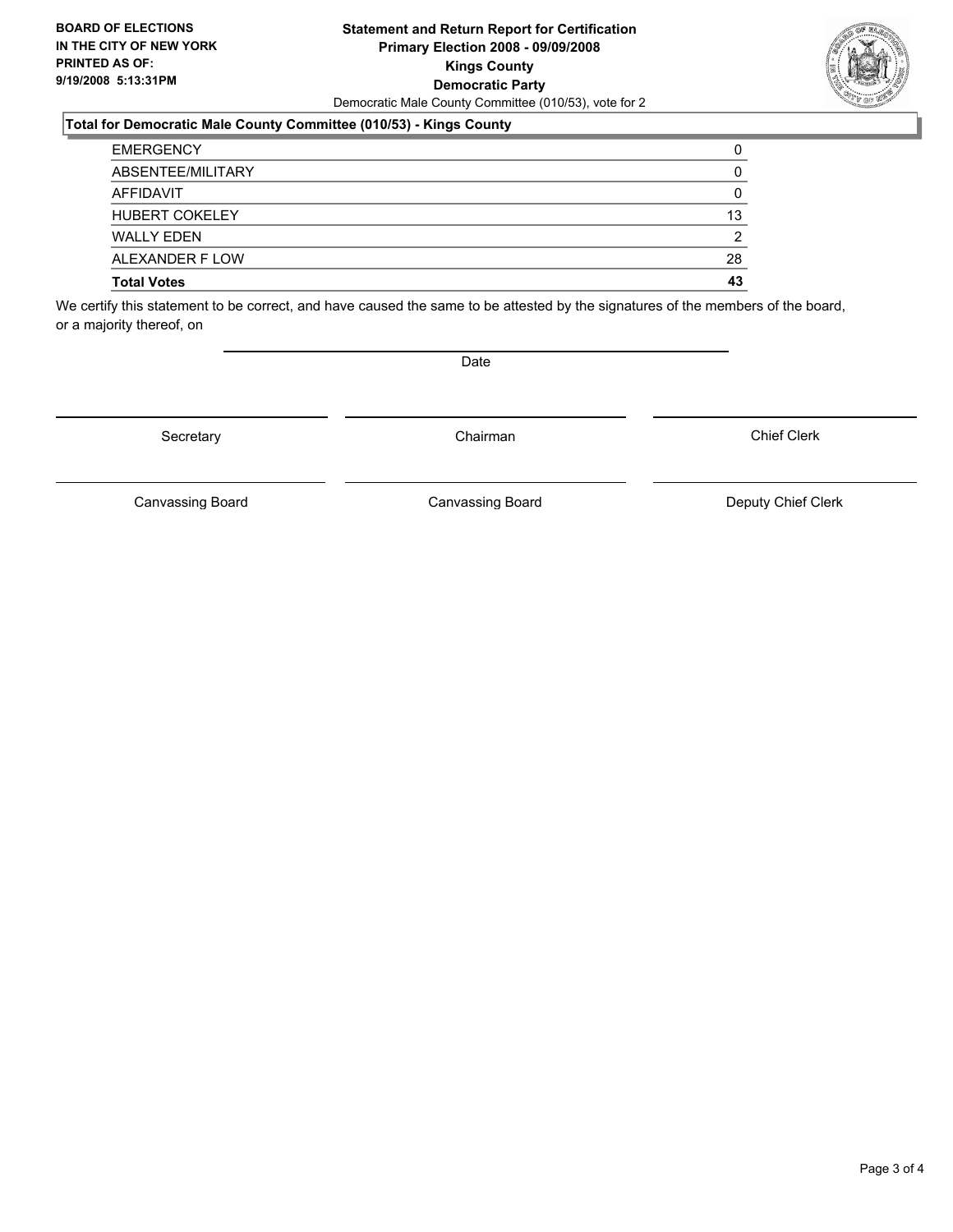**Statement and Return Report for Certification Primary Election 2008 - 09/09/2008 Kings County Democratic Party** Democratic Male County Committee (010/53), vote for 2

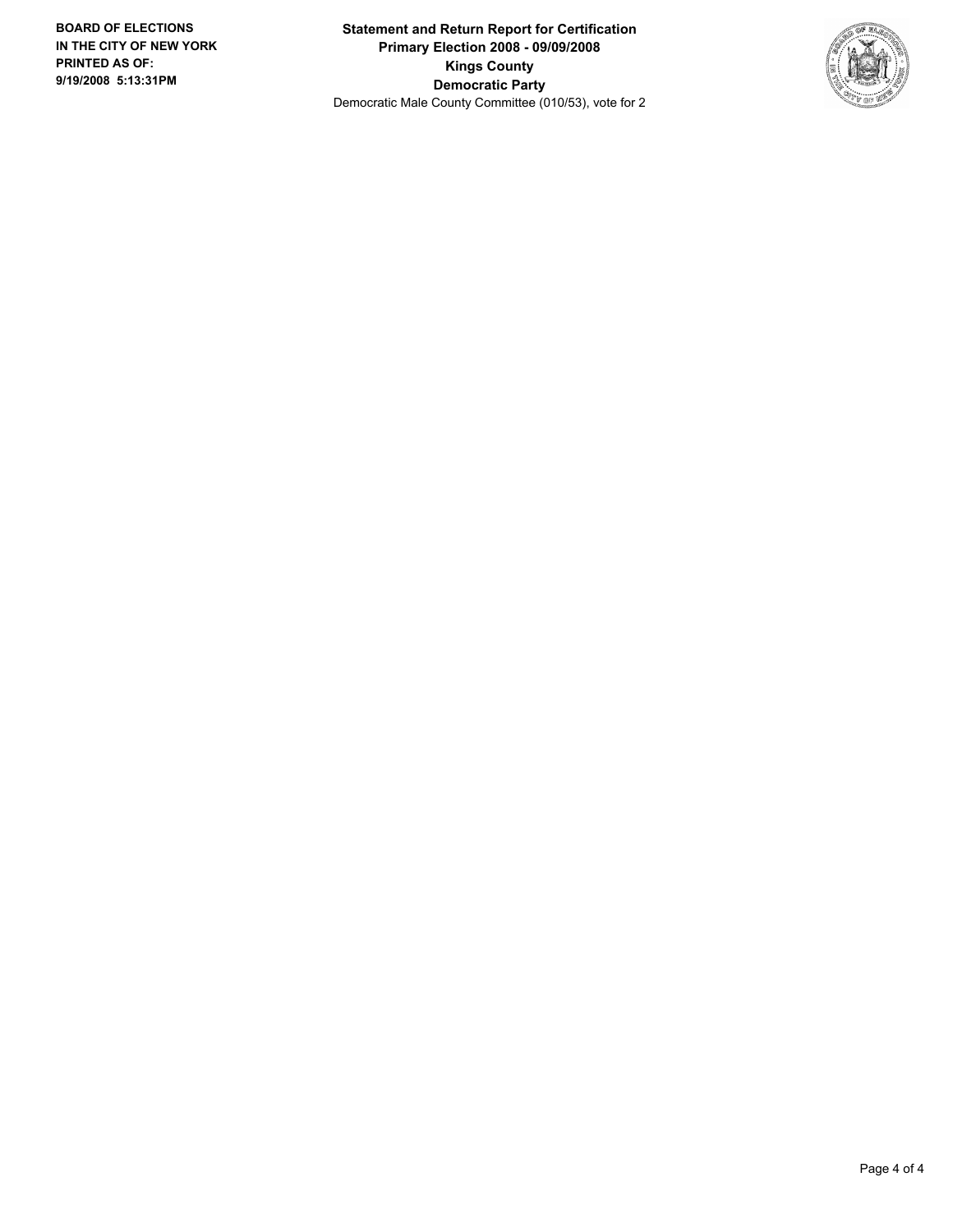

# **Primary Election 2008 - 09/09/2008 Kings County - Democratic Party**

Democratic Male County Committee 016/53 Vote for 1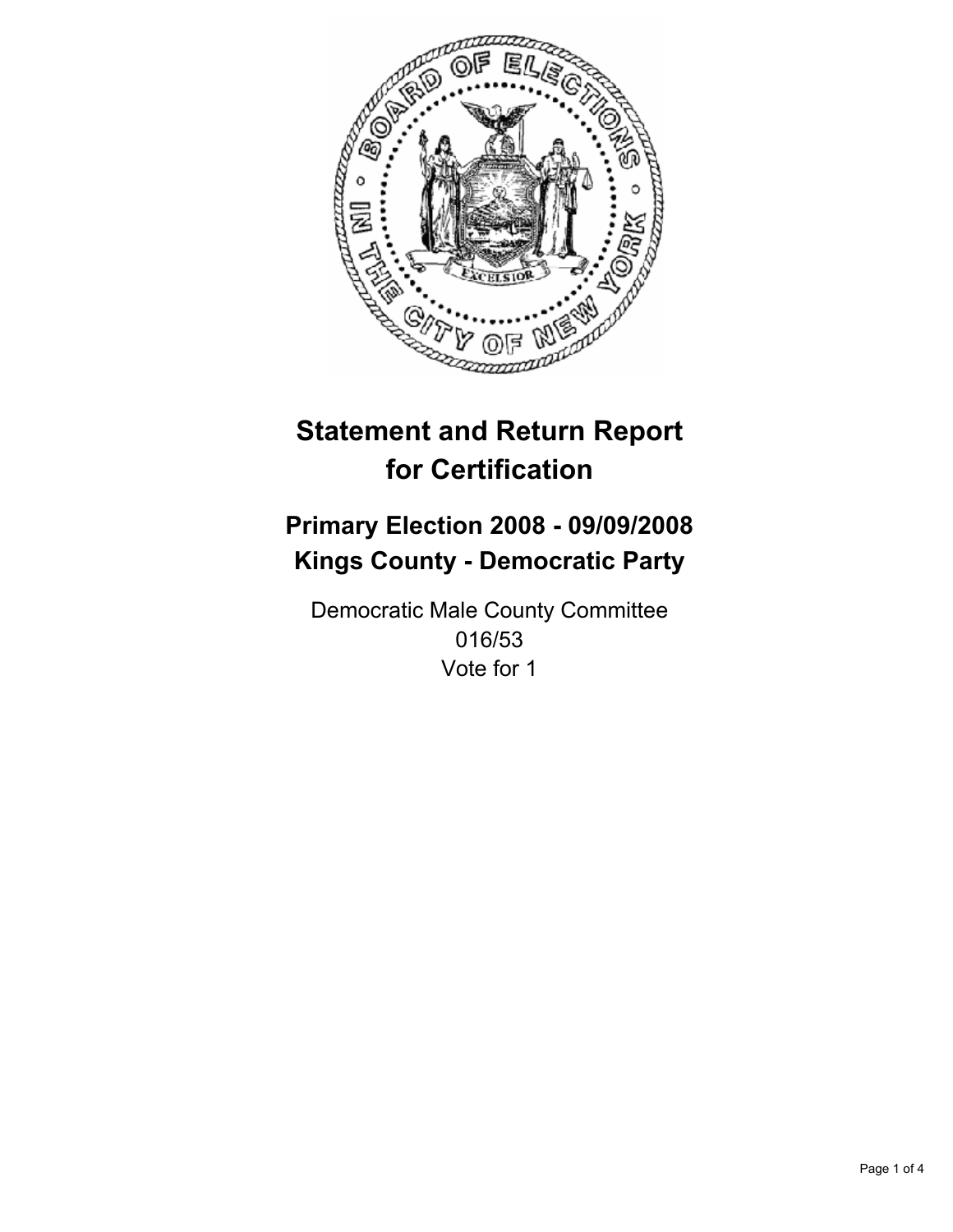

| <b>EMERGENCY</b>         |   |
|--------------------------|---|
| ABSENTEE/MILITARY        |   |
| AFFIDAVIT                |   |
| <b>CRISTHIAN E CHANO</b> |   |
| CHRISTOPHER COATS        | Δ |
| <b>Total Votes</b>       | о |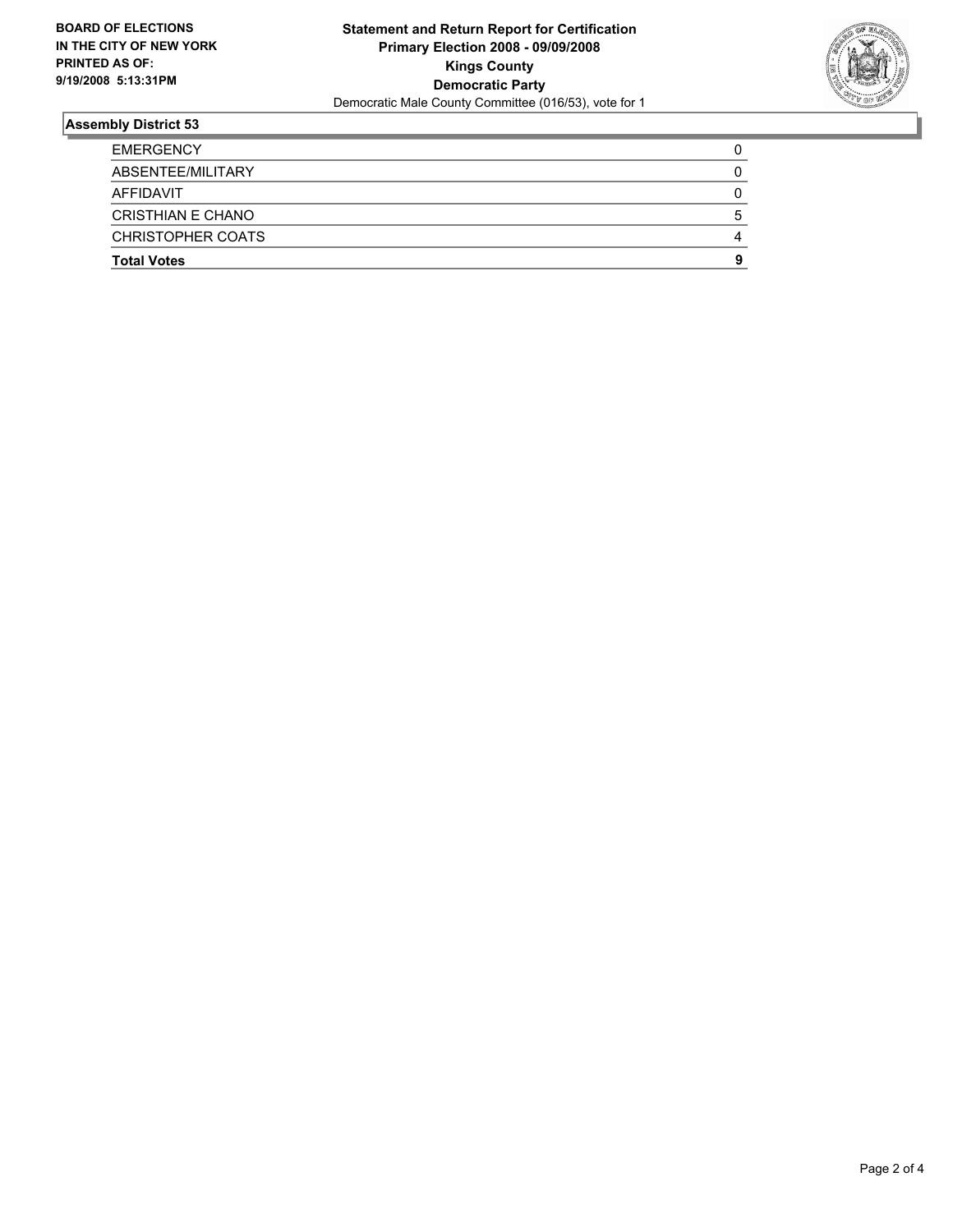#### **Statement and Return Report for Certification Primary Election 2008 - 09/09/2008 Kings County Democratic Party** Democratic Male County Committee (016/53), vote for 1

#### **Total for Democratic Male County Committee (016/53) - Kings County**

| <b>EMERGENCY</b>         |  |
|--------------------------|--|
| ABSENTEE/MILITARY        |  |
| AFFIDAVIT                |  |
| <b>CRISTHIAN E CHANO</b> |  |
| CHRISTOPHER COATS        |  |
| <b>Total Votes</b>       |  |

We certify this statement to be correct, and have caused the same to be attested by the signatures of the members of the board, or a majority thereof, on

Date

Canvassing Board

Canvassing Board **Canvassing Board** Canvassing Board **Deputy Chief Clerk** 

Chief Clerk

Page 3 of 4



Secretary Chairman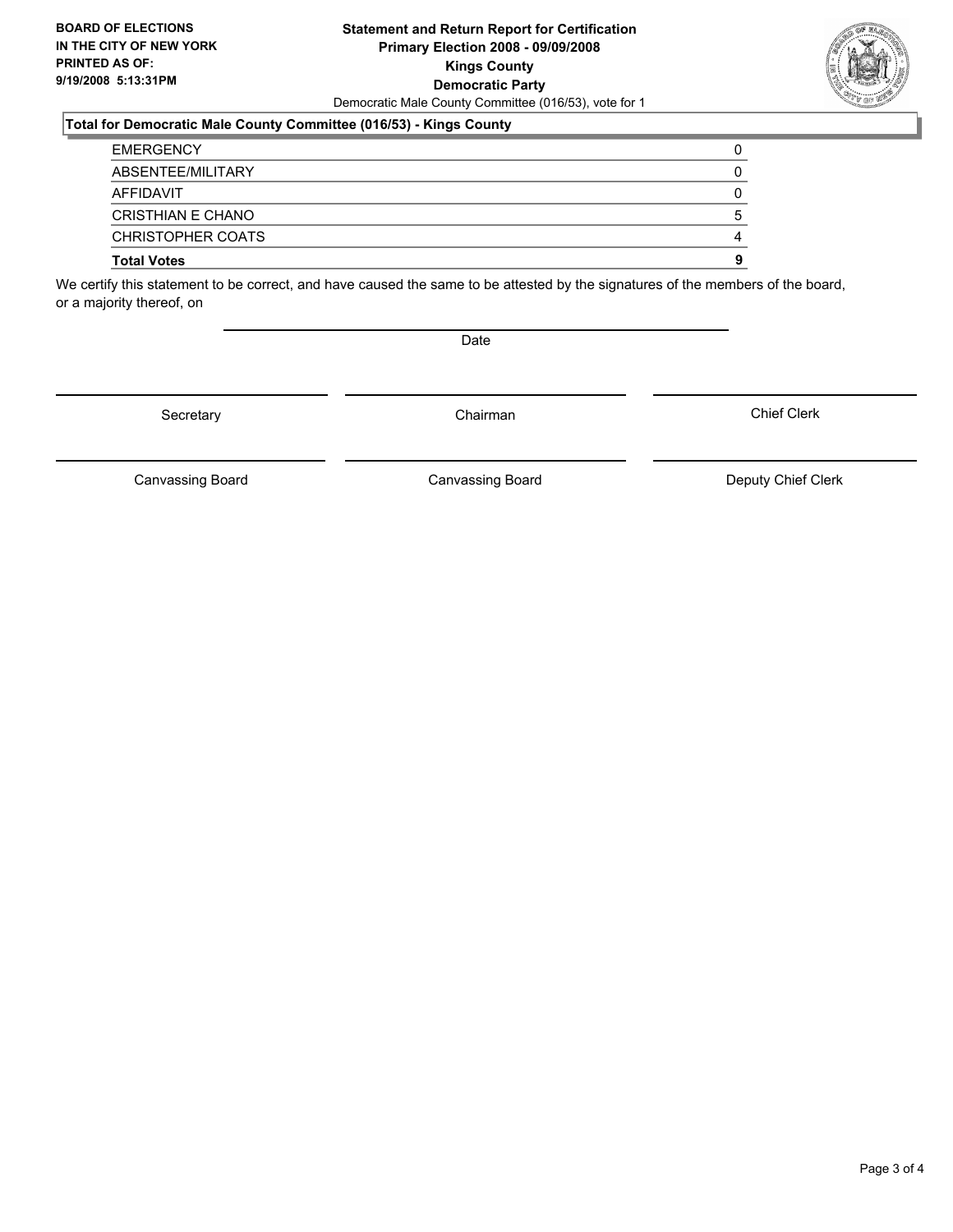**Statement and Return Report for Certification Primary Election 2008 - 09/09/2008 Kings County Democratic Party** Democratic Male County Committee (016/53), vote for 1

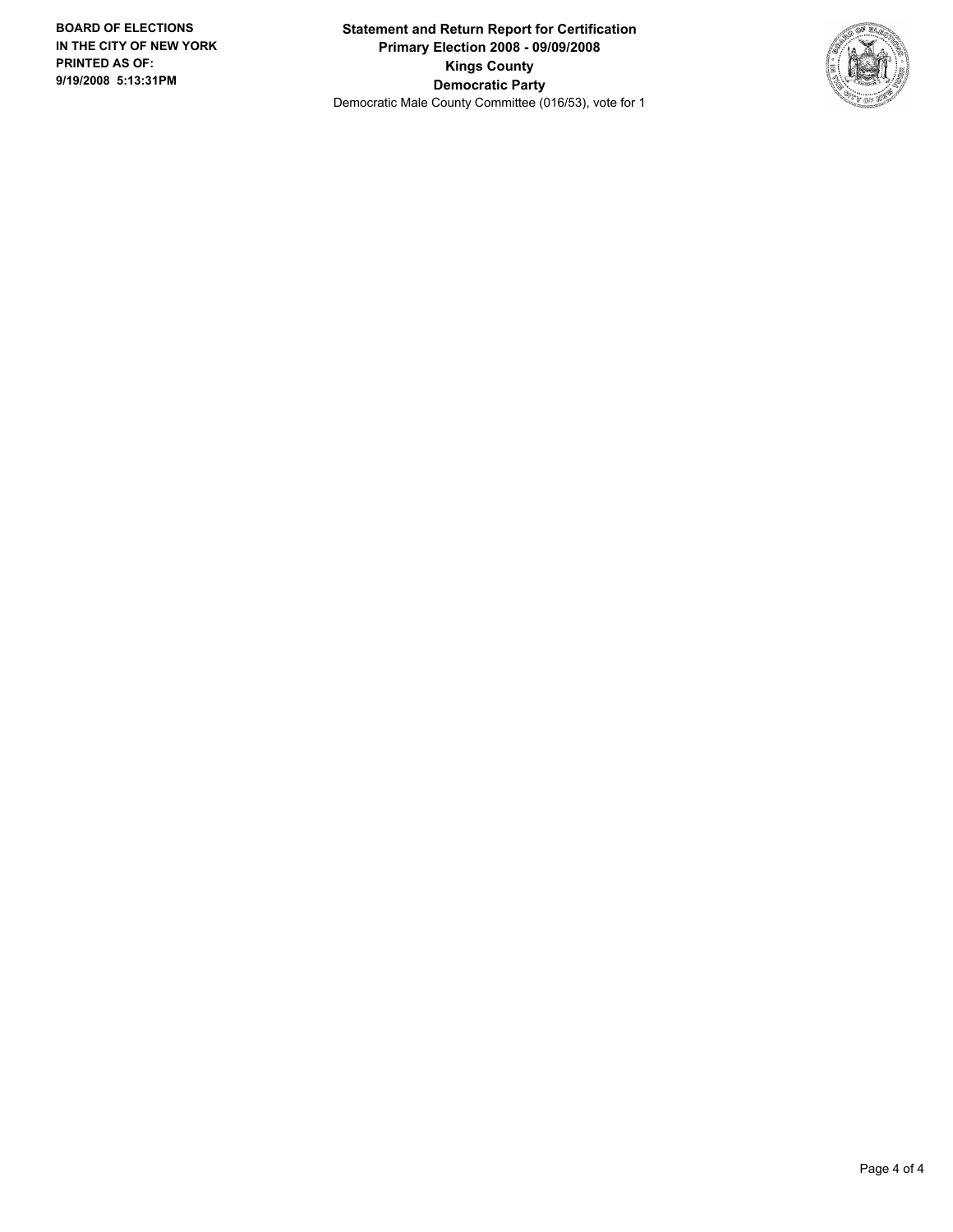

# **Primary Election 2008 - 09/09/2008 Kings County - Democratic Party**

Democratic Male County Committee 030/53 Vote for 2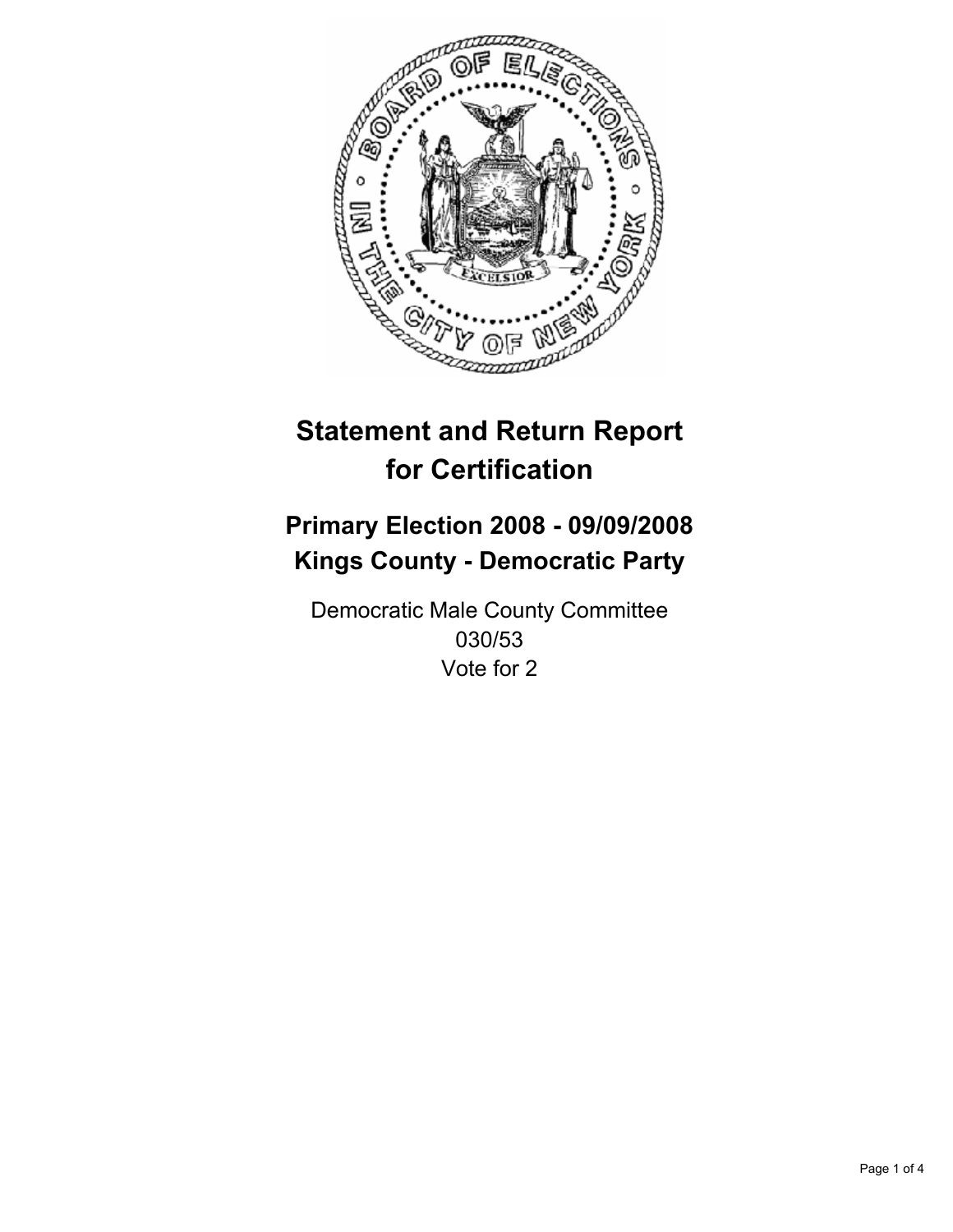

| <b>Total Votes</b>     | 54 |
|------------------------|----|
| <b>ESTEBAN D DURAN</b> | 37 |
| <b>DOMINGO DILAN</b>   |    |
| <b>ANDRES MATOS</b>    | 9  |
| AFFIDAVIT              |    |
| ABSENTEE/MILITARY      |    |
| <b>EMERGENCY</b>       |    |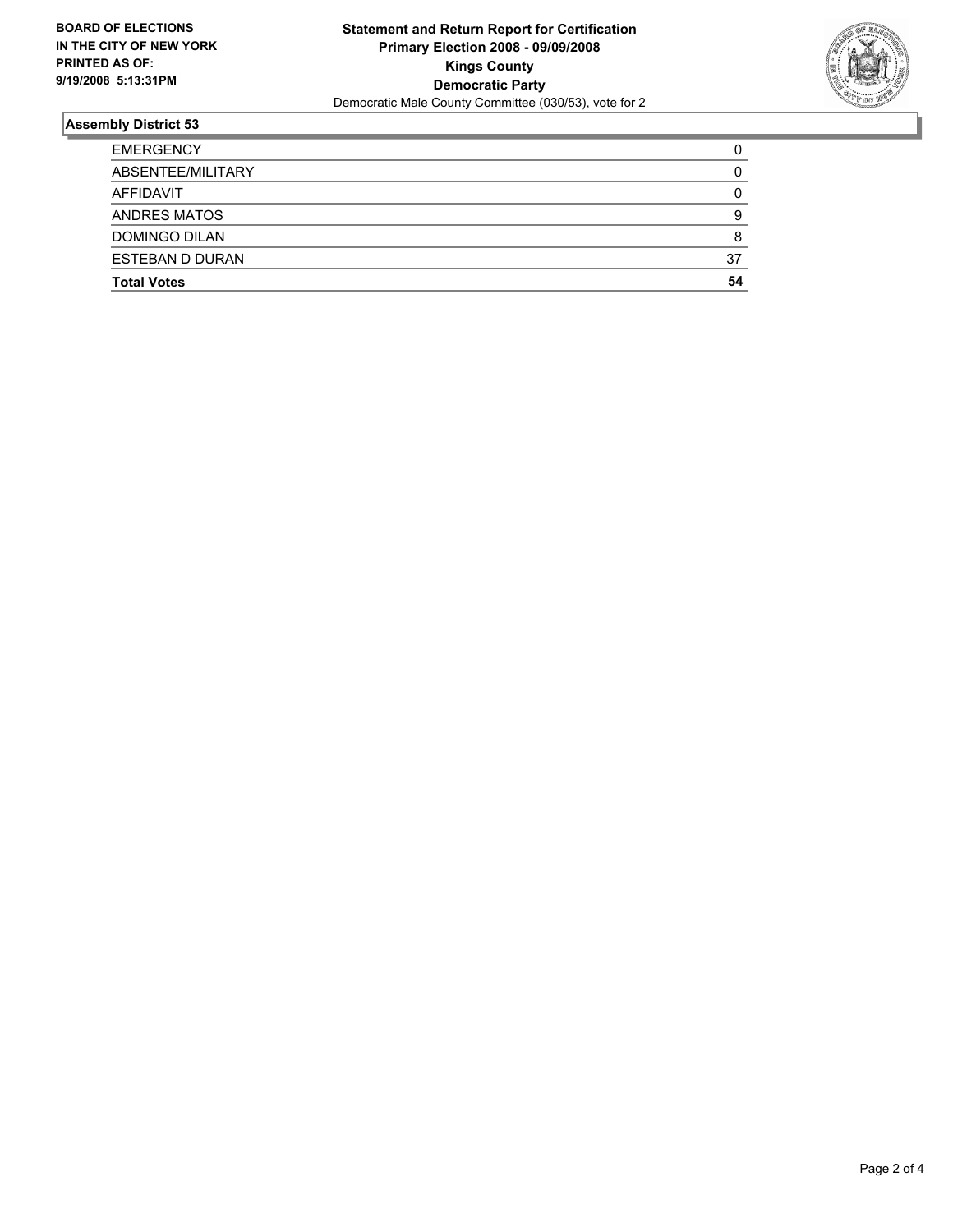#### **Statement and Return Report for Certification Primary Election 2008 - 09/09/2008 Kings County Democratic Party** Democratic Male County Committee (030/53), vote for 2

### **Total for Democratic Male County Committee (030/53) - Kings County**

| <b>EMERGENCY</b>       |    |
|------------------------|----|
| ABSENTEE/MILITARY      |    |
| AFFIDAVIT              |    |
| ANDRES MATOS           | 9  |
| <b>DOMINGO DILAN</b>   |    |
| <b>ESTEBAN D DURAN</b> | 37 |
| <b>Total Votes</b>     | 54 |

We certify this statement to be correct, and have caused the same to be attested by the signatures of the members of the board, or a majority thereof, on

Secretary **Chairman** 

Chief Clerk

Canvassing Board **Canvassing Board** Canvassing Board **Deputy Chief Clerk** 

Canvassing Board



Date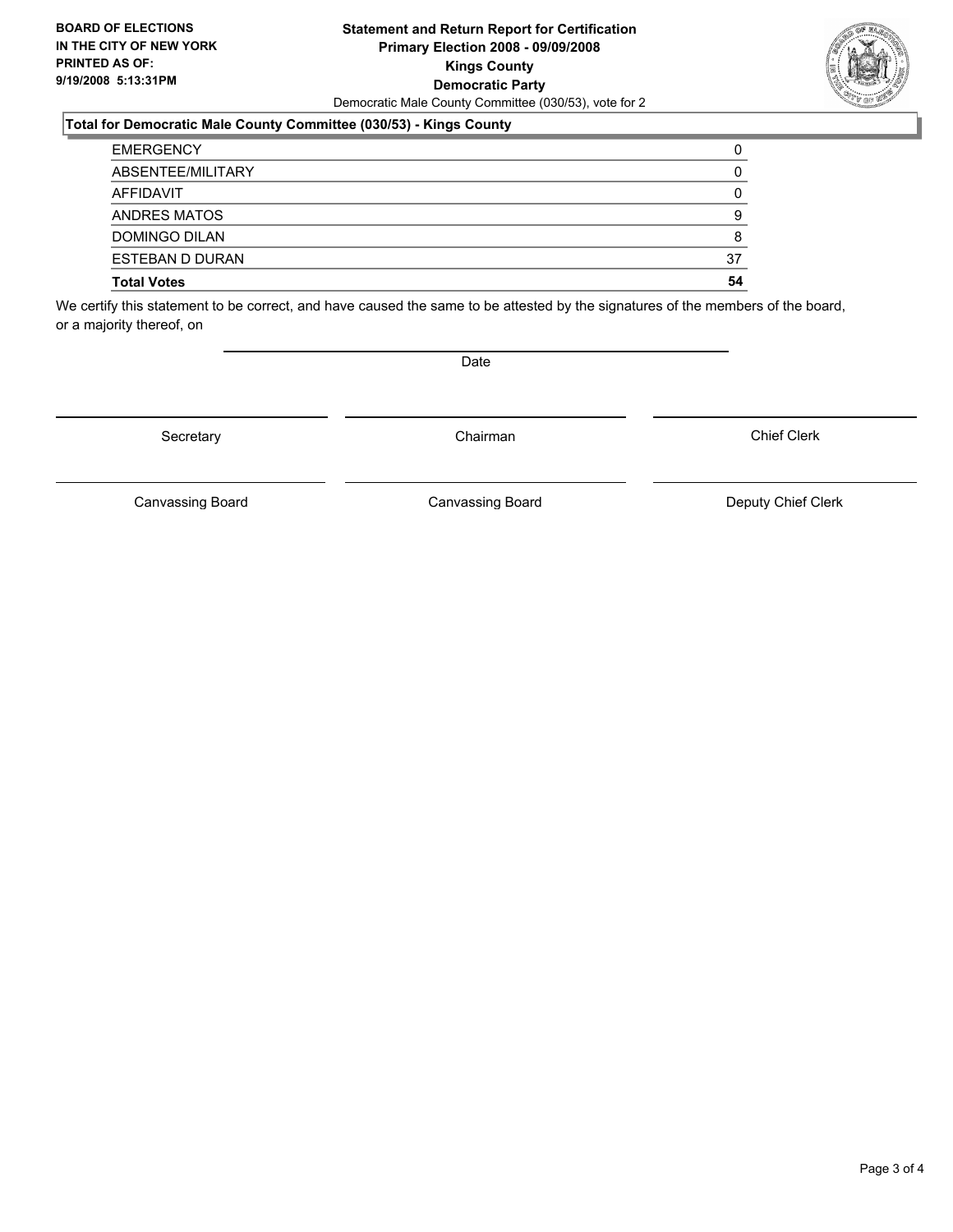**Statement and Return Report for Certification Primary Election 2008 - 09/09/2008 Kings County Democratic Party** Democratic Male County Committee (030/53), vote for 2

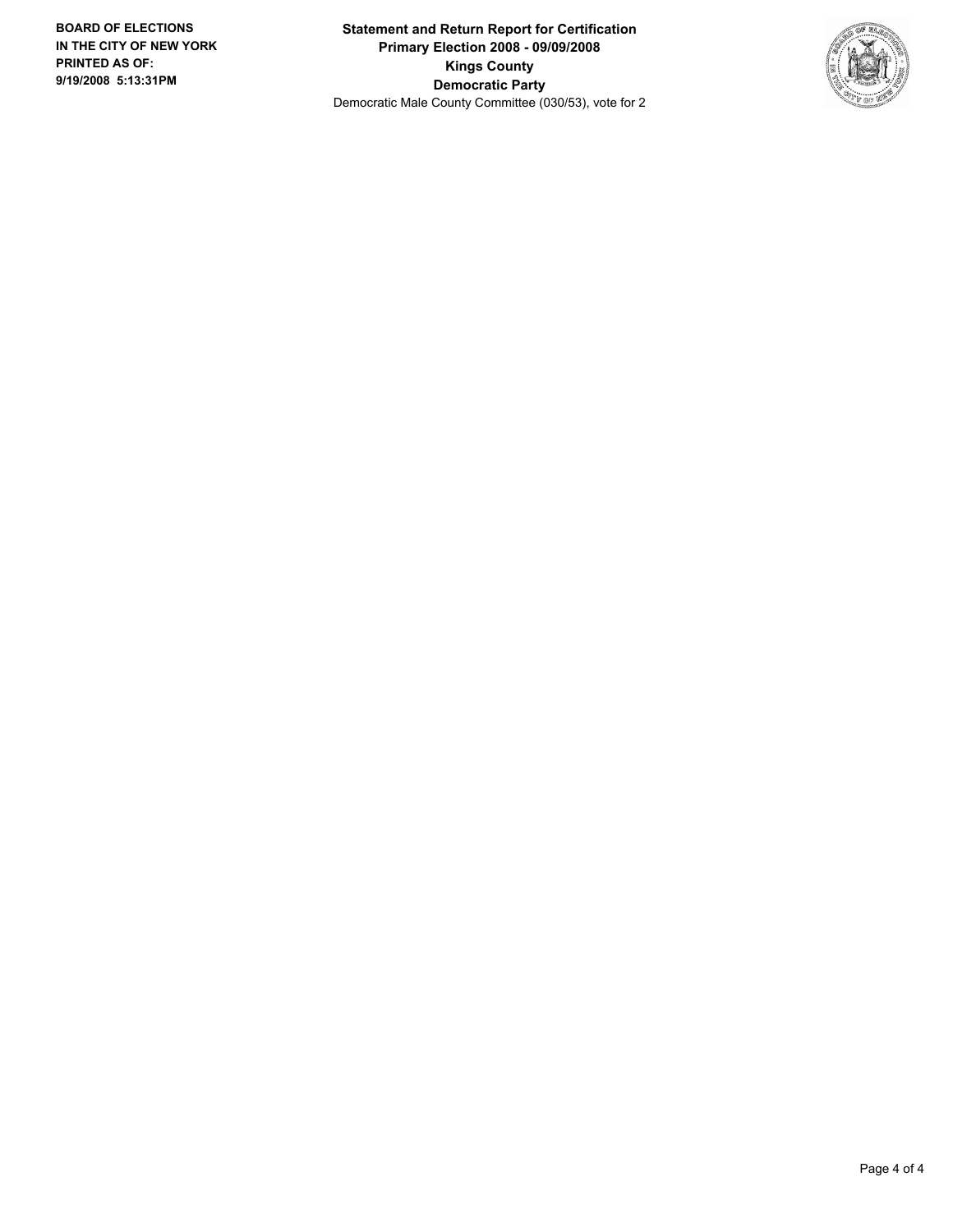

# **Primary Election 2008 - 09/09/2008 Kings County - Democratic Party**

Democratic Male County Committee 047/53 Vote for 1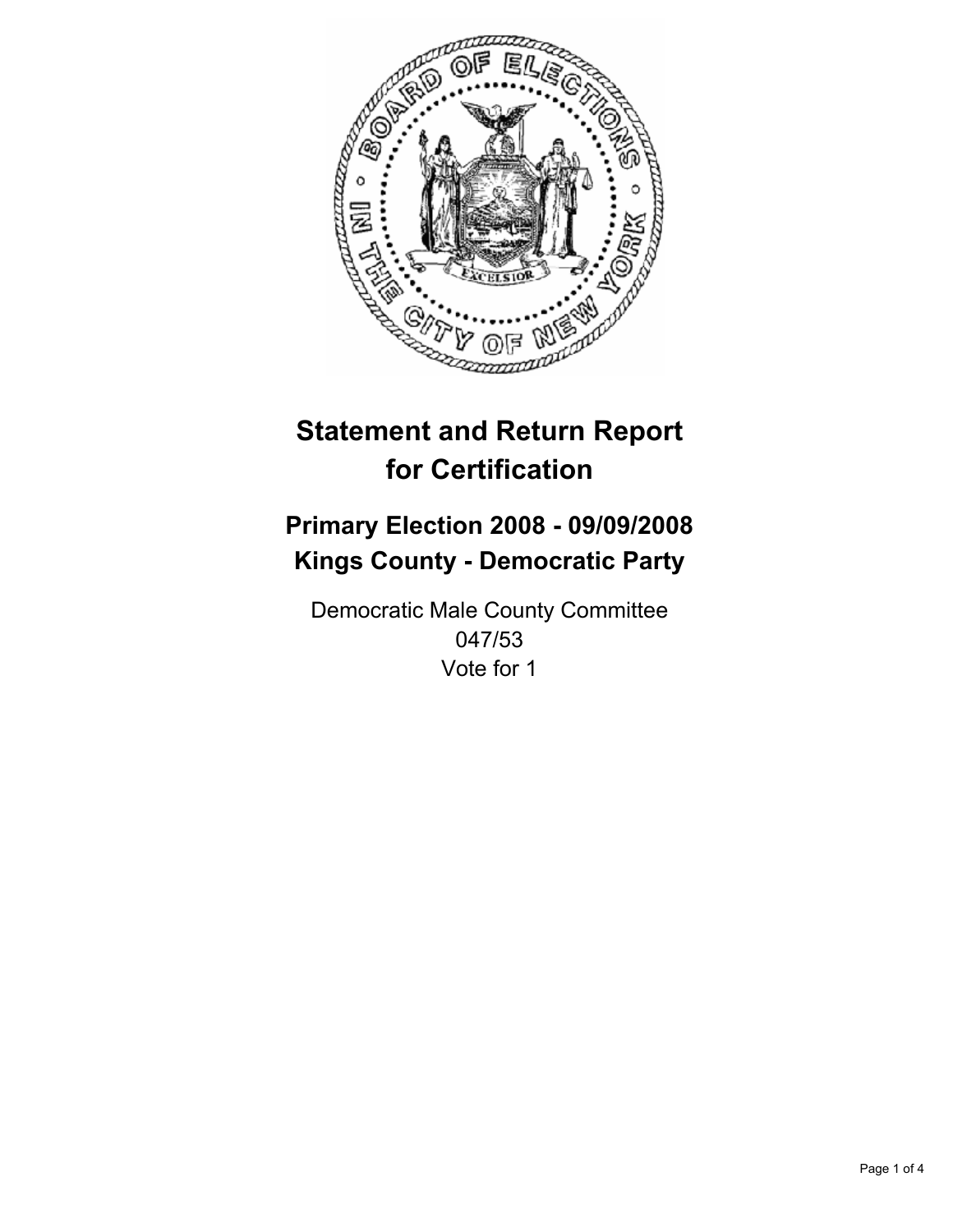

| <b>EGILIO CRUZ</b>           |    |
|------------------------------|----|
| <b>CHRISTOPHER HENDERSON</b> | 13 |
| AFFIDAVIT                    |    |
| ABSENTEE/MILITARY            |    |
| <b>EMERGENCY</b>             |    |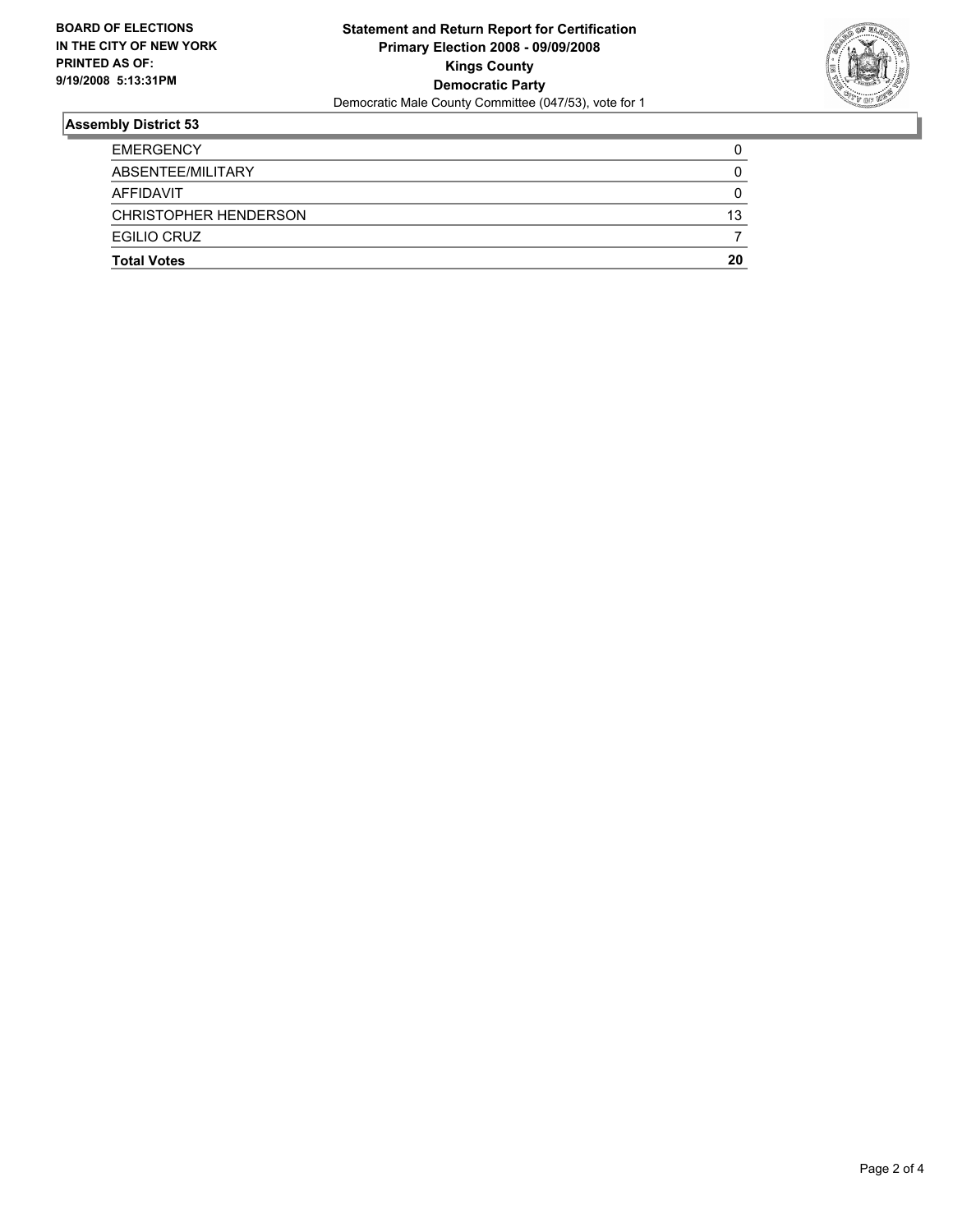#### **Statement and Return Report for Certification Primary Election 2008 - 09/09/2008 Kings County Democratic Party** Democratic Male County Committee (047/53), vote for 1

#### **Total for Democratic Male County Committee (047/53) - Kings County**

| <b>EGILIO CRUZ</b><br><b>Total Votes</b> | 20 |
|------------------------------------------|----|
| CHRISTOPHER HENDERSON                    | 13 |
| AFFIDAVIT                                |    |
| ABSENTEE/MILITARY                        |    |
| <b>EMERGENCY</b>                         |    |

We certify this statement to be correct, and have caused the same to be attested by the signatures of the members of the board, or a majority thereof, on

Date

Secretary Chairman

Canvassing Board

Canvassing Board **Canvassing Board** Canvassing Board **Deputy Chief Clerk** 

Chief Clerk

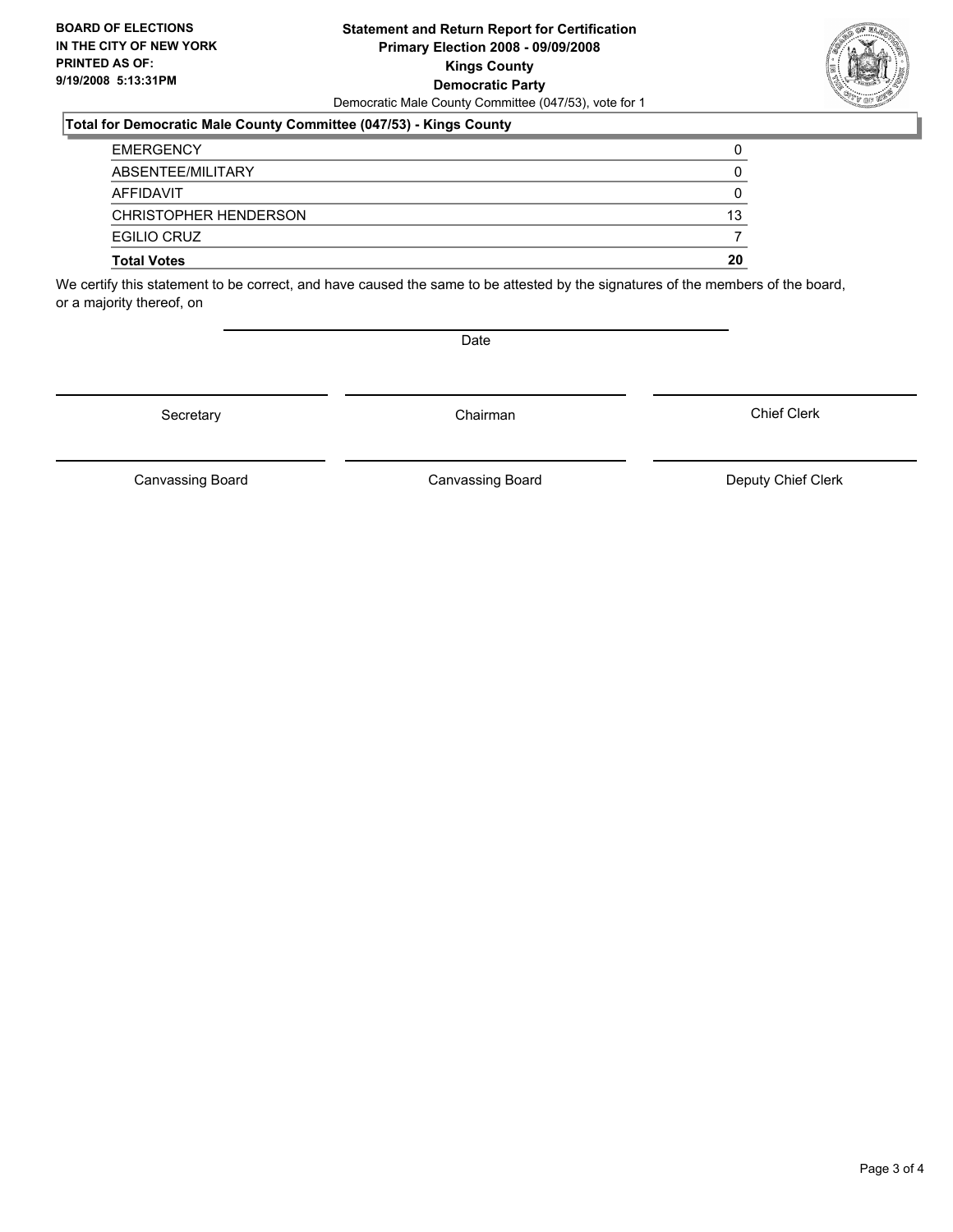**Statement and Return Report for Certification Primary Election 2008 - 09/09/2008 Kings County Democratic Party** Democratic Male County Committee (047/53), vote for 1

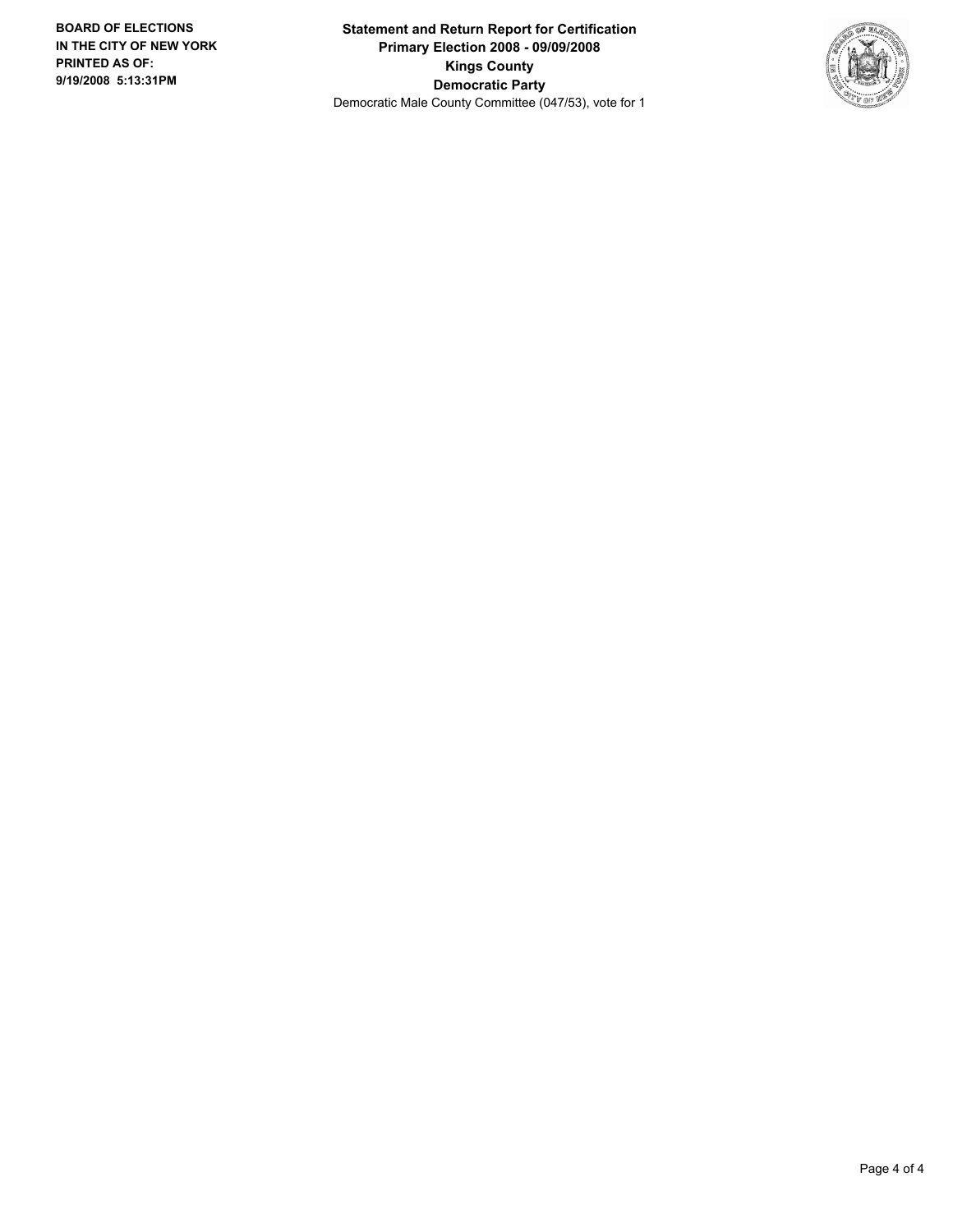

# **Primary Election 2008 - 09/09/2008 Kings County - Democratic Party**

Democratic Male County Committee 074/53 Vote for 1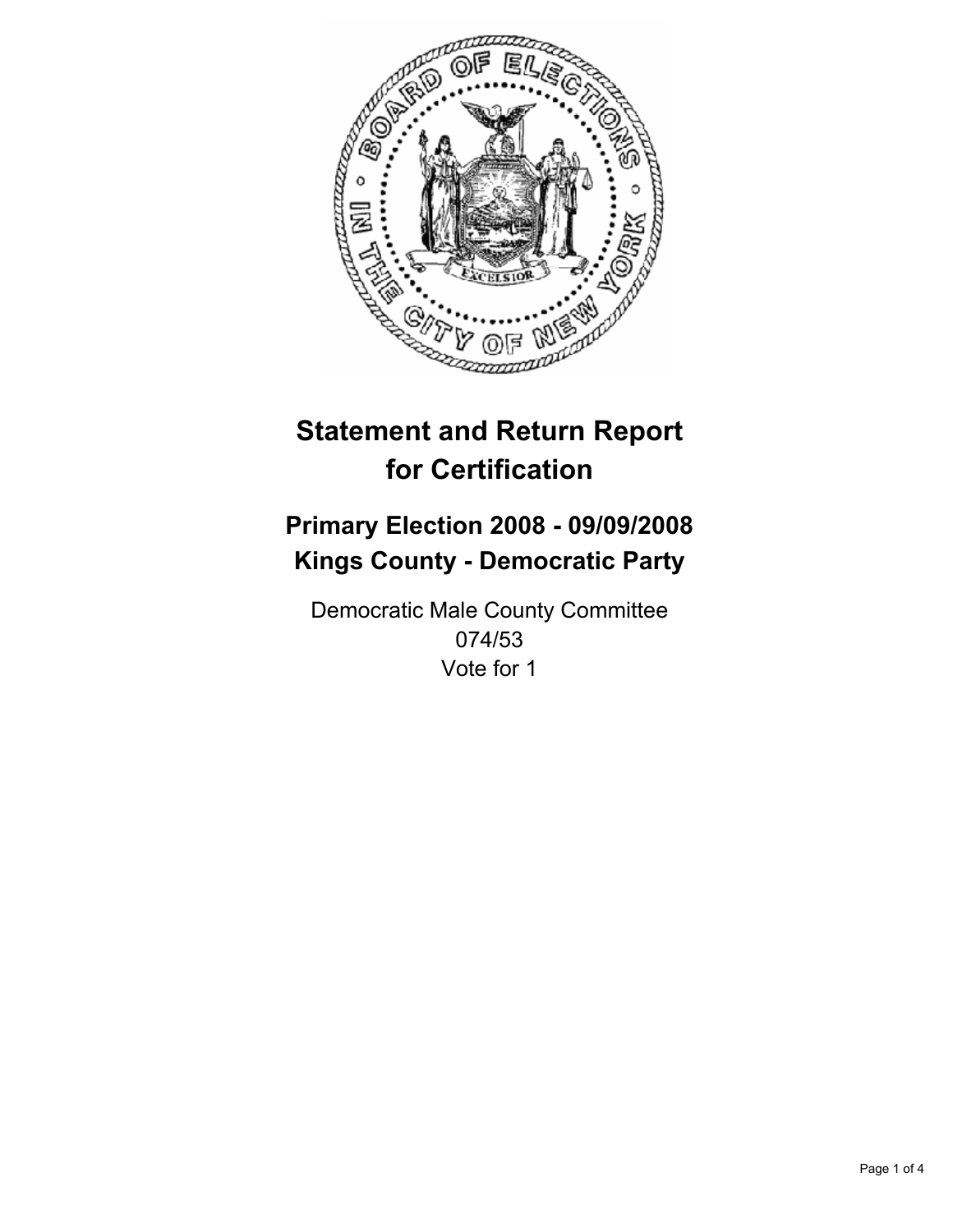

| <b>Total Votes</b>       | 47 |
|--------------------------|----|
| <b>MATTHEW K COWHERD</b> | 12 |
| <b>IVAN ARVELO</b>       | 35 |
| AFFIDAVIT                |    |
| ABSENTEE/MILITARY        |    |
| <b>EMERGENCY</b>         |    |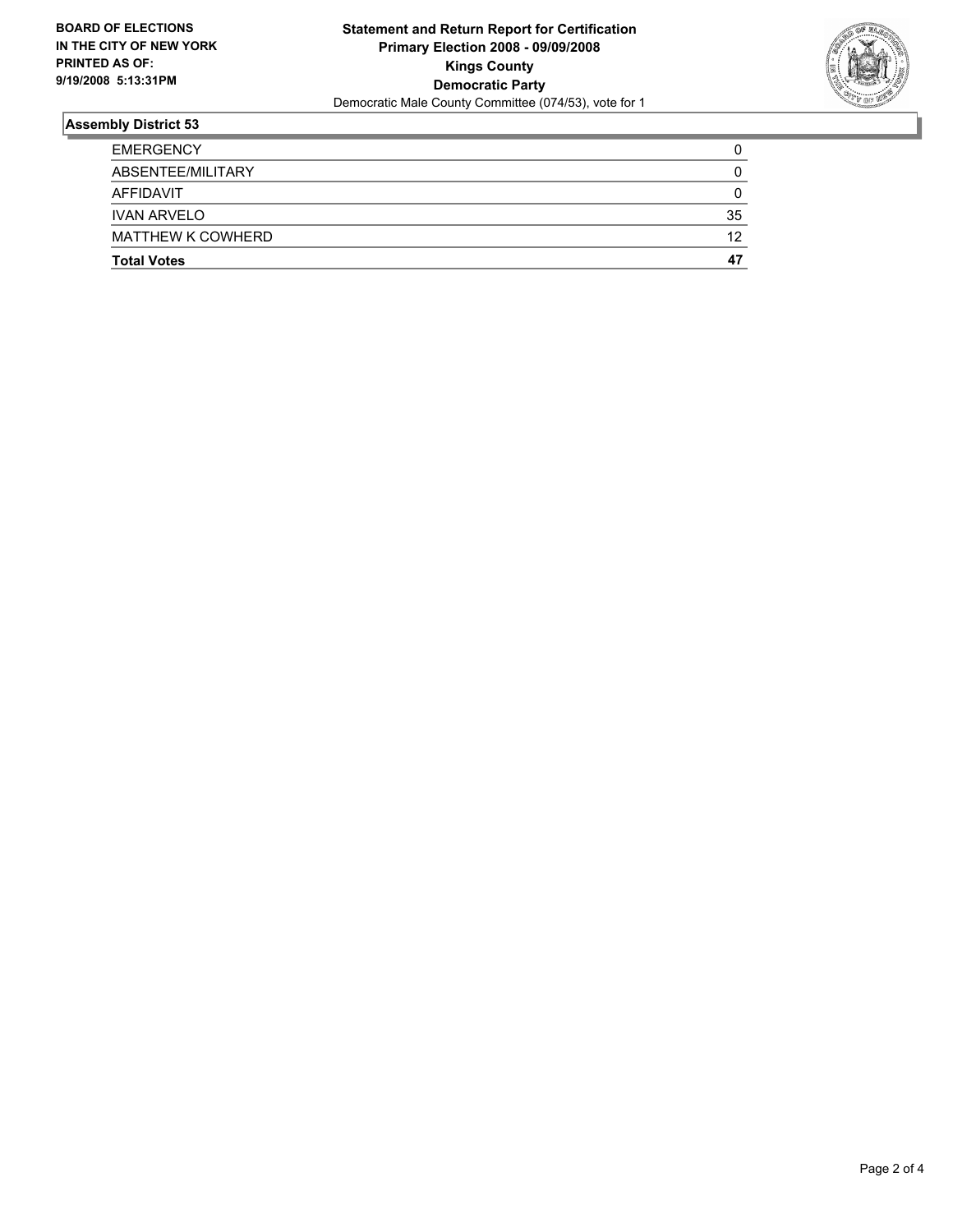#### **Statement and Return Report for Certification Primary Election 2008 - 09/09/2008 Kings County Democratic Party** Democratic Male County Committee (074/53), vote for 1

#### **Total for Democratic Male County Committee (074/53) - Kings County**

| <b>Total Votes</b>       | 47 |
|--------------------------|----|
| <b>MATTHEW K COWHERD</b> | 12 |
| <b>IVAN ARVELO</b>       | 35 |
| AFFIDAVIT                |    |
| ABSENTEE/MILITARY        |    |
| <b>EMERGENCY</b>         |    |

We certify this statement to be correct, and have caused the same to be attested by the signatures of the members of the board, or a majority thereof, on

Date

Canvassing Board

Canvassing Board **Canvassing Board** Canvassing Board **Deputy Chief Clerk** 

Chief Clerk



Secretary Chairman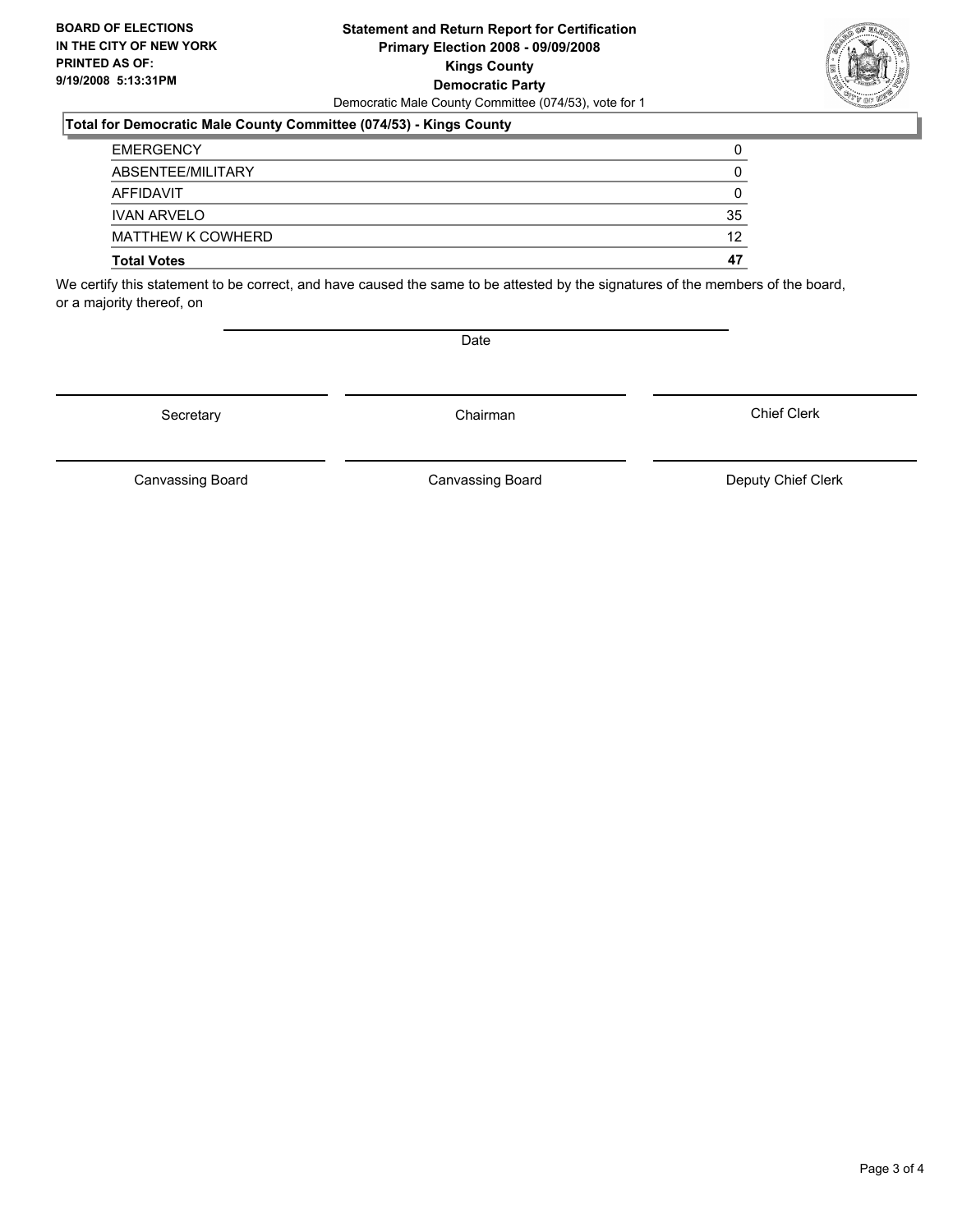**Statement and Return Report for Certification Primary Election 2008 - 09/09/2008 Kings County Democratic Party** Democratic Male County Committee (074/53), vote for 1

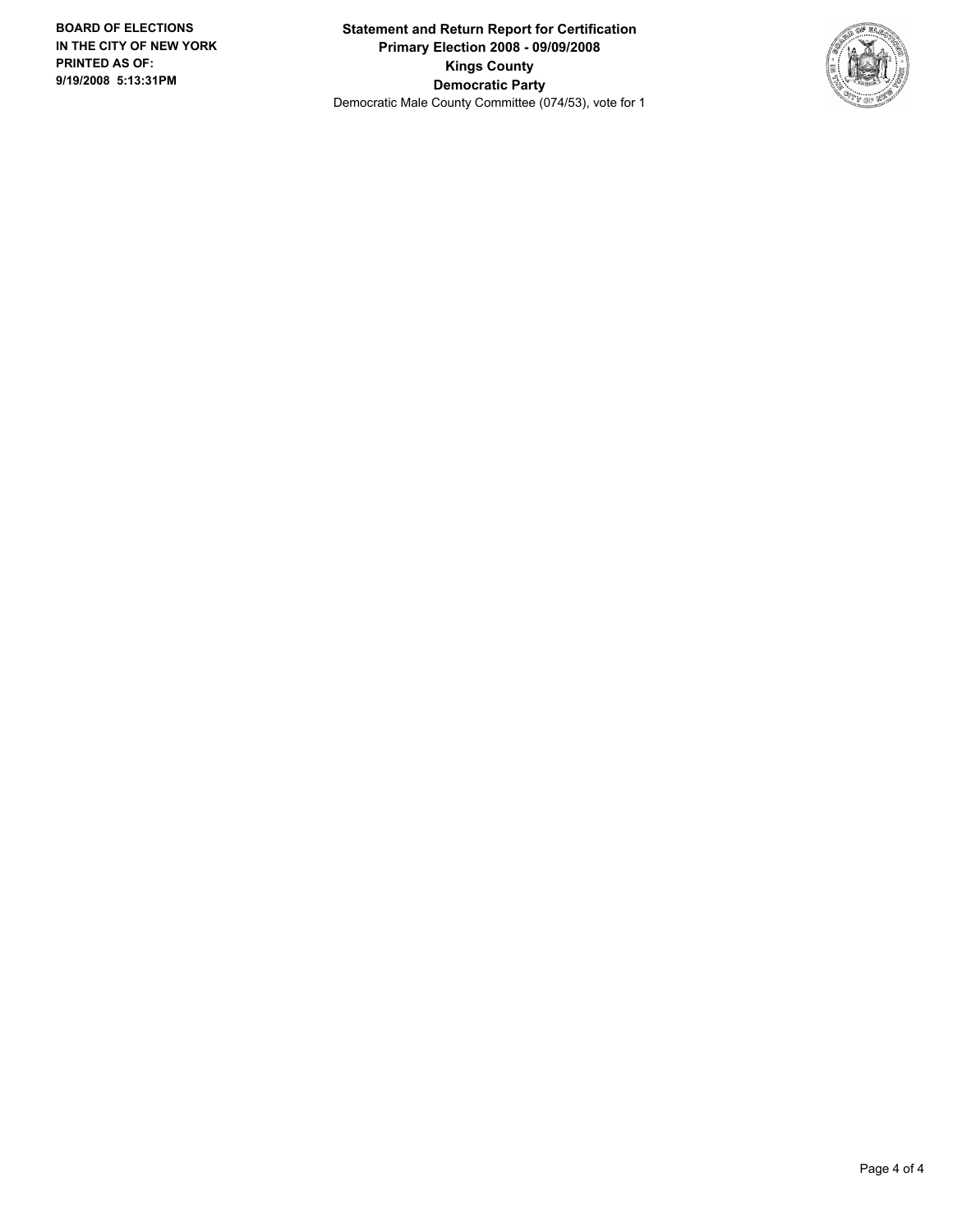

# **Primary Election 2008 - 09/09/2008 Kings County - Democratic Party**

Democratic Male County Committee 035/54 Vote for 2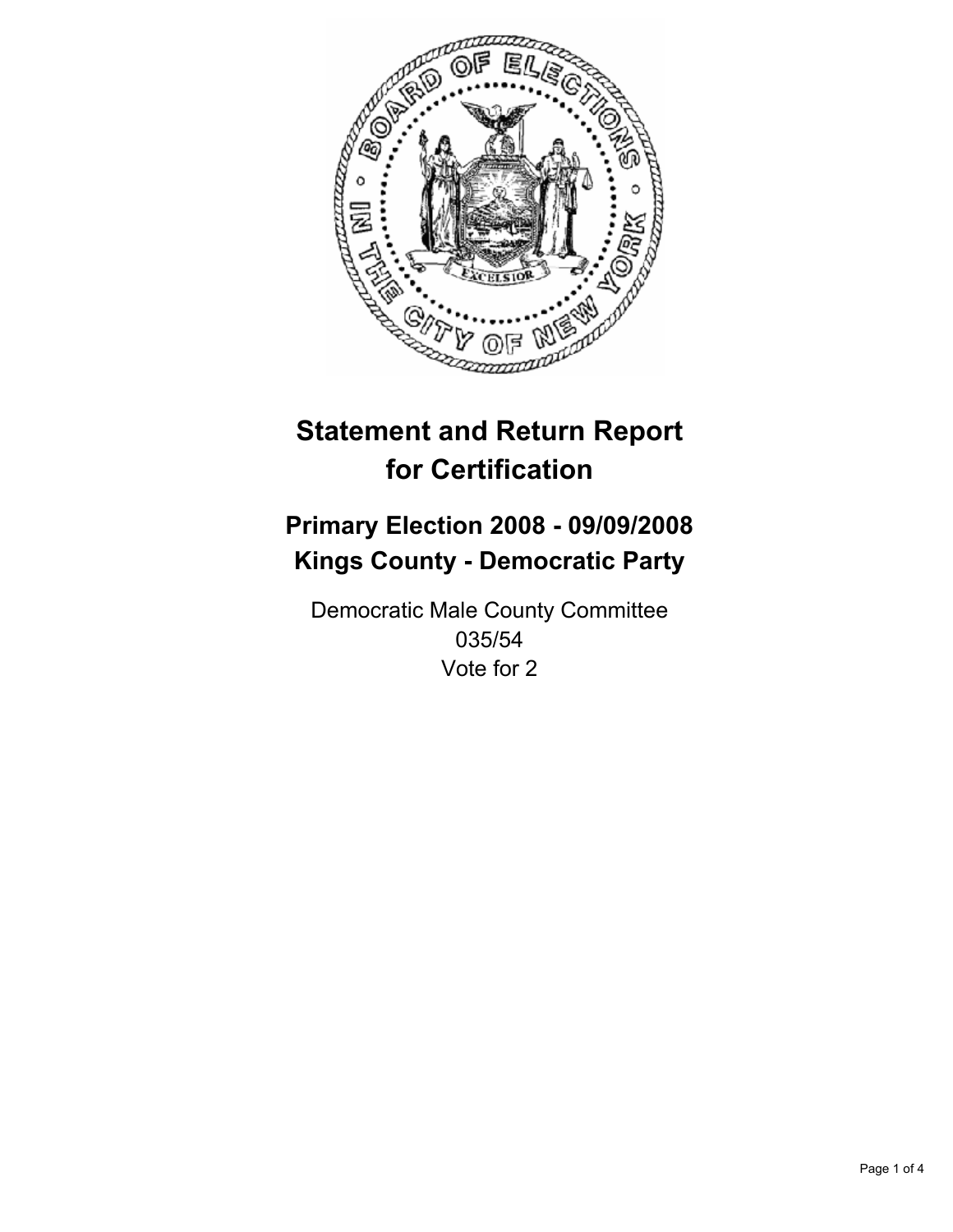

| <b>EMERGENCY</b>      |    |
|-----------------------|----|
| ABSENTEE/MILITARY     |    |
| AFFIDAVIT             |    |
| <b>JOSE RIVERA</b>    | 22 |
| <b>JOHN ZUZWORSKY</b> | 15 |
| <b>CYRIL JOSEPH</b>   | 18 |
| <b>Total Votes</b>    | 55 |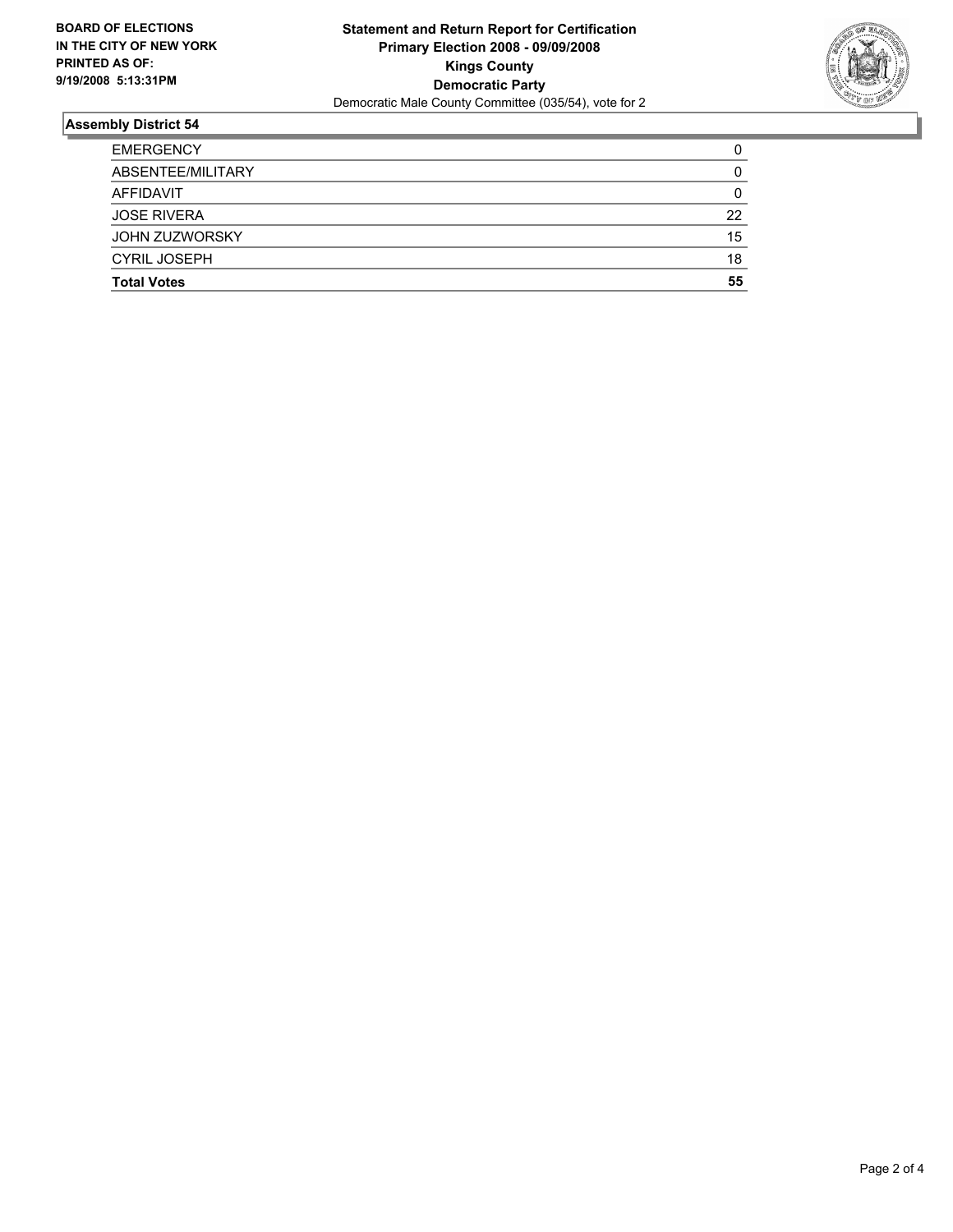#### **Statement and Return Report for Certification Primary Election 2008 - 09/09/2008 Kings County Democratic Party** Democratic Male County Committee (035/54), vote for 2

### **Total for Democratic Male County Committee (035/54) - Kings County**

| <b>Total Votes</b>    | 55 |
|-----------------------|----|
| <b>CYRIL JOSEPH</b>   | 18 |
| <b>JOHN ZUZWORSKY</b> | 15 |
| <b>JOSE RIVERA</b>    | 22 |
| AFFIDAVIT             |    |
| ABSENTEE/MILITARY     |    |
| <b>EMERGENCY</b>      |    |

We certify this statement to be correct, and have caused the same to be attested by the signatures of the members of the board, or a majority thereof, on

Date

Secretary **Chairman** 

Chief Clerk

Canvassing Board **Canvassing Board** Canvassing Board **Deputy Chief Clerk** 

Canvassing Board

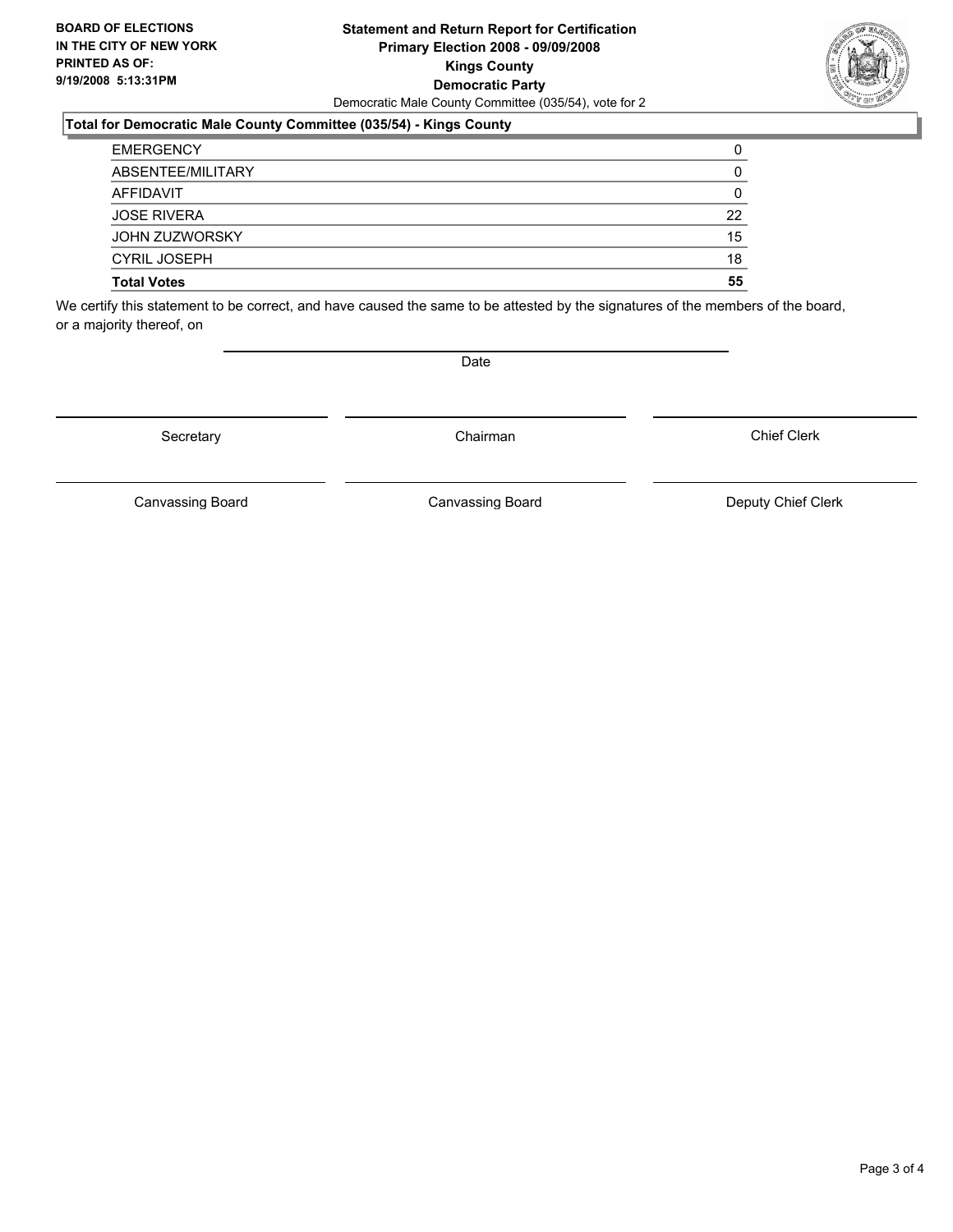**Statement and Return Report for Certification Primary Election 2008 - 09/09/2008 Kings County Democratic Party** Democratic Male County Committee (035/54), vote for 2

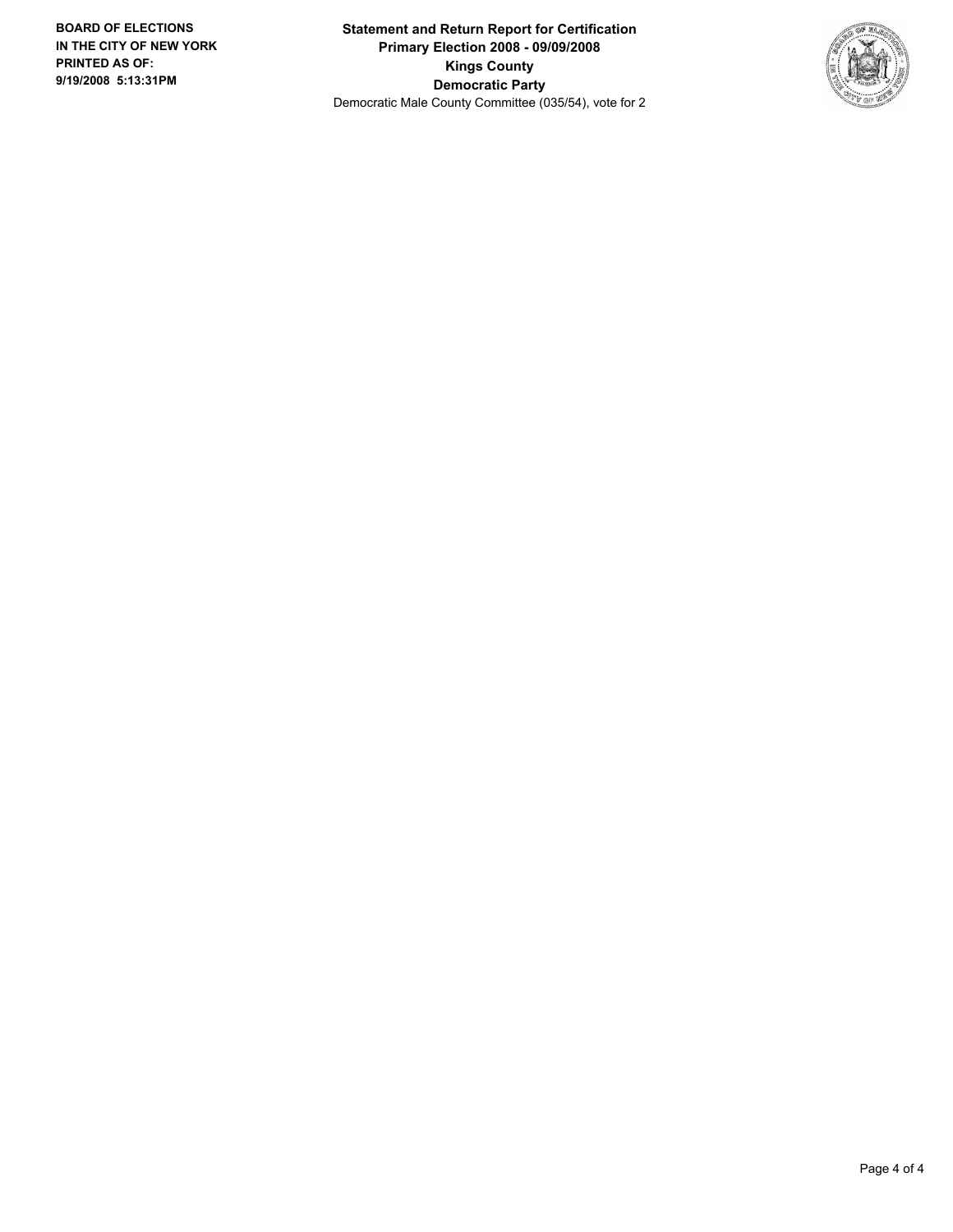

# **Primary Election 2008 - 09/09/2008 Kings County - Democratic Party**

Democratic Male County Committee 093/59 Vote for 2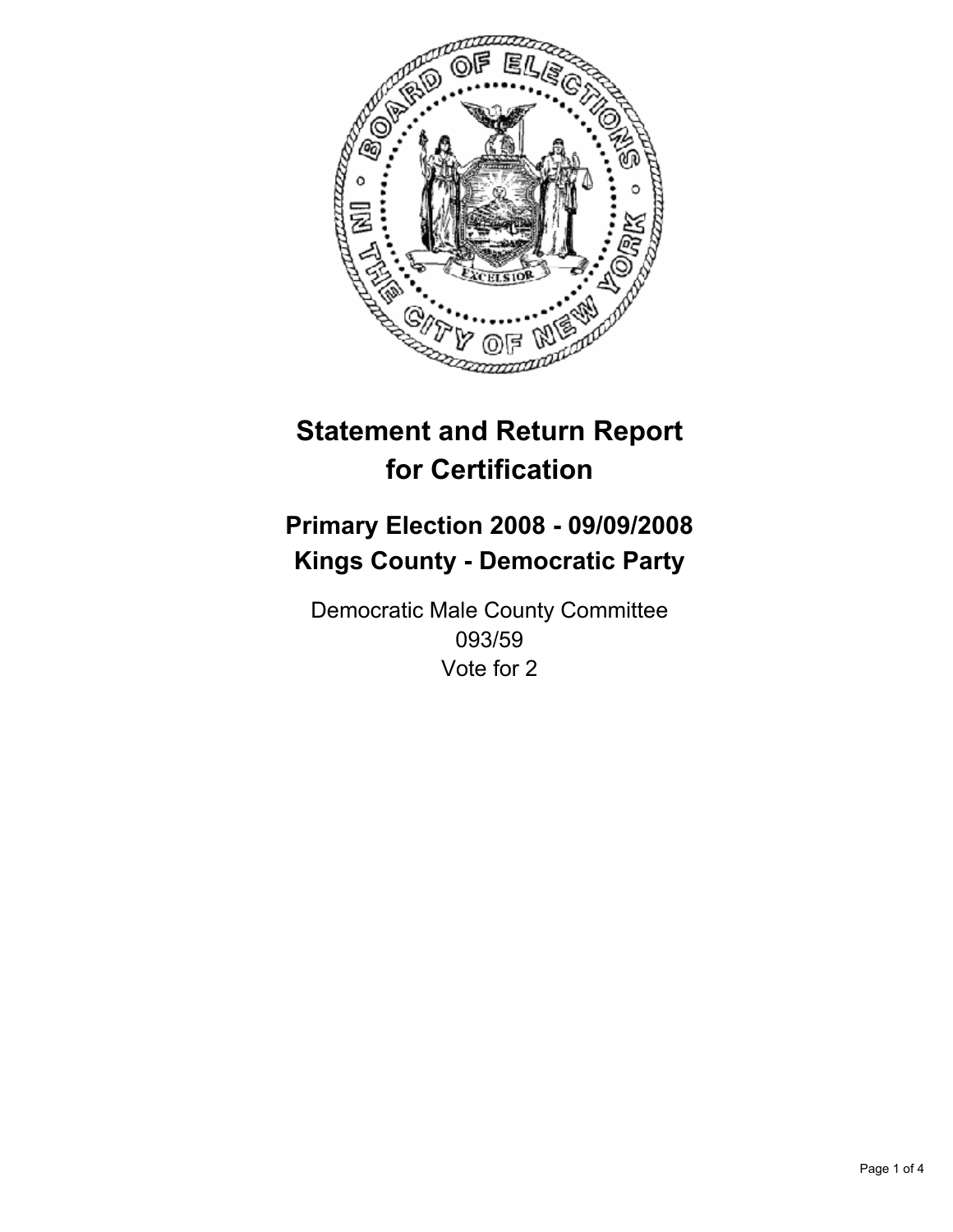

| <b>EMERGENCY</b>        |    |
|-------------------------|----|
| ABSENTEE/MILITARY       | 4  |
| <b>AFFIDAVIT</b>        | 6  |
| SAMUEL FERDINAND        | 12 |
| ROBERT R HALPERIN       | 18 |
| <b>STEVEN JUSKOWICZ</b> | 18 |
| <b>Total Votes</b>      | 48 |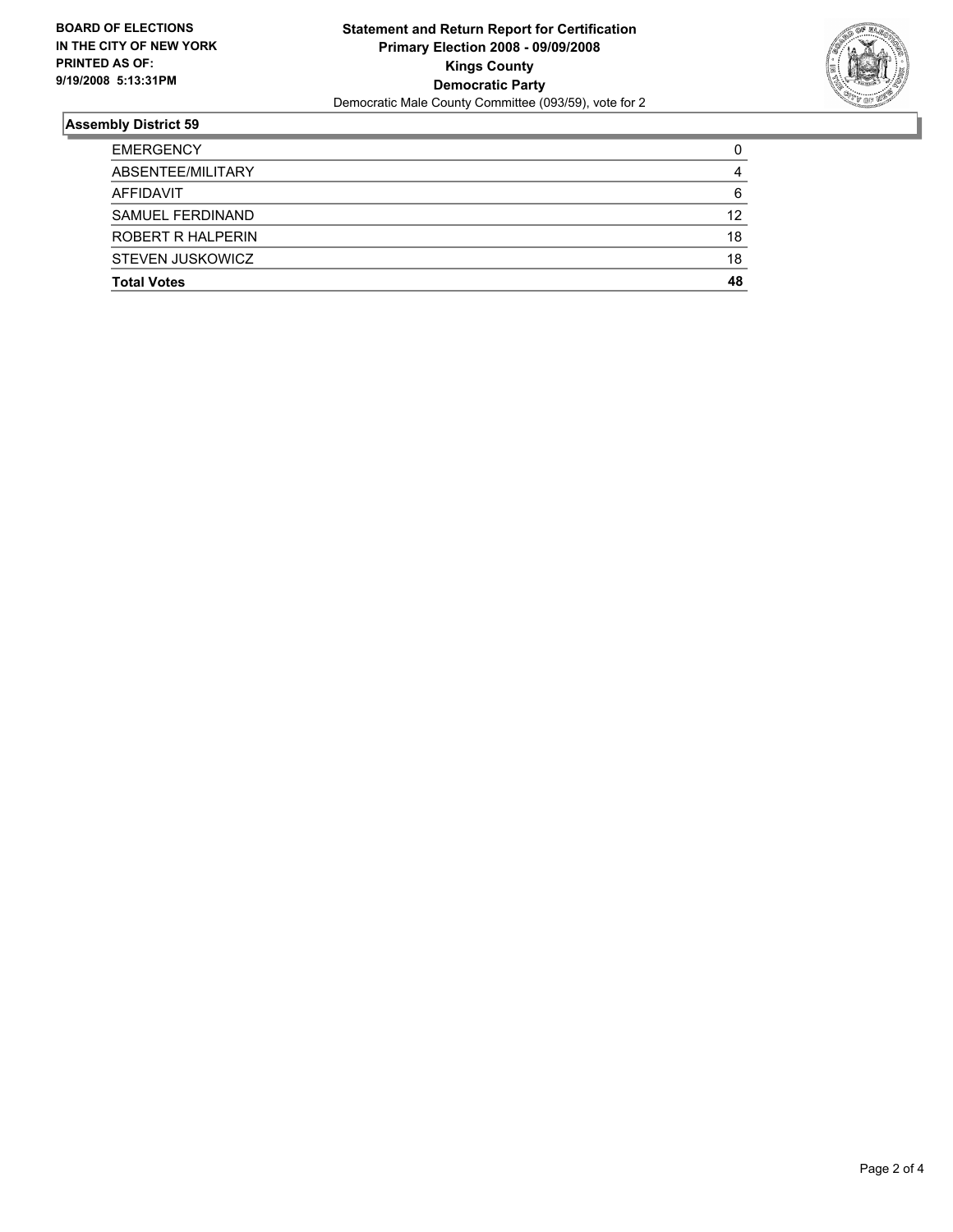#### **Statement and Return Report for Certification Primary Election 2008 - 09/09/2008 Kings County Democratic Party** Democratic Male County Committee (093/59), vote for 2

### **Total for Democratic Male County Committee (093/59) - Kings County**

| <b>EMERGENCY</b>        |    |
|-------------------------|----|
| ABSENTEE/MILITARY       |    |
| AFFIDAVIT               | 6  |
| SAMUEL FERDINAND        | 12 |
| ROBERT R HALPERIN       | 18 |
| <b>STEVEN JUSKOWICZ</b> | 18 |
| <b>Total Votes</b>      | 48 |

We certify this statement to be correct, and have caused the same to be attested by the signatures of the members of the board, or a majority thereof, on

Secretary **Chairman** 

Canvassing Board **Canvassing Board** Canvassing Board **Deputy Chief Clerk** 

Canvassing Board

Chief Clerk

Page 3 of 4



Date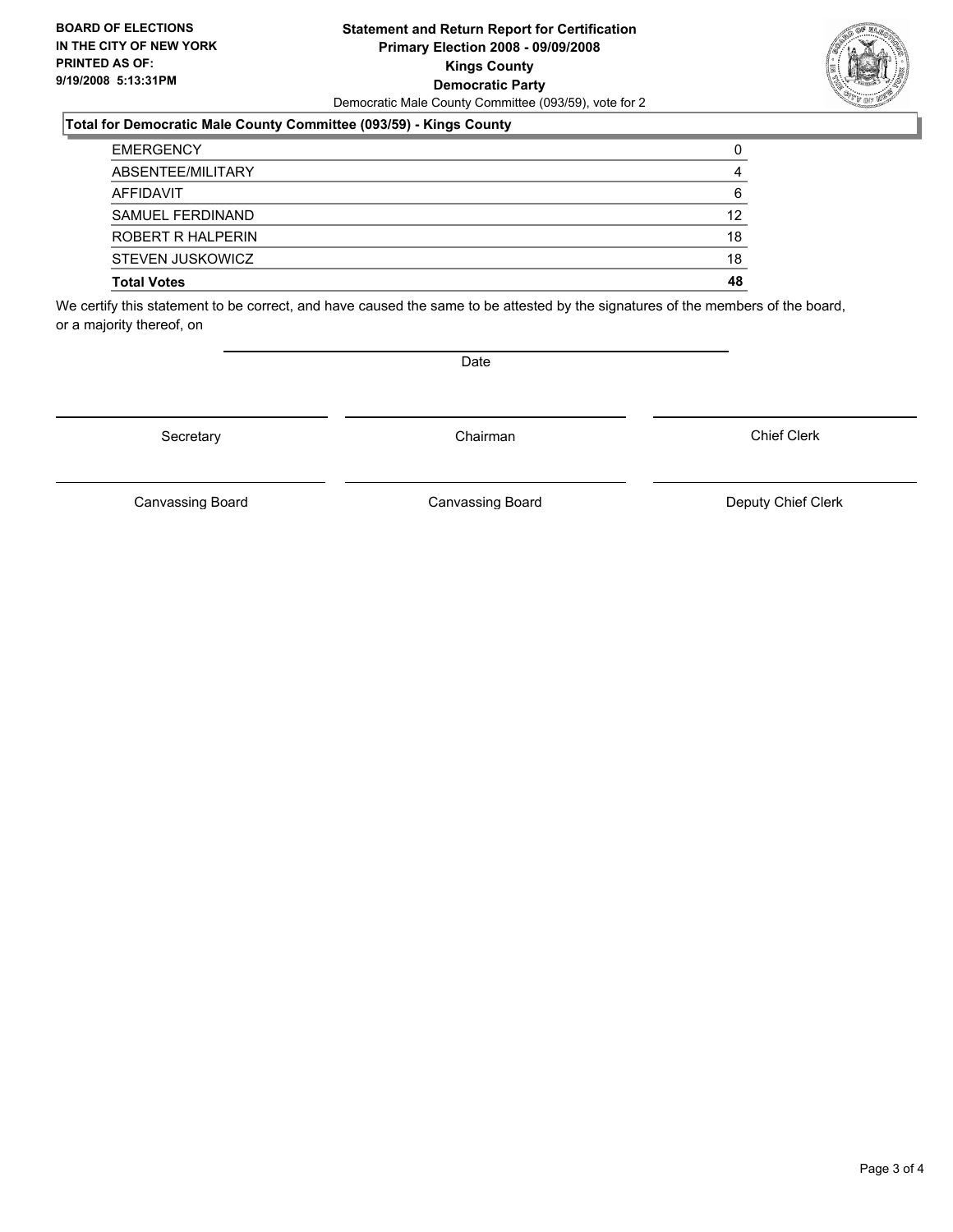**Statement and Return Report for Certification Primary Election 2008 - 09/09/2008 Kings County Democratic Party** Democratic Male County Committee (093/59), vote for 2

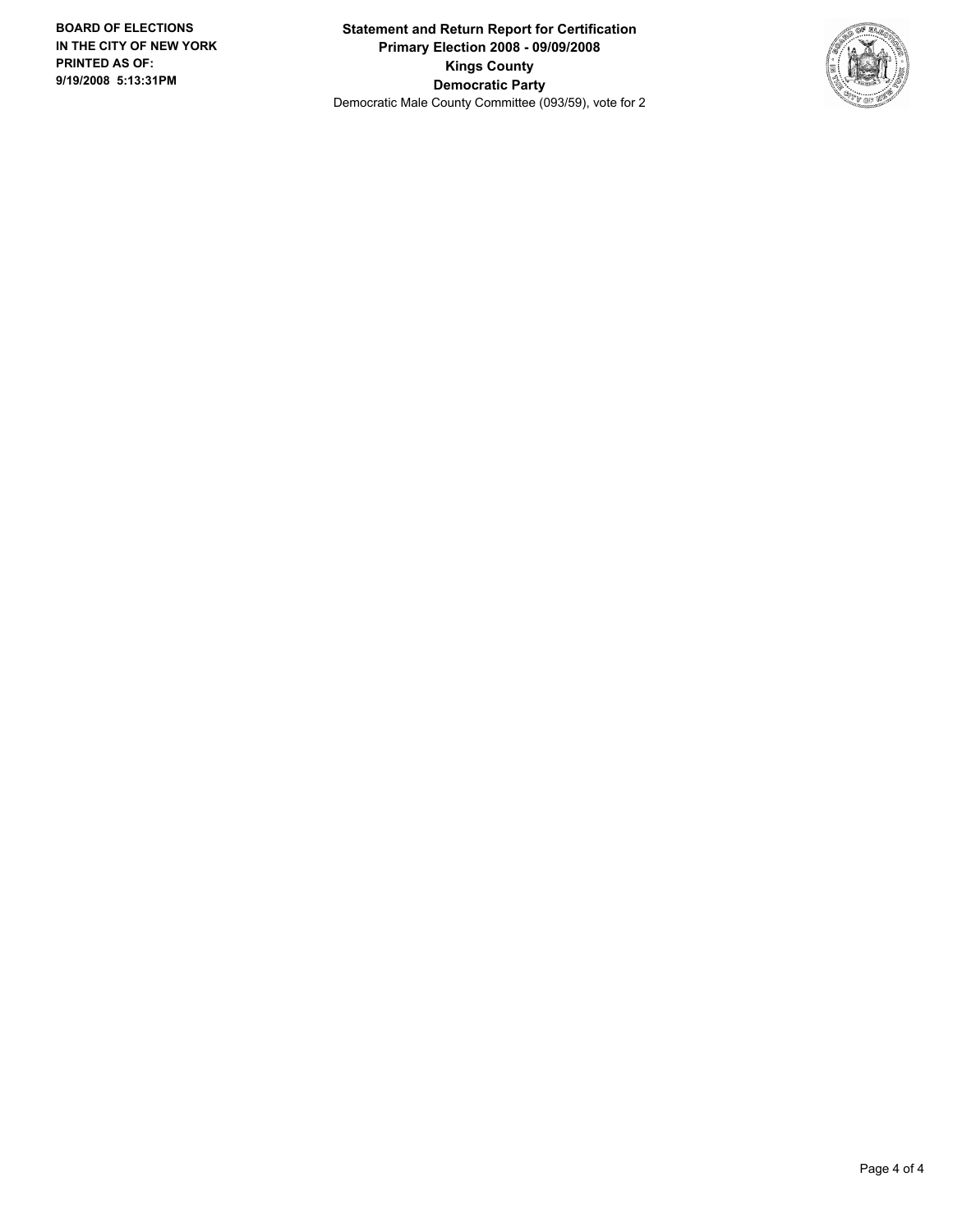

# **Primary Election 2008 - 09/09/2008 Kings County - Democratic Party**

Democratic Female County Committee 054/46 Vote for 2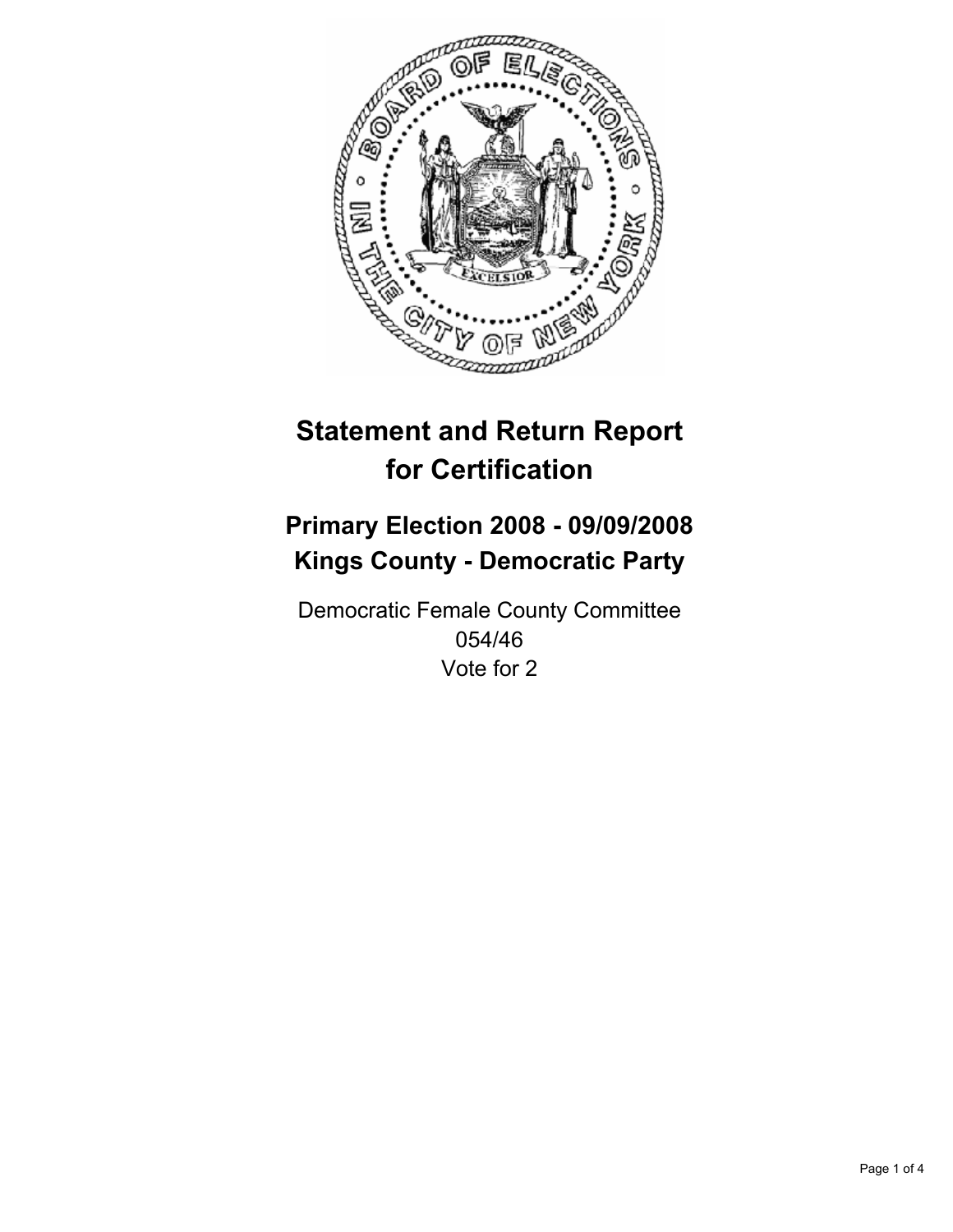

| <b>EMERGENCY</b>          |    |
|---------------------------|----|
| ABSENTEE/MILITARY         | U  |
| AFFIDAVIT                 |    |
| <b>FRANCES R SCHWARTZ</b> | 13 |
| <b>BEATRICE JACOBS</b>    | 14 |
| <b>MILDRED GORDON</b>     | 10 |
| <b>Total Votes</b>        | 37 |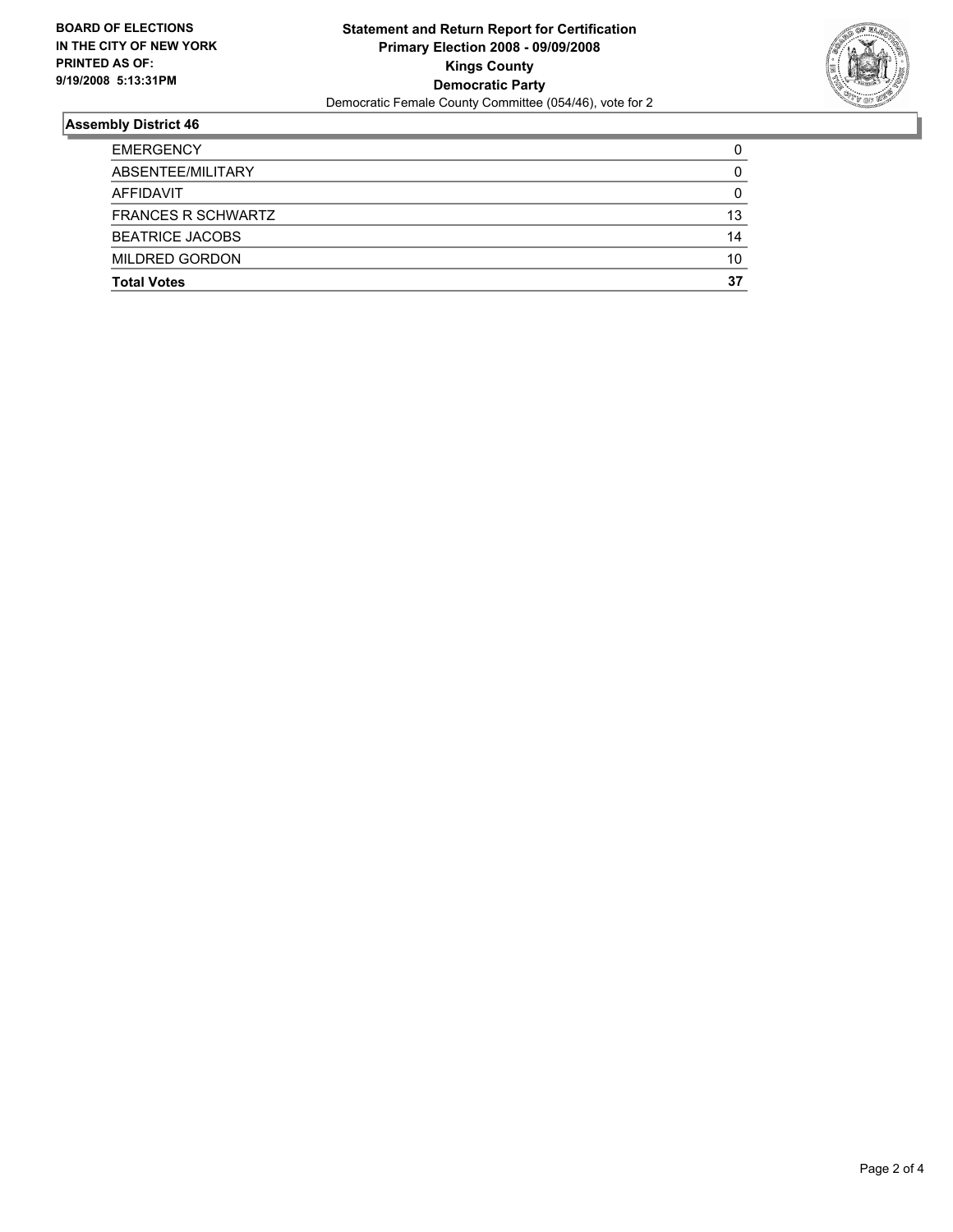#### **Statement and Return Report for Certification Primary Election 2008 - 09/09/2008 Kings County Democratic Party** Democratic Female County Committee (054/46), vote for 2

### **Total for Democratic Female County Committee (054/46) - Kings County**

| <b>EMERGENCY</b>          |    |
|---------------------------|----|
| ABSENTEE/MILITARY         |    |
| AFFIDAVIT                 |    |
| <b>FRANCES R SCHWARTZ</b> | 13 |
| <b>BEATRICE JACOBS</b>    | 14 |
| <b>MILDRED GORDON</b>     | 10 |
| <b>Total Votes</b>        | 37 |

We certify this statement to be correct, and have caused the same to be attested by the signatures of the members of the board, or a majority thereof, on

Secretary **Chairman** 

Chief Clerk

Canvassing Board **Canvassing Board** Canvassing Board **Deputy Chief Clerk** 

Canvassing Board



Date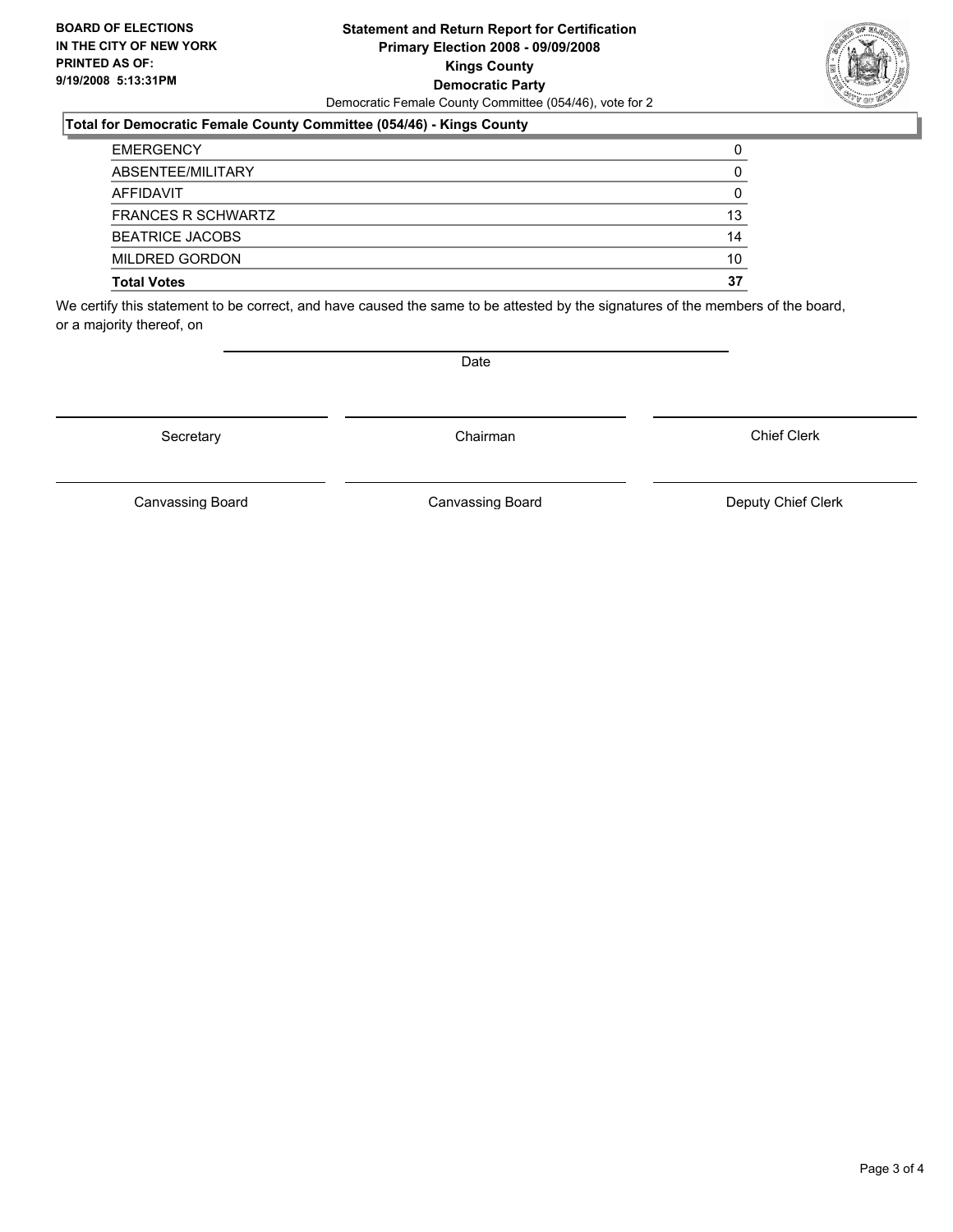**Statement and Return Report for Certification Primary Election 2008 - 09/09/2008 Kings County Democratic Party** Democratic Female County Committee (054/46), vote for 2

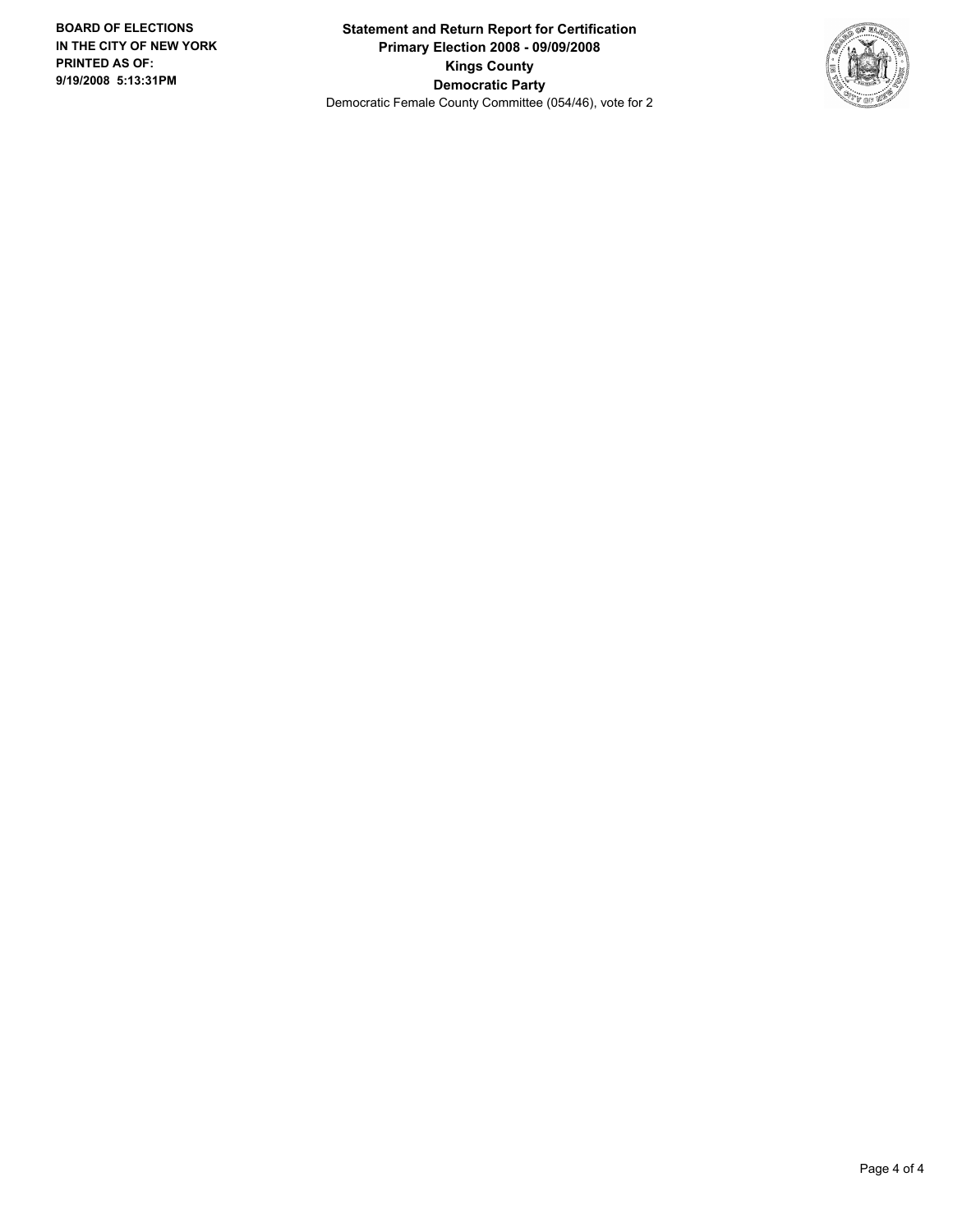

# **Primary Election 2008 - 09/09/2008 Kings County - Democratic Party**

Democratic Female County Committee 126/52 Vote for 2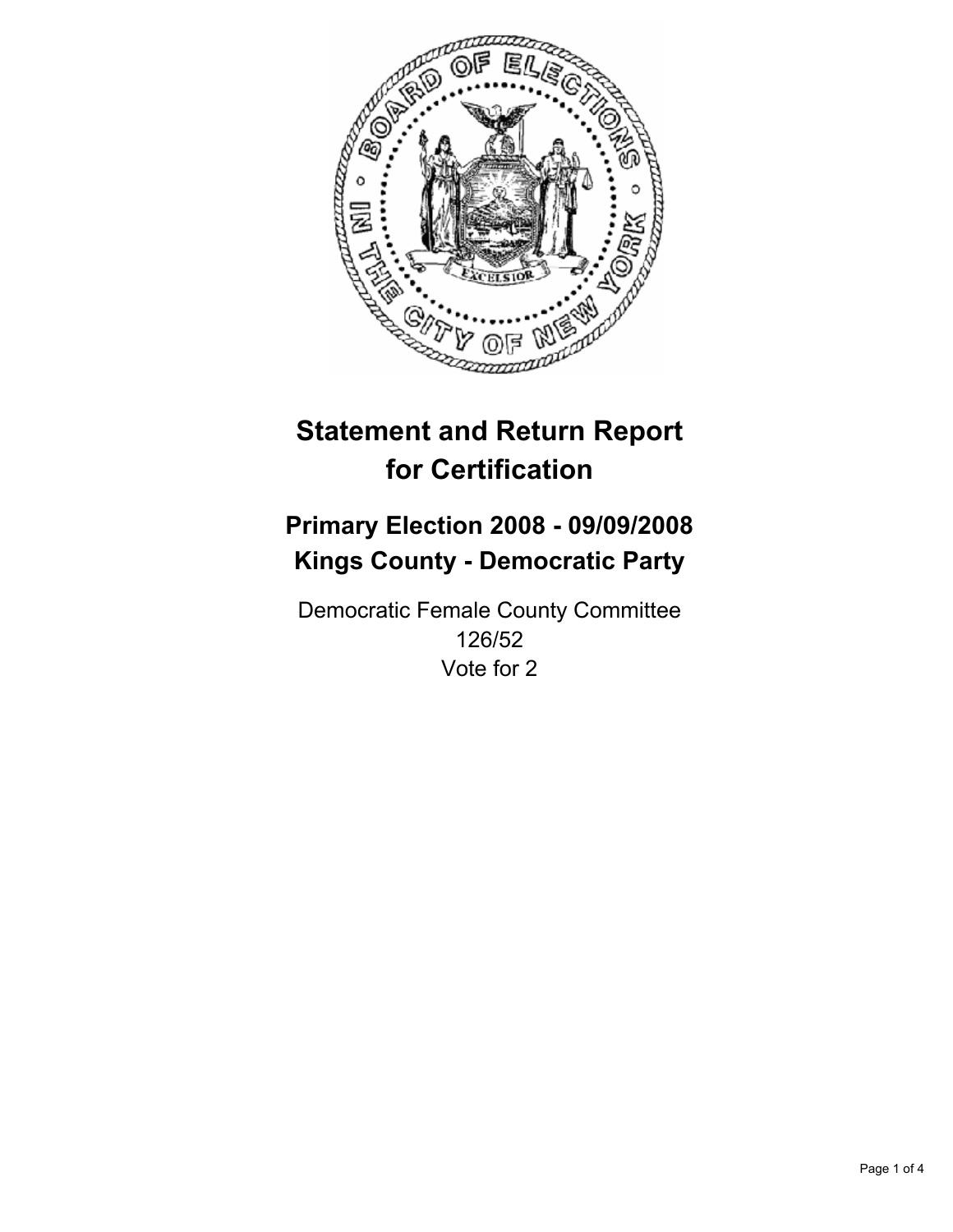

| <b>EMERGENCY</b>        | 2   |
|-------------------------|-----|
| ABSENTEE/MILITARY       | 6   |
| AFFIDAVIT               | 8   |
| <b>HELEN PEARLSTEIN</b> | 248 |
| URSULA J HAHN           | 216 |
| <b>MIREYDA REYES</b>    | 62  |
| <b>Total Votes</b>      | 526 |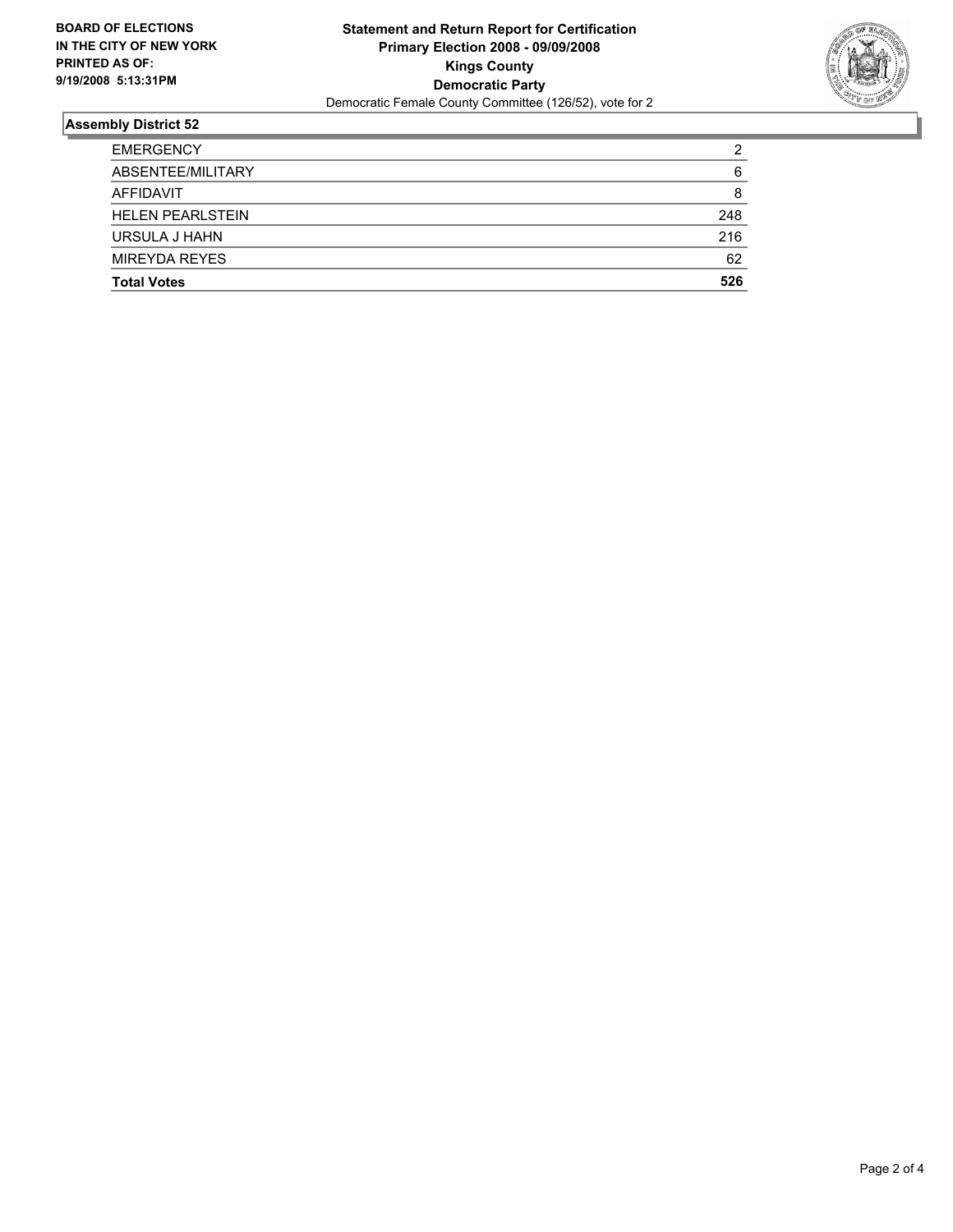#### **Statement and Return Report for Certification Primary Election 2008 - 09/09/2008 Kings County Democratic Party** Democratic Female County Committee (126/52), vote for 2

### **Total for Democratic Female County Committee (126/52) - Kings County**

| <b>EMERGENCY</b>        | າ   |
|-------------------------|-----|
| ABSENTEE/MILITARY       | 6   |
| AFFIDAVIT               | 8   |
| <b>HELEN PEARLSTEIN</b> | 248 |
| URSULA J HAHN           | 216 |
| <b>MIREYDA REYES</b>    | 62  |
| <b>Total Votes</b>      | 526 |

We certify this statement to be correct, and have caused the same to be attested by the signatures of the members of the board, or a majority thereof, on

Secretary **Chairman** 

Chief Clerk

Canvassing Board **Canvassing Board** Canvassing Board **Deputy Chief Clerk** 

Canvassing Board



Date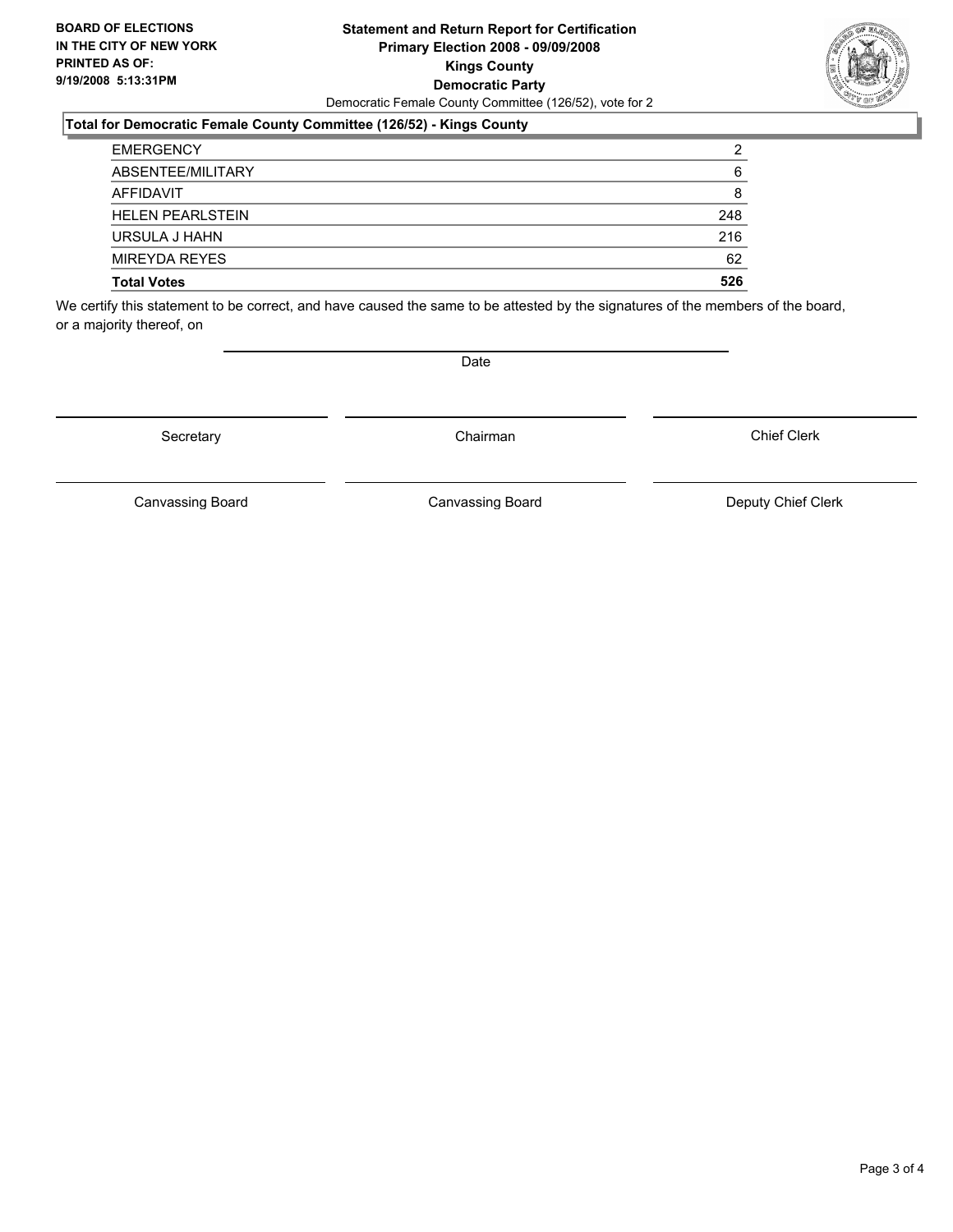**Statement and Return Report for Certification Primary Election 2008 - 09/09/2008 Kings County Democratic Party** Democratic Female County Committee (126/52), vote for 2

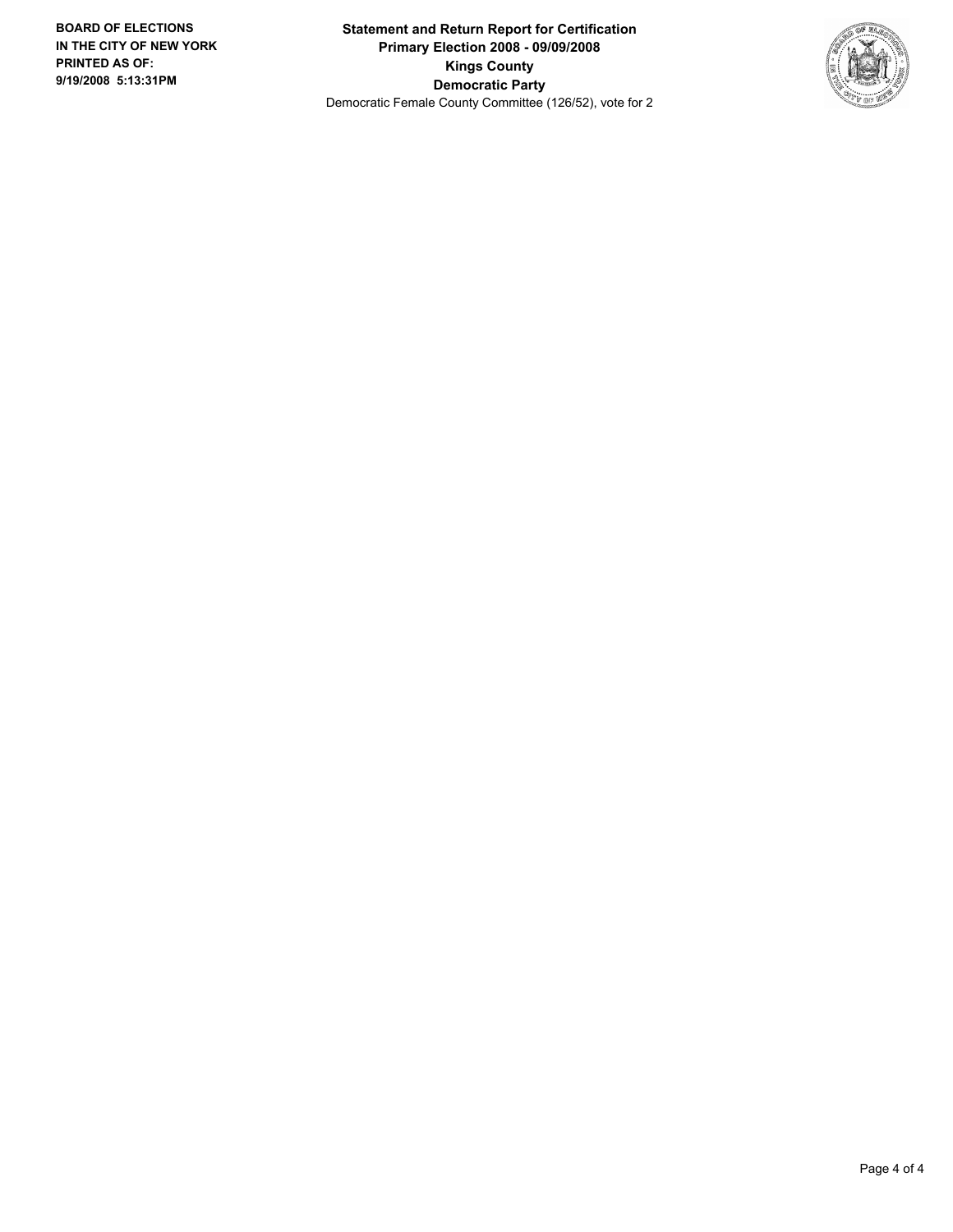

# **Primary Election 2008 - 09/09/2008 Kings County - Democratic Party**

Democratic Female County Committee 016/53 Vote for 1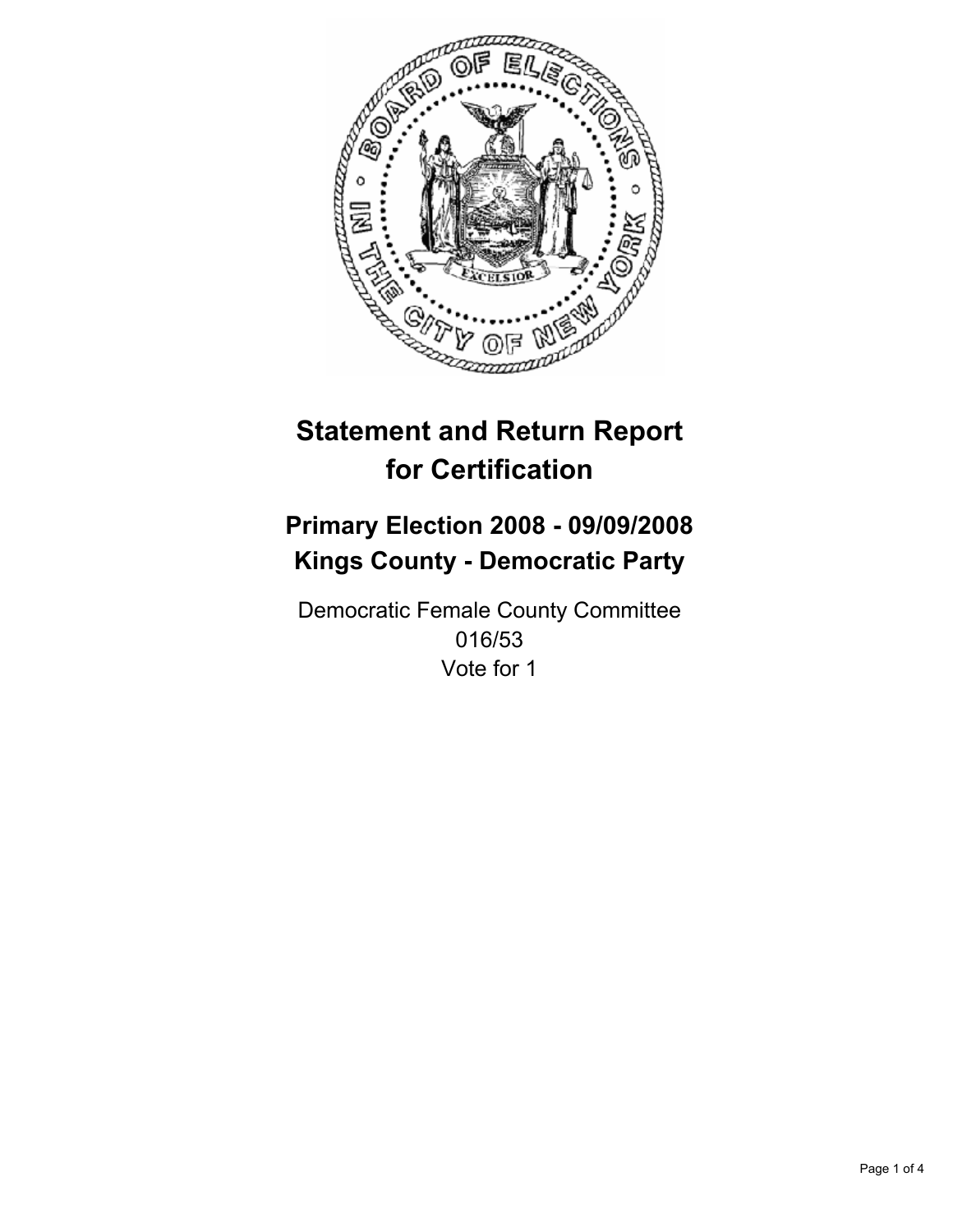

| <b>Total Votes</b>    |   |
|-----------------------|---|
| <b>IRINA GRISHINA</b> |   |
| <b>ADA RIVAS</b>      | 6 |
| AFFIDAVIT             |   |
| ABSENTEE/MILITARY     |   |
| <b>EMERGENCY</b>      |   |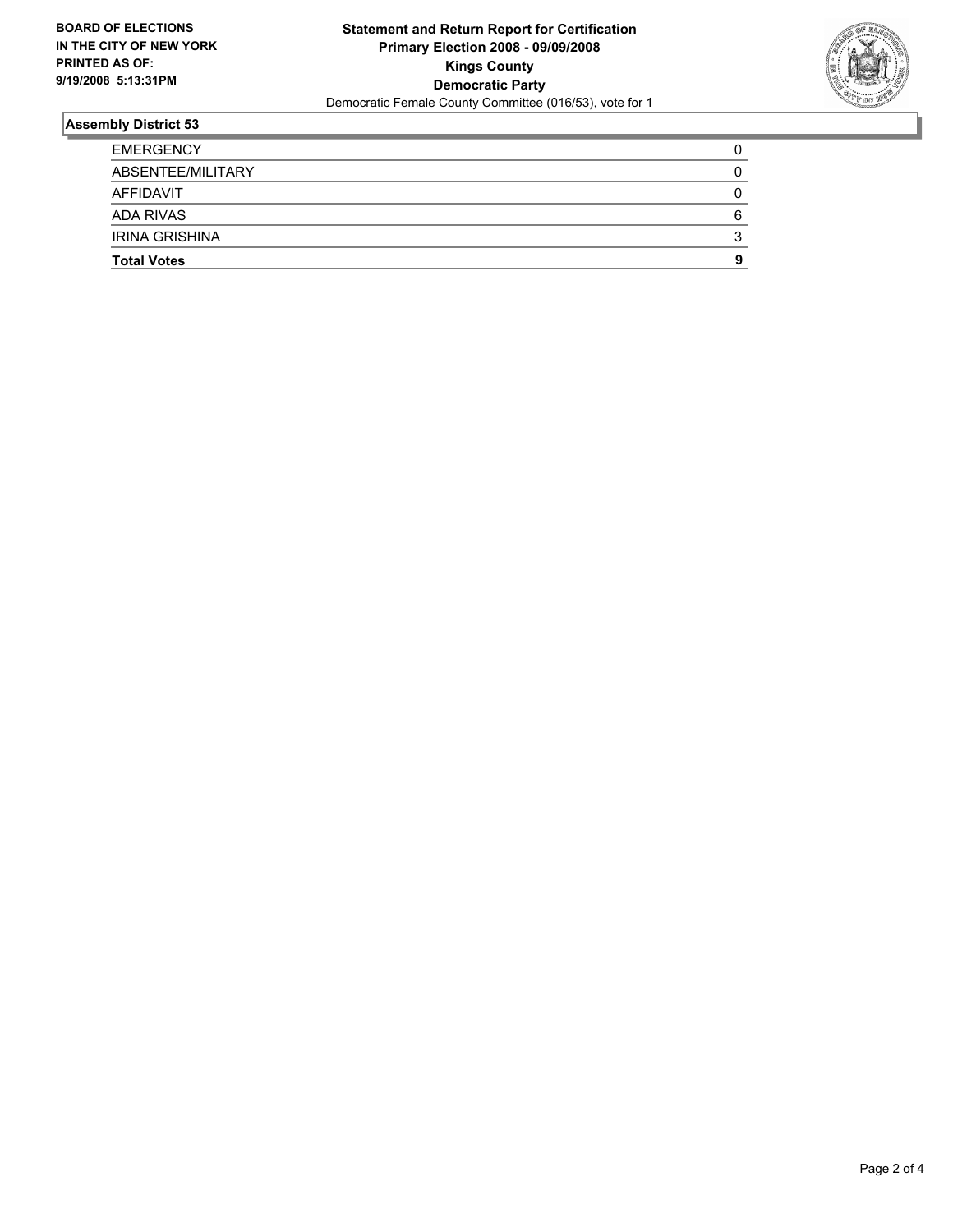#### **Statement and Return Report for Certification Primary Election 2008 - 09/09/2008 Kings County Democratic Party** Democratic Female County Committee (016/53), vote for 1

#### **Total for Democratic Female County Committee (016/53) - Kings County**

| <b>Total Votes</b>    |  |
|-----------------------|--|
| <b>IRINA GRISHINA</b> |  |
| <b>ADA RIVAS</b>      |  |
| AFFIDAVIT             |  |
| ABSENTEE/MILITARY     |  |
| <b>EMERGENCY</b>      |  |

We certify this statement to be correct, and have caused the same to be attested by the signatures of the members of the board, or a majority thereof, on

Date

Secretary Chairman

Canvassing Board

Canvassing Board **Canvassing Board** Canvassing Board **Deputy Chief Clerk** 

Chief Clerk

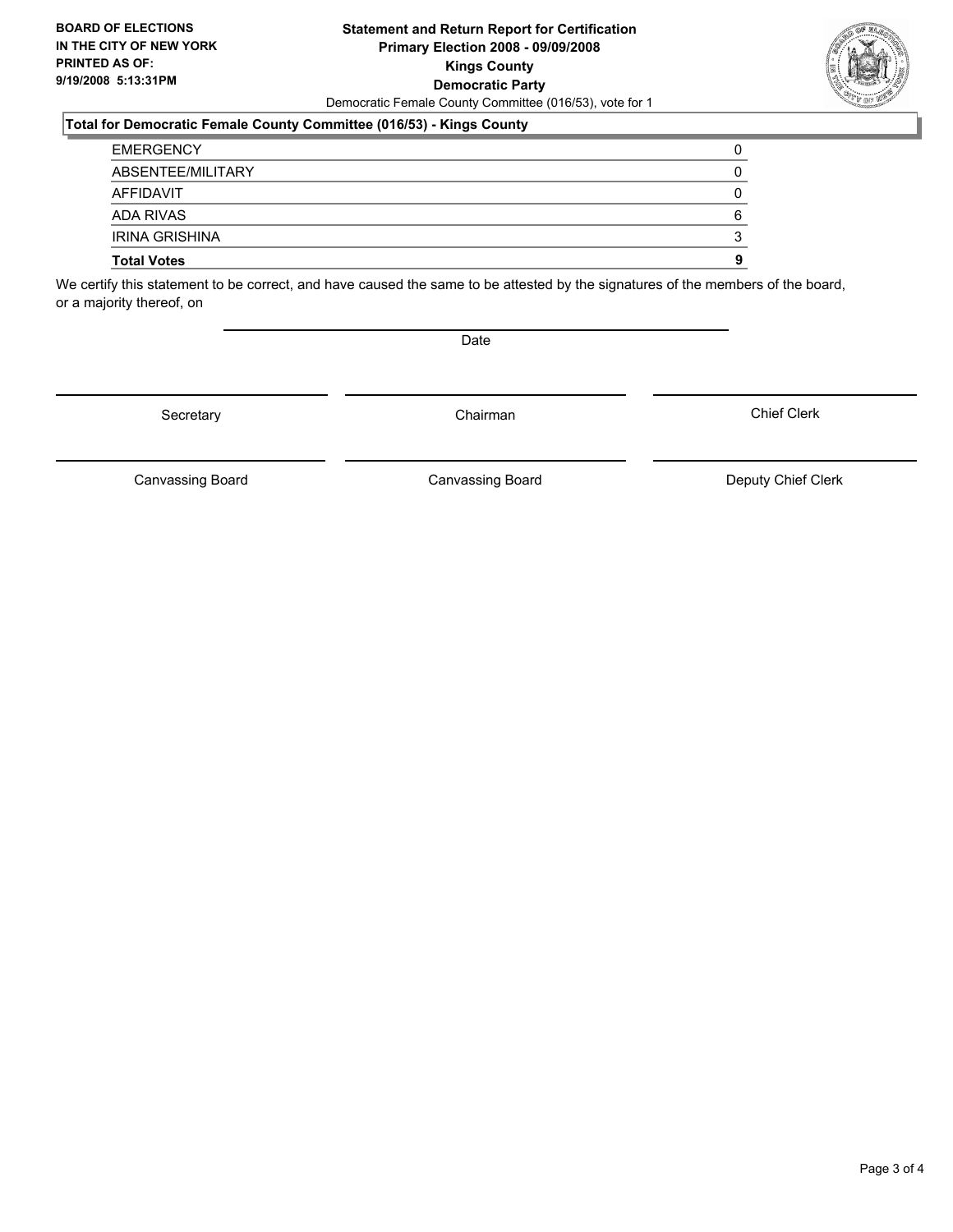**Statement and Return Report for Certification Primary Election 2008 - 09/09/2008 Kings County Democratic Party** Democratic Female County Committee (016/53), vote for 1

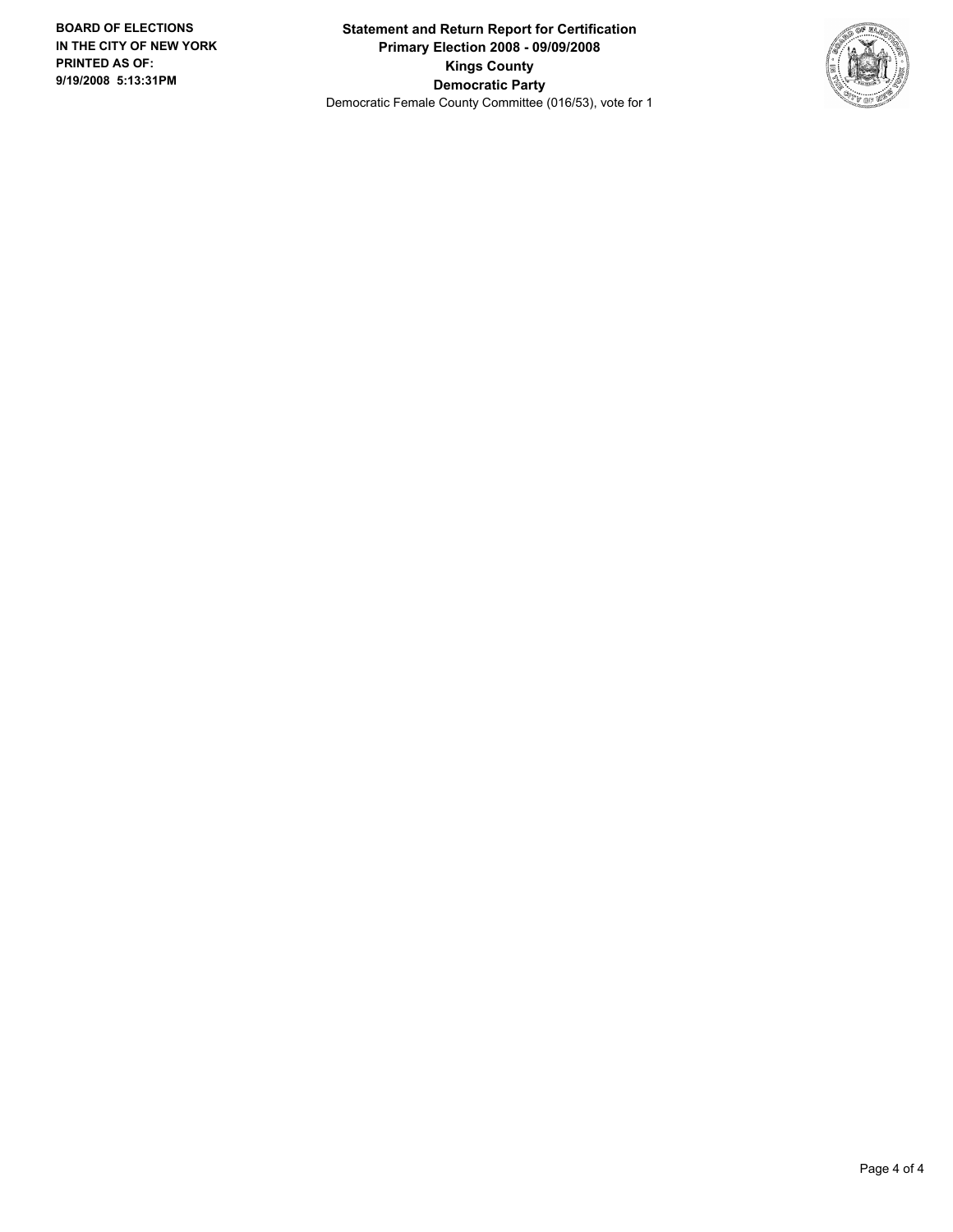

# **Primary Election 2008 - 09/09/2008 Kings County - Democratic Party**

Democratic Female County Committee 047/53 Vote for 1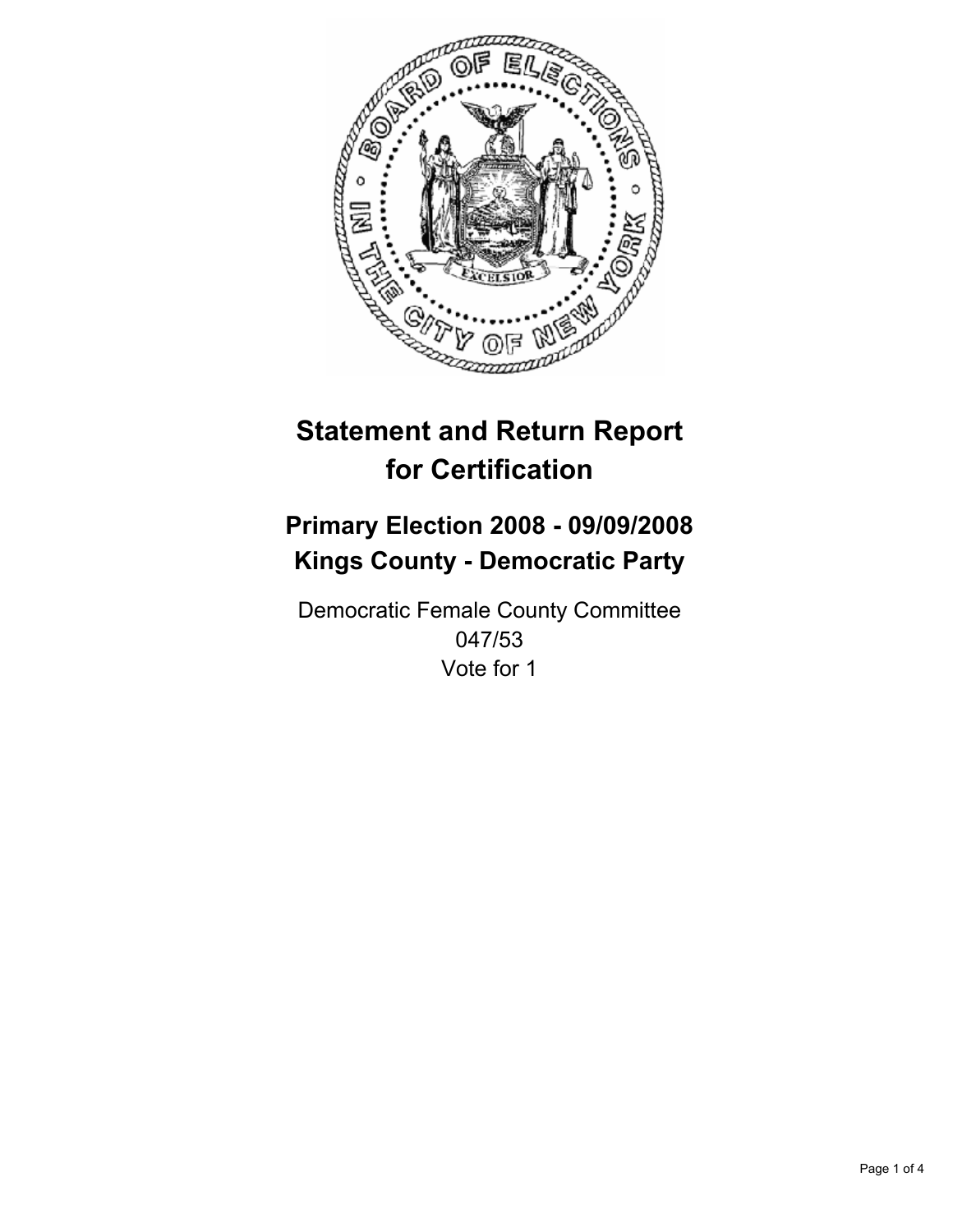

| <b>Total Votes</b> | 22 |
|--------------------|----|
| LUISA JOSE         | 8  |
| SARAH BAKER        | 14 |
| AFFIDAVIT          |    |
| ABSENTEE/MILITARY  |    |
| <b>EMERGENCY</b>   |    |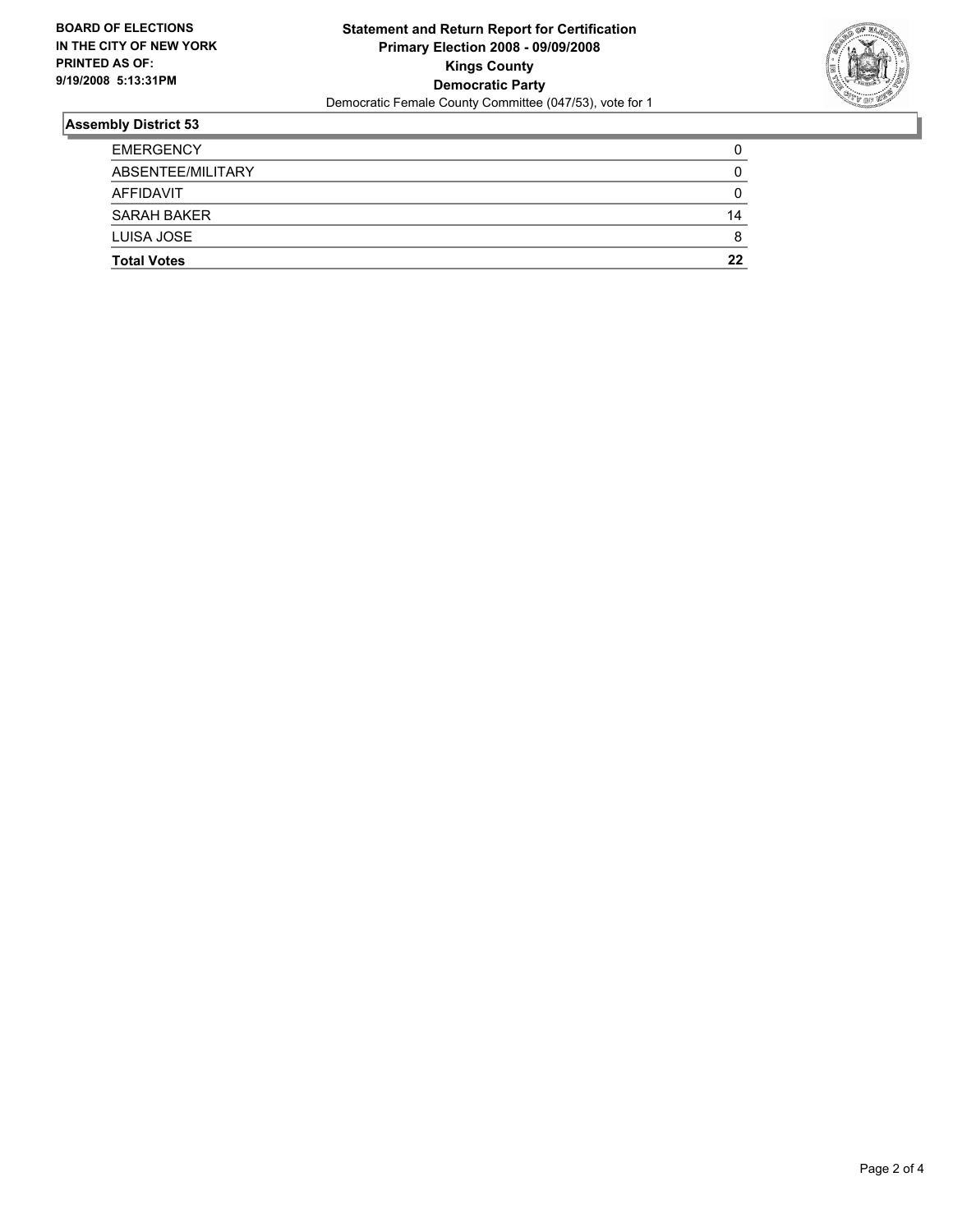#### **Statement and Return Report for Certification Primary Election 2008 - 09/09/2008 Kings County Democratic Party** Democratic Female County Committee (047/53), vote for 1

#### **Total for Democratic Female County Committee (047/53) - Kings County**

| <b>Total Votes</b> | 22 |
|--------------------|----|
| LUISA JOSE         |    |
| SARAH BAKER        | 14 |
| AFFIDAVIT          |    |
| ABSENTEE/MILITARY  |    |
| <b>EMERGENCY</b>   |    |

We certify this statement to be correct, and have caused the same to be attested by the signatures of the members of the board, or a majority thereof, on

Date

Secretary Chairman

Canvassing Board

Canvassing Board **Canvassing Board** Canvassing Board **Deputy Chief Clerk** 

Chief Clerk

Page 3 of 4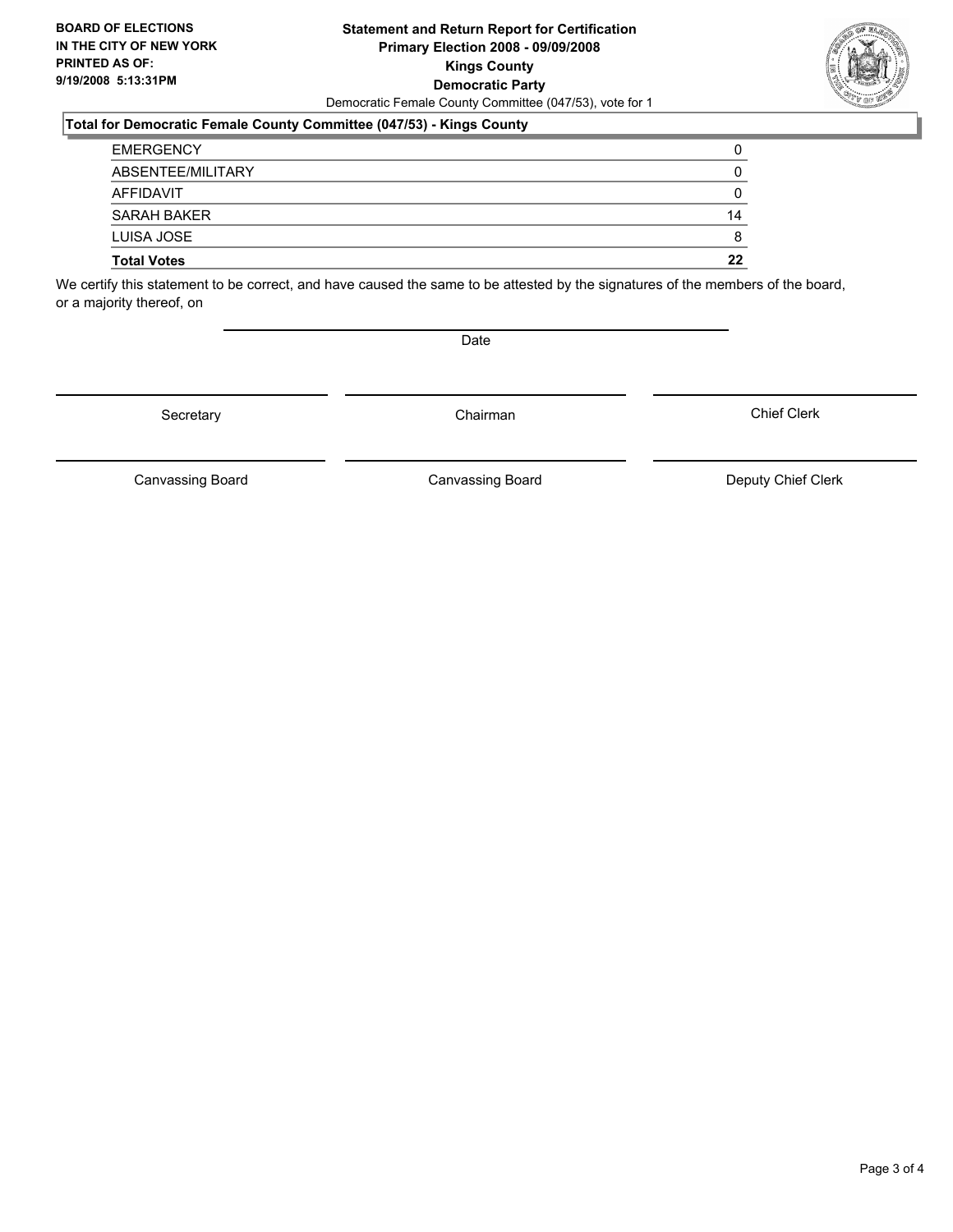**Statement and Return Report for Certification Primary Election 2008 - 09/09/2008 Kings County Democratic Party** Democratic Female County Committee (047/53), vote for 1

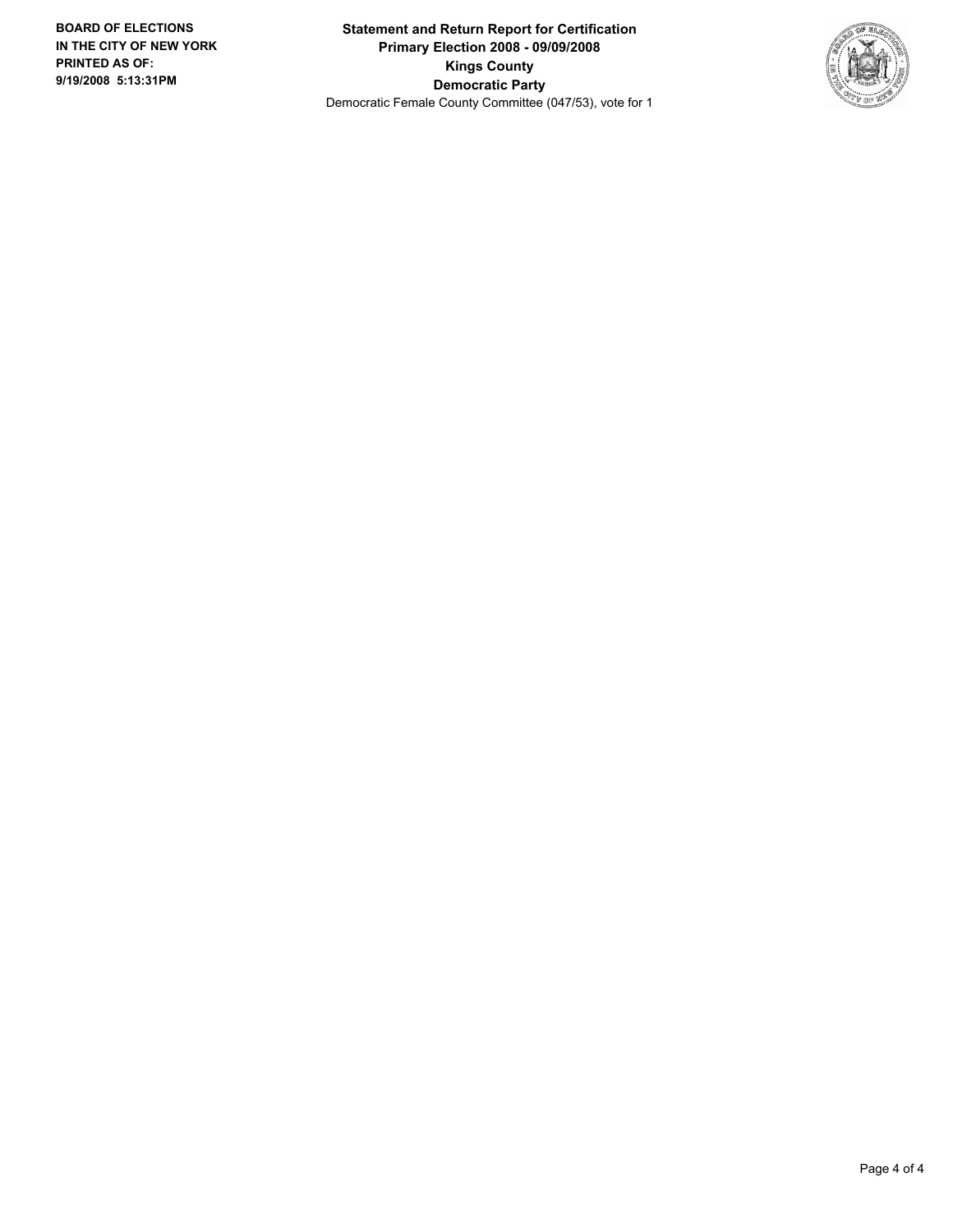

# **Primary Election 2008 - 09/09/2008 Kings County - Democratic Party**

Democratic Female County Committee 074/53 Vote for 1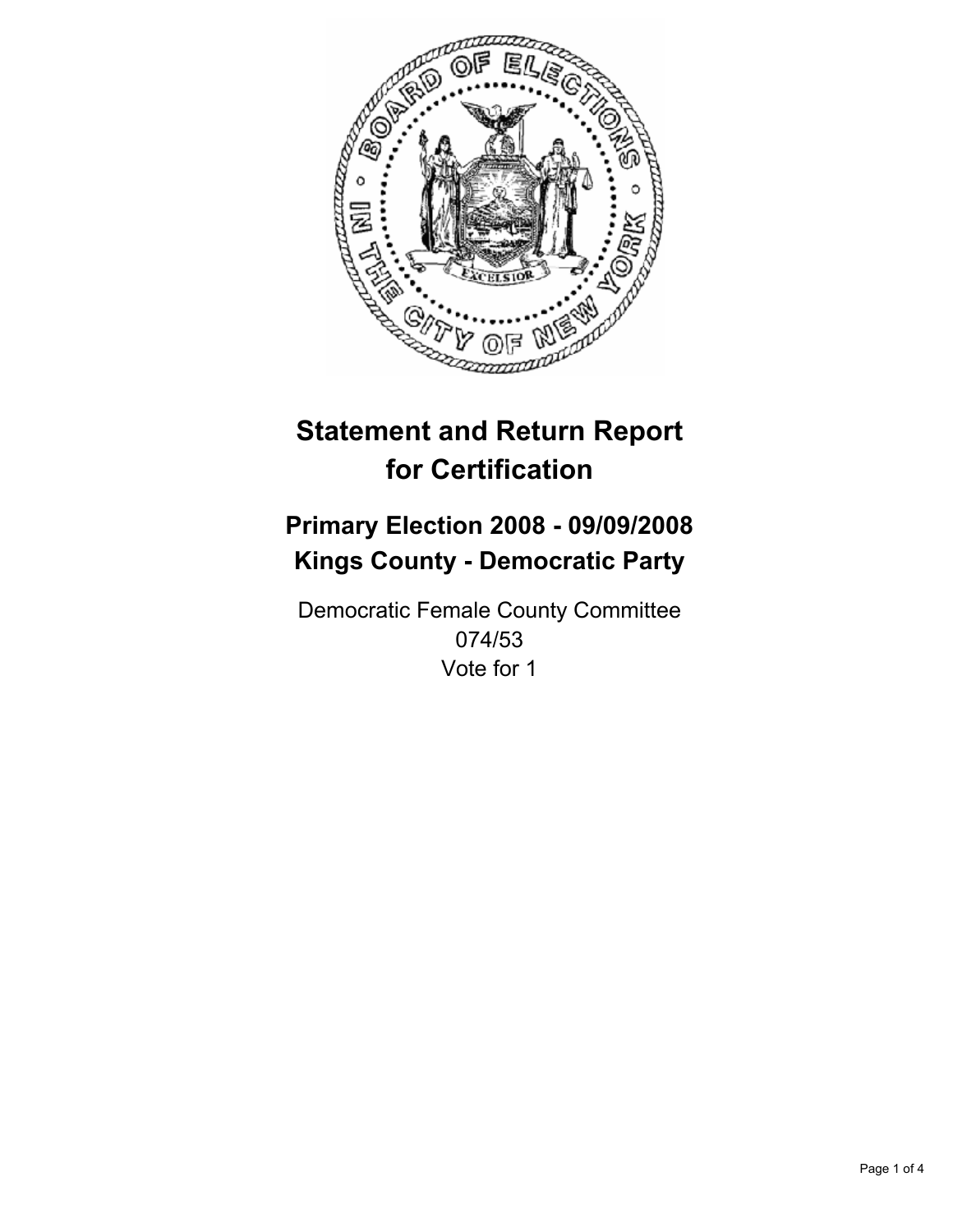

| <b>EMERGENCY</b><br>ABSENTEE/MILITARY |    |
|---------------------------------------|----|
| <b>AFFIDAVIT</b>                      |    |
| ANA MORENO DEJESUS                    | 38 |
| LINDA LOU LOWRY                       | 10 |
| <b>Total Votes</b>                    | 48 |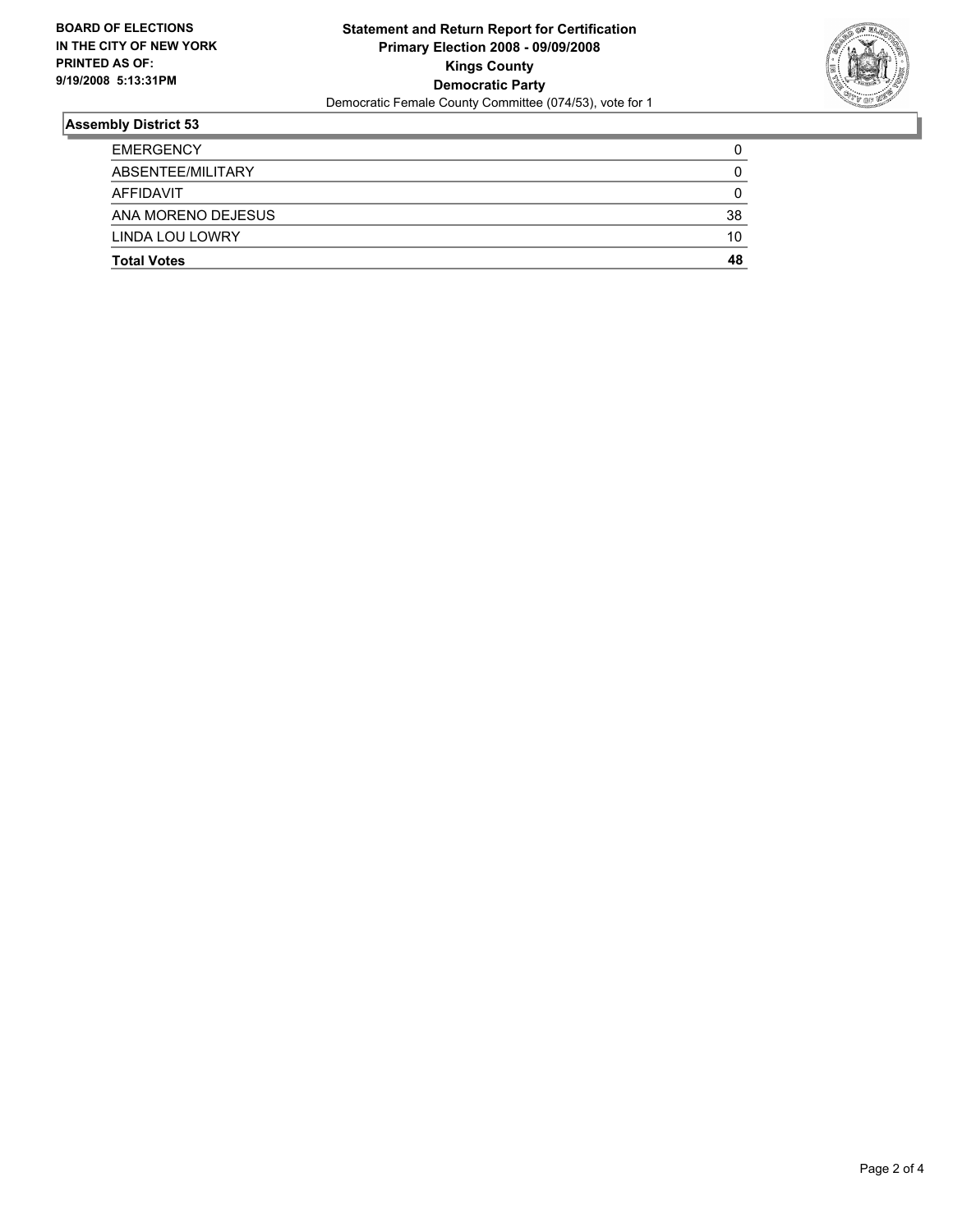#### **Statement and Return Report for Certification Primary Election 2008 - 09/09/2008 Kings County Democratic Party** Democratic Female County Committee (074/53), vote for 1

#### **Total for Democratic Female County Committee (074/53) - Kings County**

| <b>EMERGENCY</b>   |    |
|--------------------|----|
| ABSENTEE/MILITARY  |    |
| AFFIDAVIT          |    |
| ANA MORENO DEJESUS | 38 |
| LINDA LOU LOWRY    | 10 |
| <b>Total Votes</b> | 48 |

We certify this statement to be correct, and have caused the same to be attested by the signatures of the members of the board, or a majority thereof, on

Date

Secretary Chairman

Canvassing Board

Canvassing Board **Canvassing Board** Canvassing Board **Deputy Chief Clerk** 

Chief Clerk

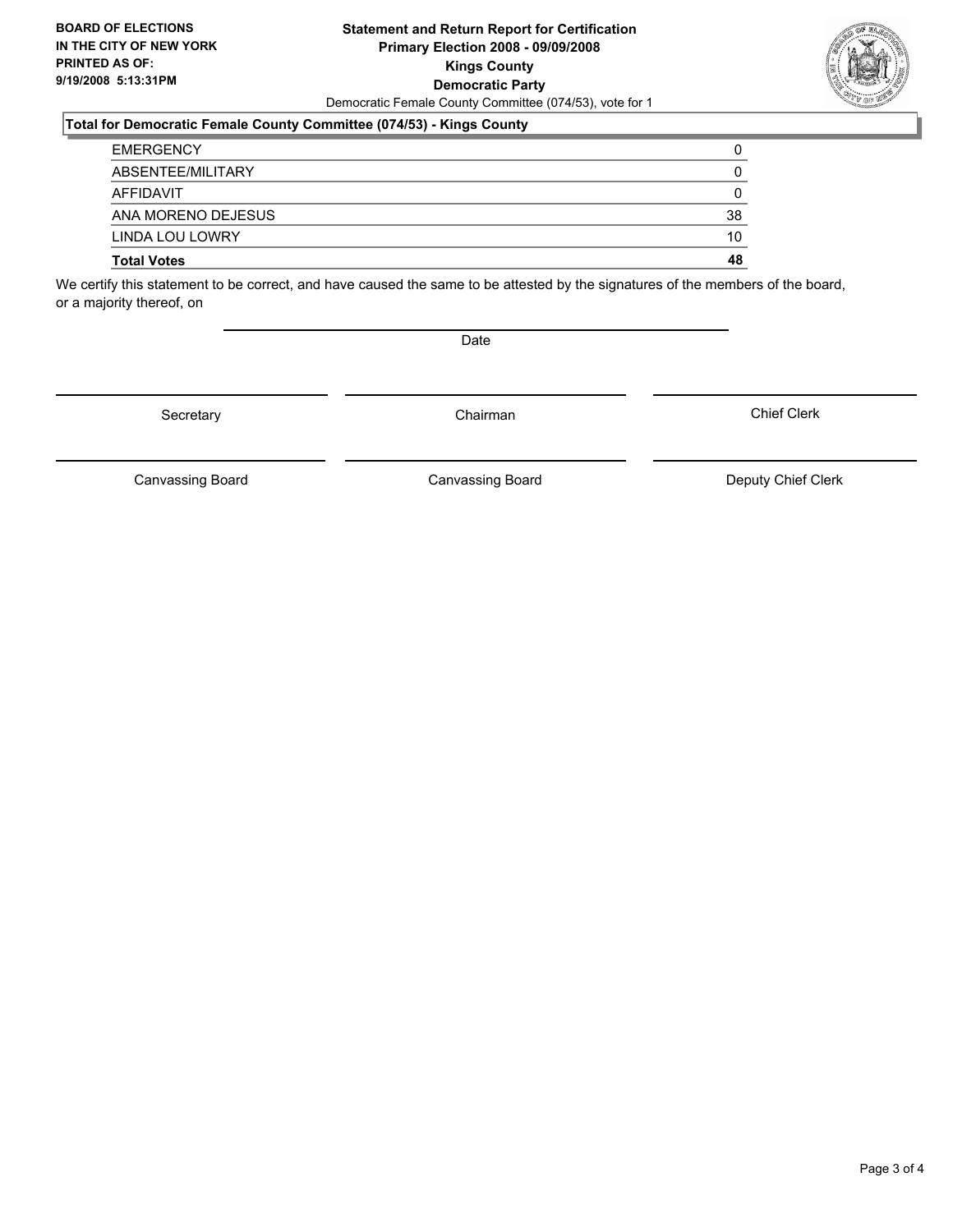**Statement and Return Report for Certification Primary Election 2008 - 09/09/2008 Kings County Democratic Party** Democratic Female County Committee (074/53), vote for 1

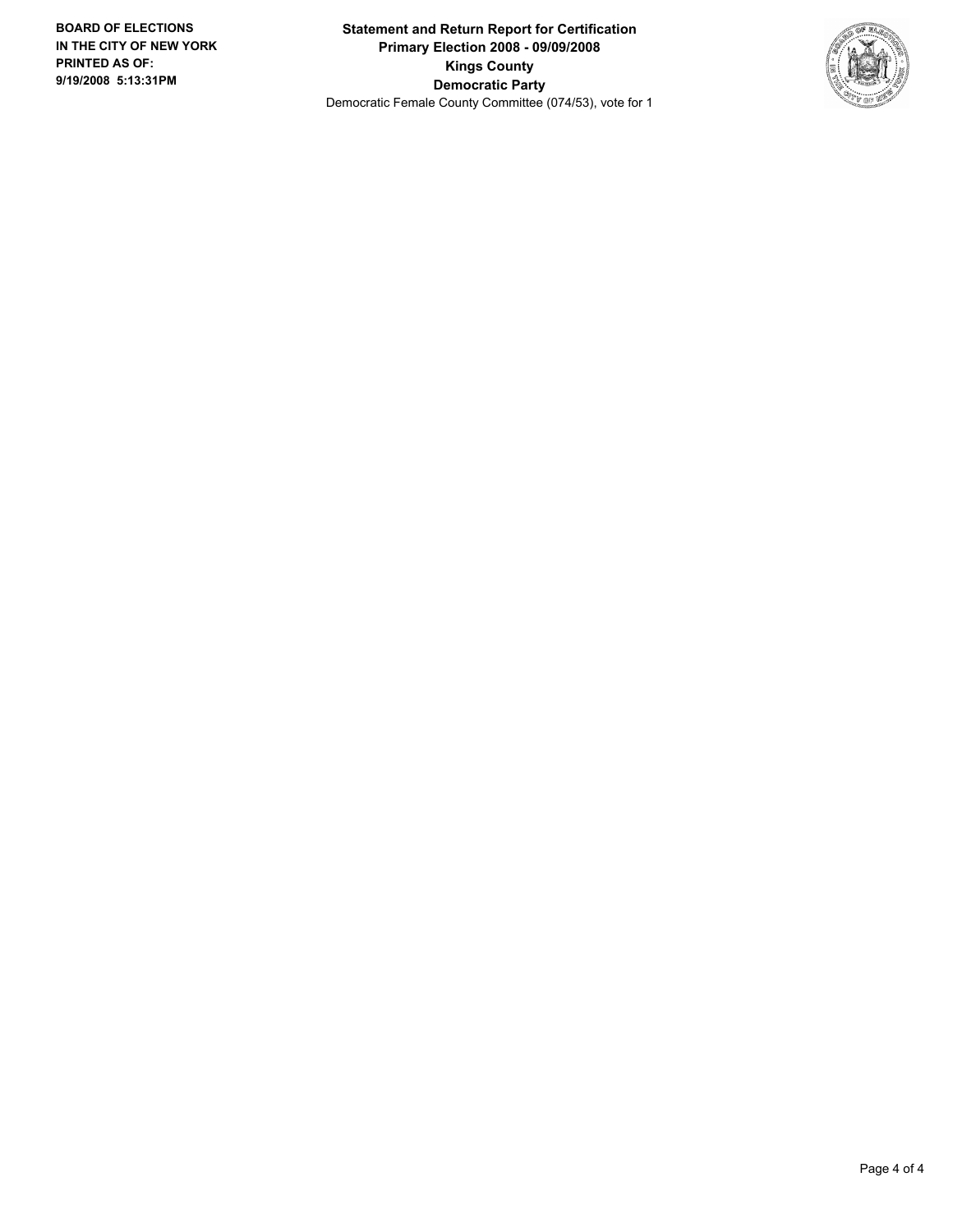

# **Primary Election 2008 - 09/09/2008 Kings County - Democratic Party**

Democratic Female County Committee 001/57 Vote for 2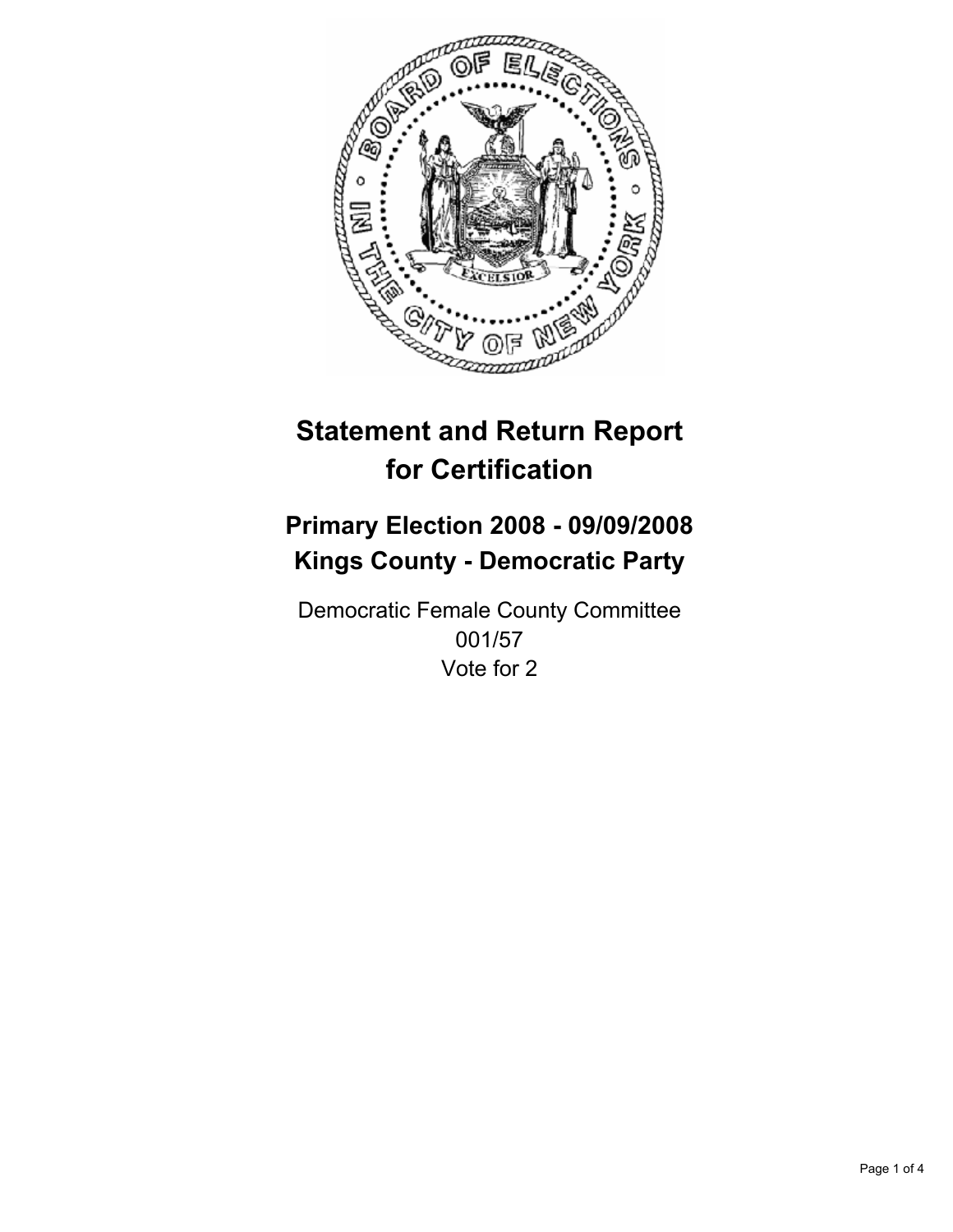

| <b>Total Votes</b> | 58     |
|--------------------|--------|
| NELVADIA HATCHER   | 12     |
| <b>CARLA HAYES</b> | 18     |
| EVELYN COOK        | 28     |
| AFFIDAVIT          |        |
| ABSENTEE/MILITARY  |        |
| <b>EMERGENCY</b>   | ≏<br>v |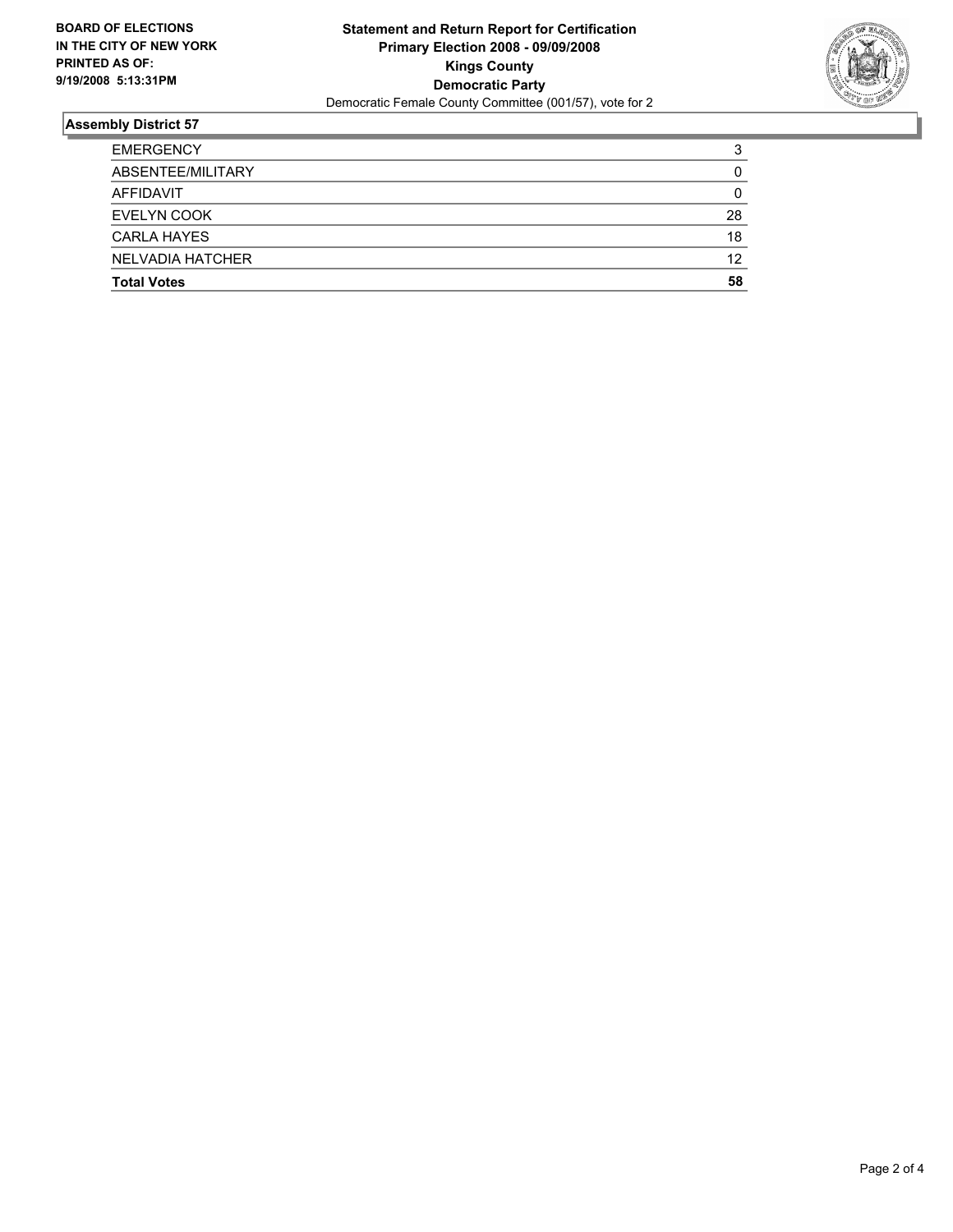#### **Statement and Return Report for Certification Primary Election 2008 - 09/09/2008 Kings County Democratic Party** Democratic Female County Committee (001/57), vote for 2

### **Total for Democratic Female County Committee (001/57) - Kings County**

| <b>Total Votes</b> | 58 |
|--------------------|----|
| NELVADIA HATCHER   | 12 |
| <b>CARLA HAYES</b> | 18 |
| <b>EVELYN COOK</b> | 28 |
| <b>AFFIDAVIT</b>   |    |
| ABSENTEE/MILITARY  |    |
| <b>EMERGENCY</b>   |    |

We certify this statement to be correct, and have caused the same to be attested by the signatures of the members of the board, or a majority thereof, on

Date

Secretary **Chairman** 

Chief Clerk

Canvassing Board **Canvassing Board** Canvassing Board **Deputy Chief Clerk** 

Canvassing Board

Page 3 of 4

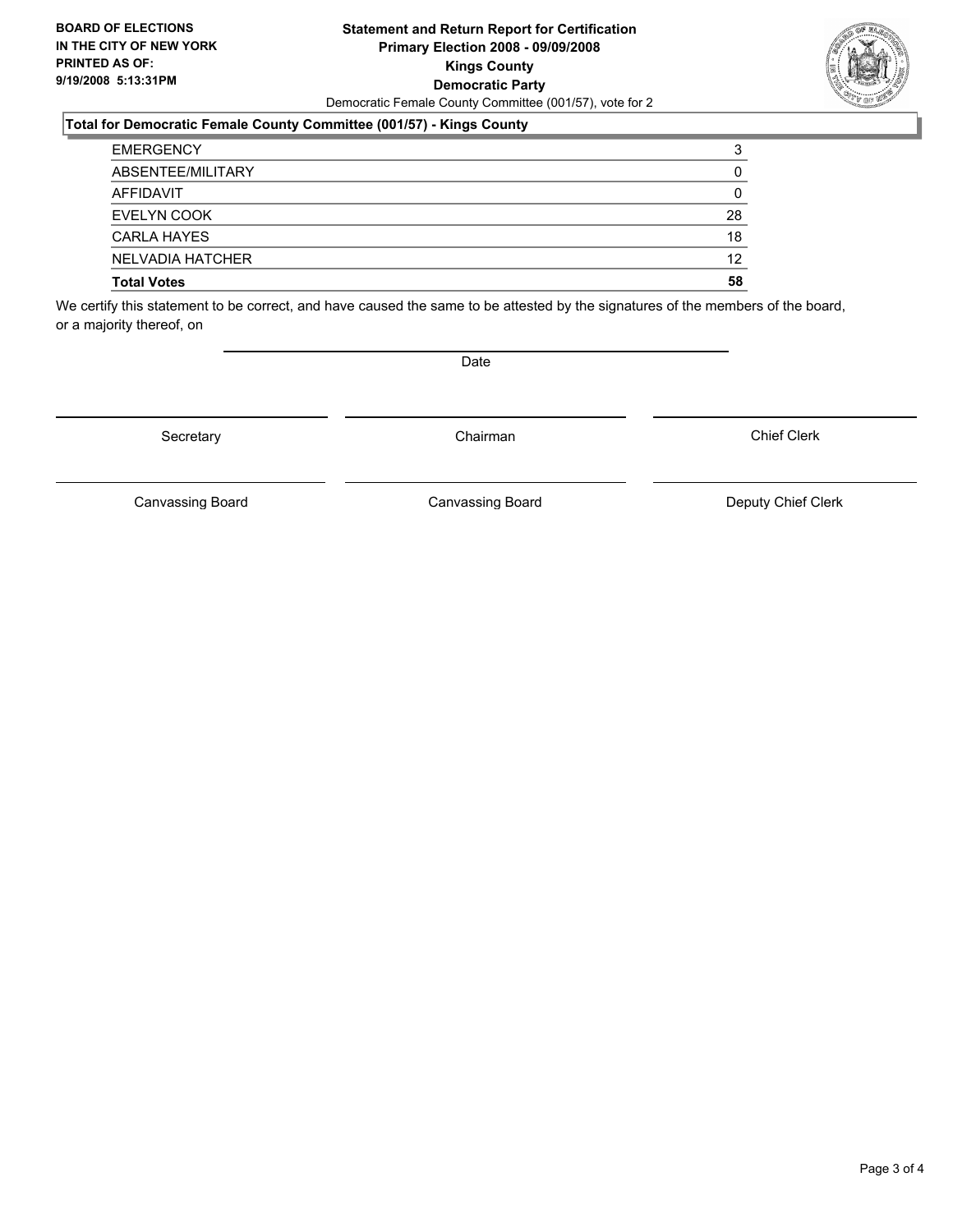**Statement and Return Report for Certification Primary Election 2008 - 09/09/2008 Kings County Democratic Party** Democratic Female County Committee (001/57), vote for 2

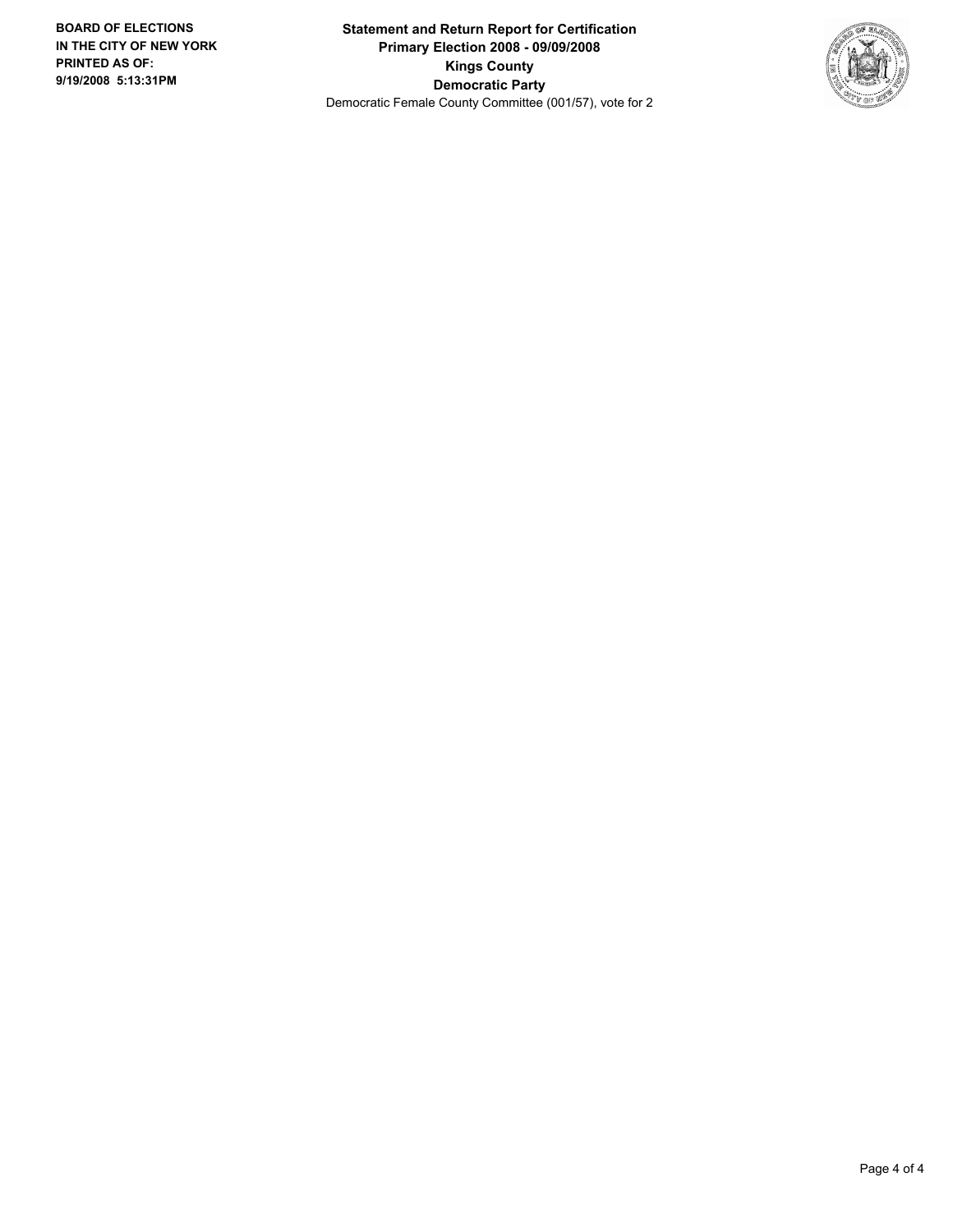

# **Primary Election 2008 - 09/09/2008 Kings County - Democratic Party**

Democratic Female County Committee 051/57 Vote for 2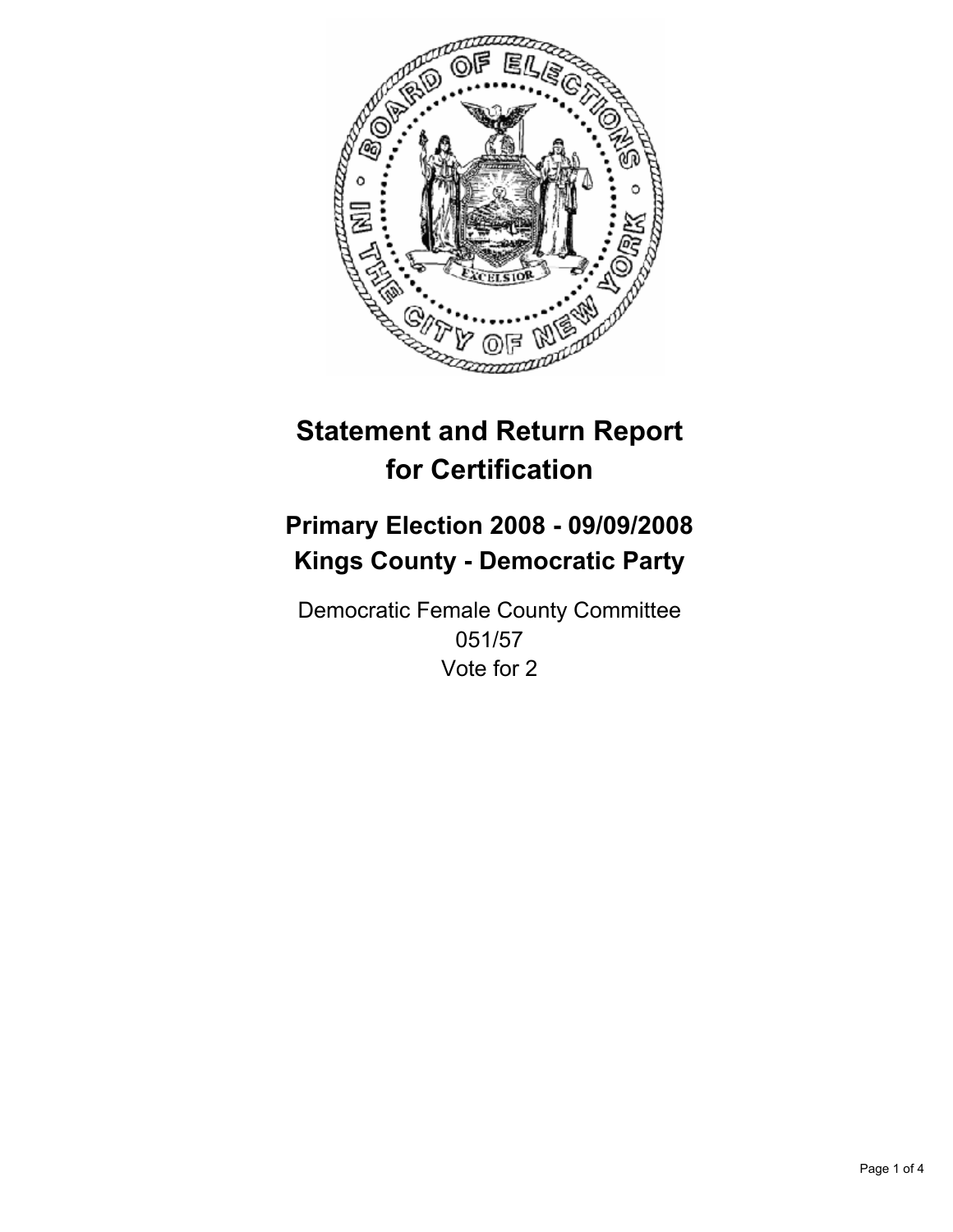

| <b>EMERGENCY</b>          | C   |
|---------------------------|-----|
| ABSENTEE/MILITARY         | 0   |
| AFFIDAVIT                 | 4   |
| <b>VERA VALENTINE</b>     | 51  |
| <b>TANYA D SMITHERMAN</b> | 31  |
| <b>SHARON WEDDERBURN</b>  | 31  |
| <b>Total Votes</b>        | 113 |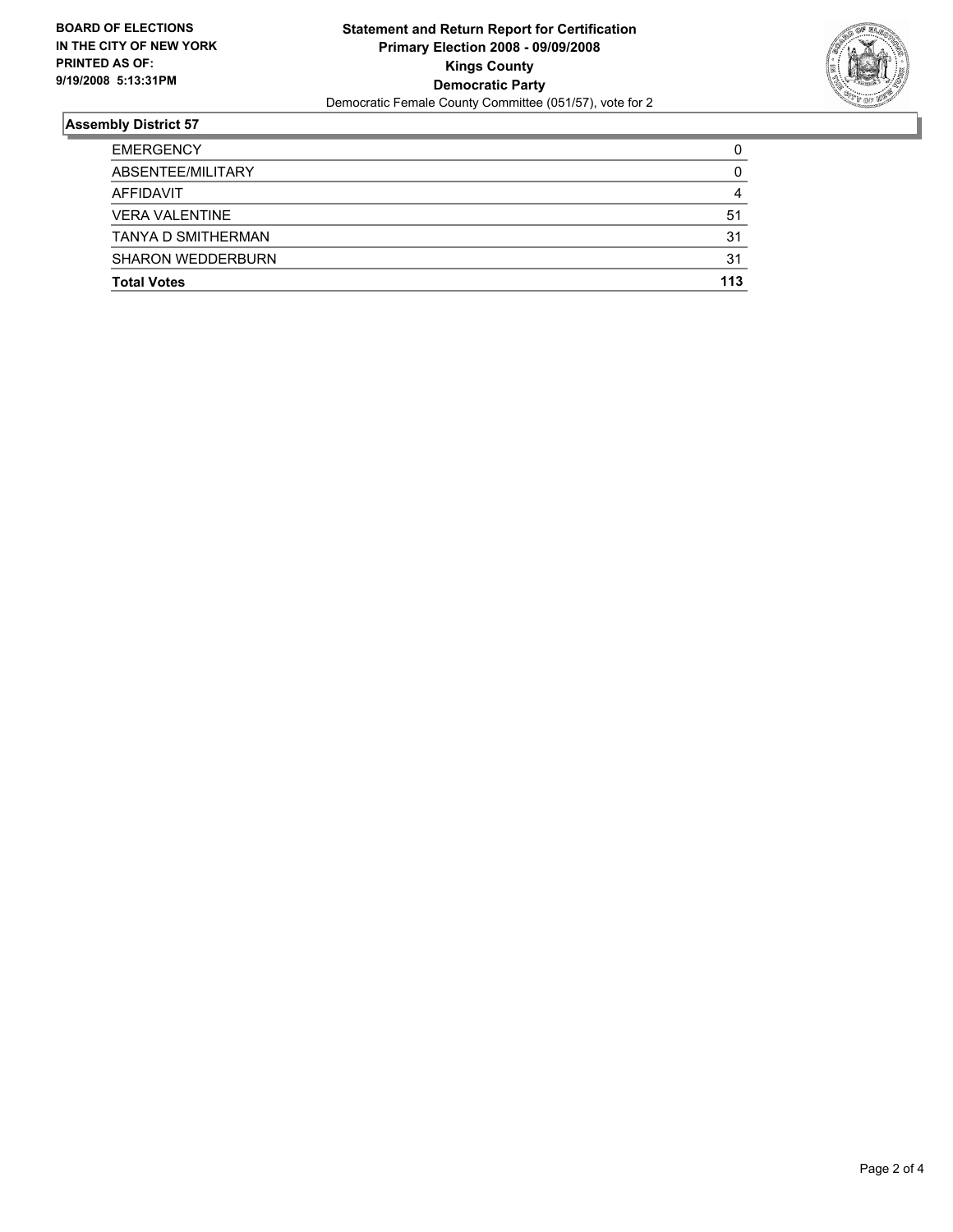#### **Statement and Return Report for Certification Primary Election 2008 - 09/09/2008 Kings County Democratic Party** Democratic Female County Committee (051/57), vote for 2

### **Total for Democratic Female County Committee (051/57) - Kings County**

| <b>Total Votes</b>        | 113 |
|---------------------------|-----|
| <b>SHARON WEDDERBURN</b>  | 31  |
| <b>TANYA D SMITHERMAN</b> | 31  |
| <b>VERA VALENTINE</b>     | 51  |
| AFFIDAVIT                 | 4   |
| ABSENTEE/MILITARY         |     |
| <b>EMERGENCY</b>          |     |

We certify this statement to be correct, and have caused the same to be attested by the signatures of the members of the board, or a majority thereof, on

Secretary **Chairman** 

Date

Chief Clerk

Canvassing Board **Canvassing Board** Canvassing Board **Deputy Chief Clerk** 

Canvassing Board

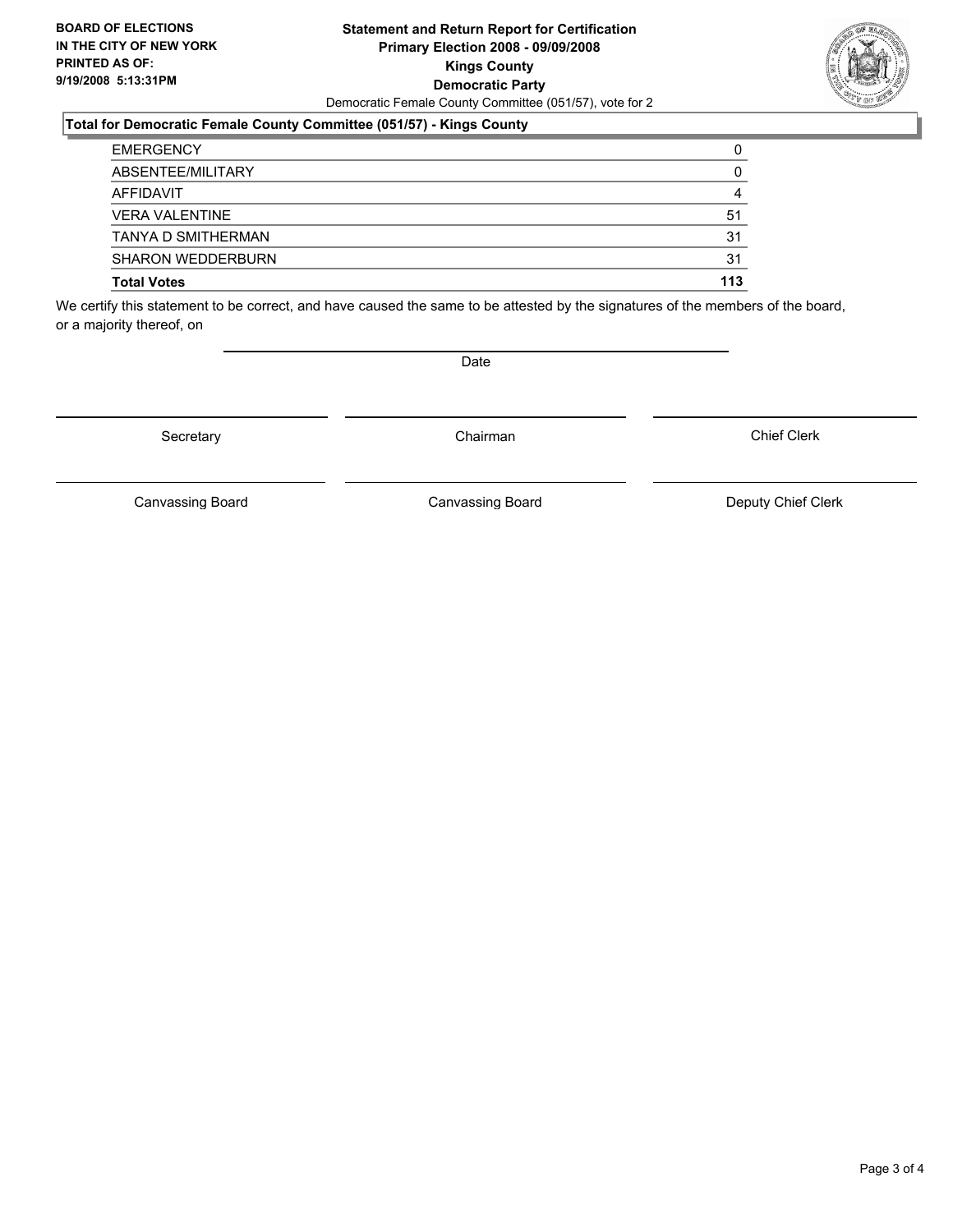**Statement and Return Report for Certification Primary Election 2008 - 09/09/2008 Kings County Democratic Party** Democratic Female County Committee (051/57), vote for 2

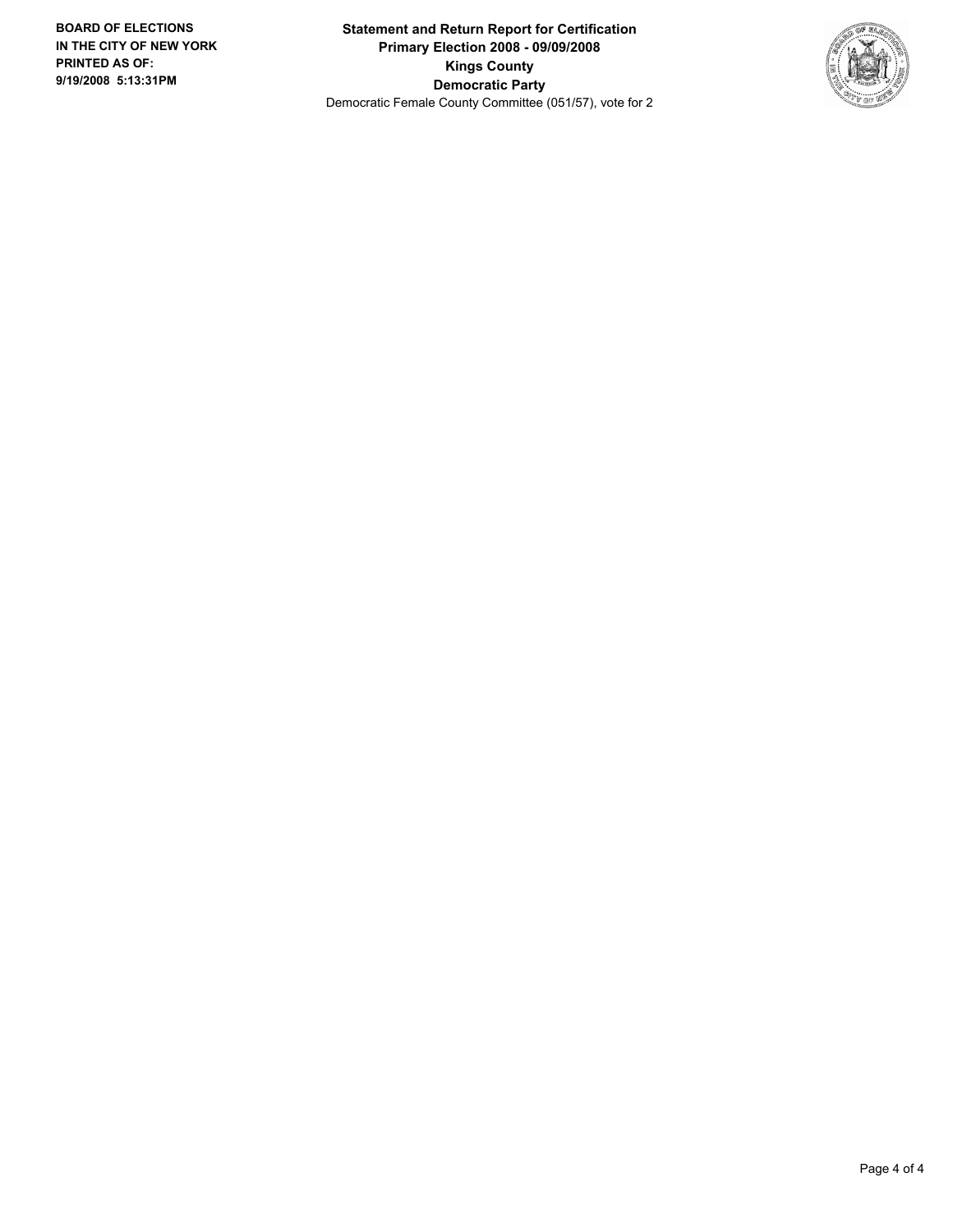

# **Primary Election 2008 - 09/09/2008 Kings County - Democratic Party**

Democratic Female County Committee 067/57 Vote for 2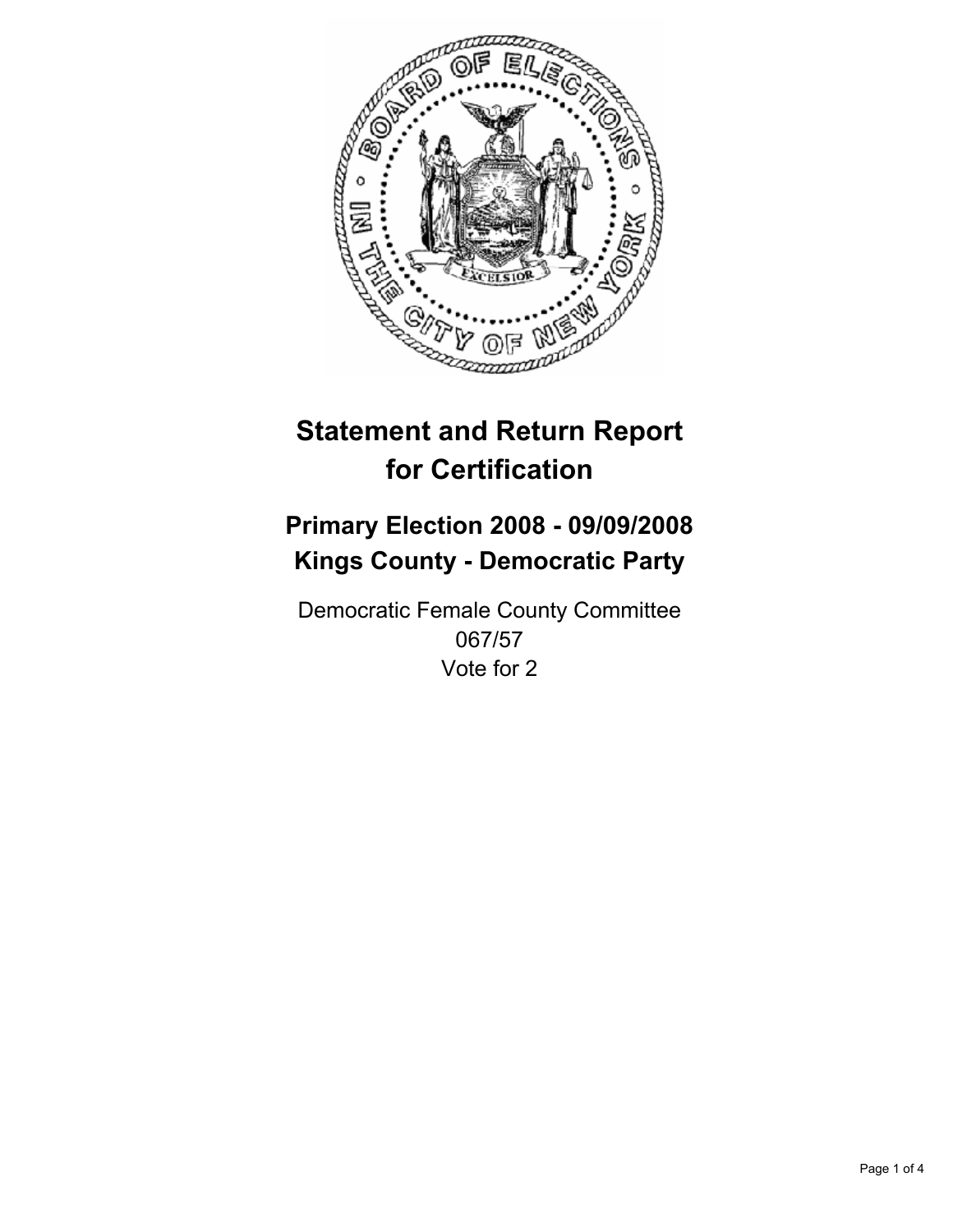

| <b>EMERGENCY</b>          | C   |
|---------------------------|-----|
| ABSENTEE/MILITARY         | 16  |
| AFFIDAVIT                 | 20  |
| <b>JUDY BLACKMAN</b>      | 122 |
| <b>RITA BRYANT</b>        | 85  |
| <b>SHANTELLE BROWN</b>    | 147 |
| <b>CHRISTINE A POWELL</b> | 128 |
| <b>Total Votes</b>        | 482 |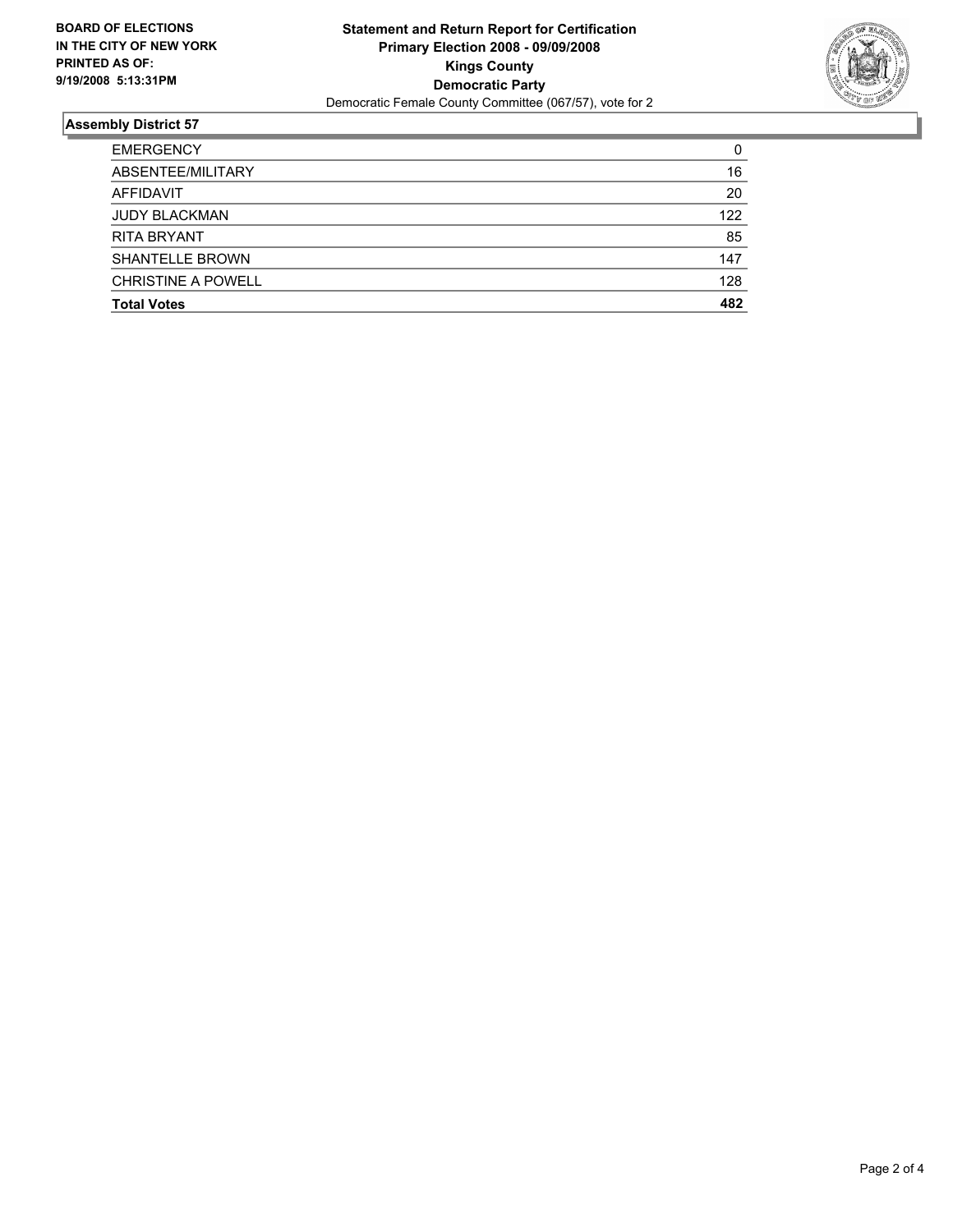#### **Statement and Return Report for Certification Primary Election 2008 - 09/09/2008 Kings County Democratic Party** Democratic Female County Committee (067/57), vote for 2

### **Total for Democratic Female County Committee (067/57) - Kings County**

| <b>EMERGENCY</b>          | 0   |
|---------------------------|-----|
| ABSENTEE/MILITARY         | 16  |
| AFFIDAVIT                 | 20  |
| <b>JUDY BLACKMAN</b>      | 122 |
| <b>RITA BRYANT</b>        | 85  |
| <b>SHANTELLE BROWN</b>    | 147 |
| <b>CHRISTINE A POWELL</b> | 128 |
| <b>Total Votes</b>        | 482 |

We certify this statement to be correct, and have caused the same to be attested by the signatures of the members of the board, or a majority thereof, on

Secretary **Chairman** 

Canvassing Board

Canvassing Board Canvassing Board Canvassing Canvassing Board Deputy Chief Clerk

Chief Clerk

Page 3 of 4



Date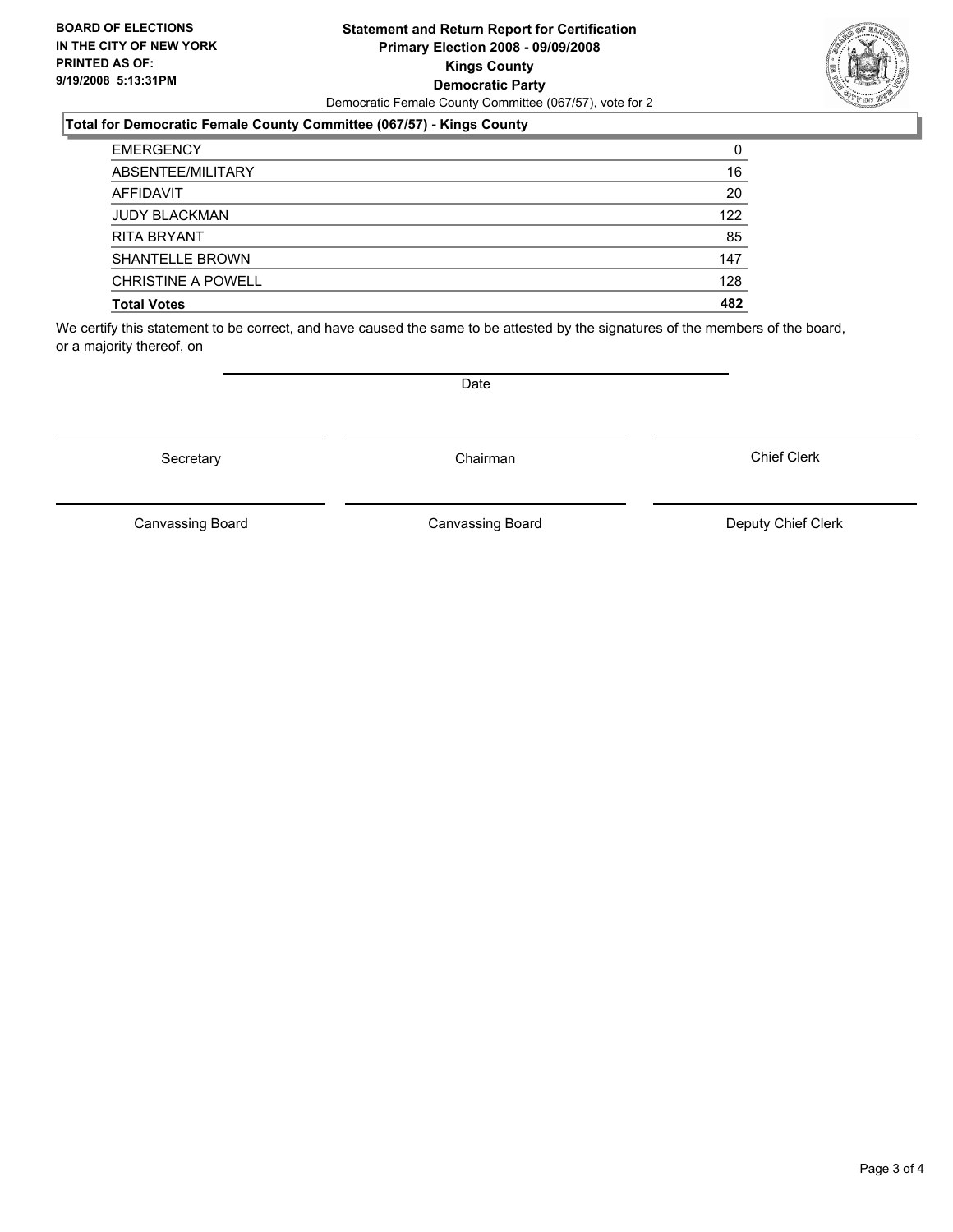**Statement and Return Report for Certification Primary Election 2008 - 09/09/2008 Kings County Democratic Party** Democratic Female County Committee (067/57), vote for 2

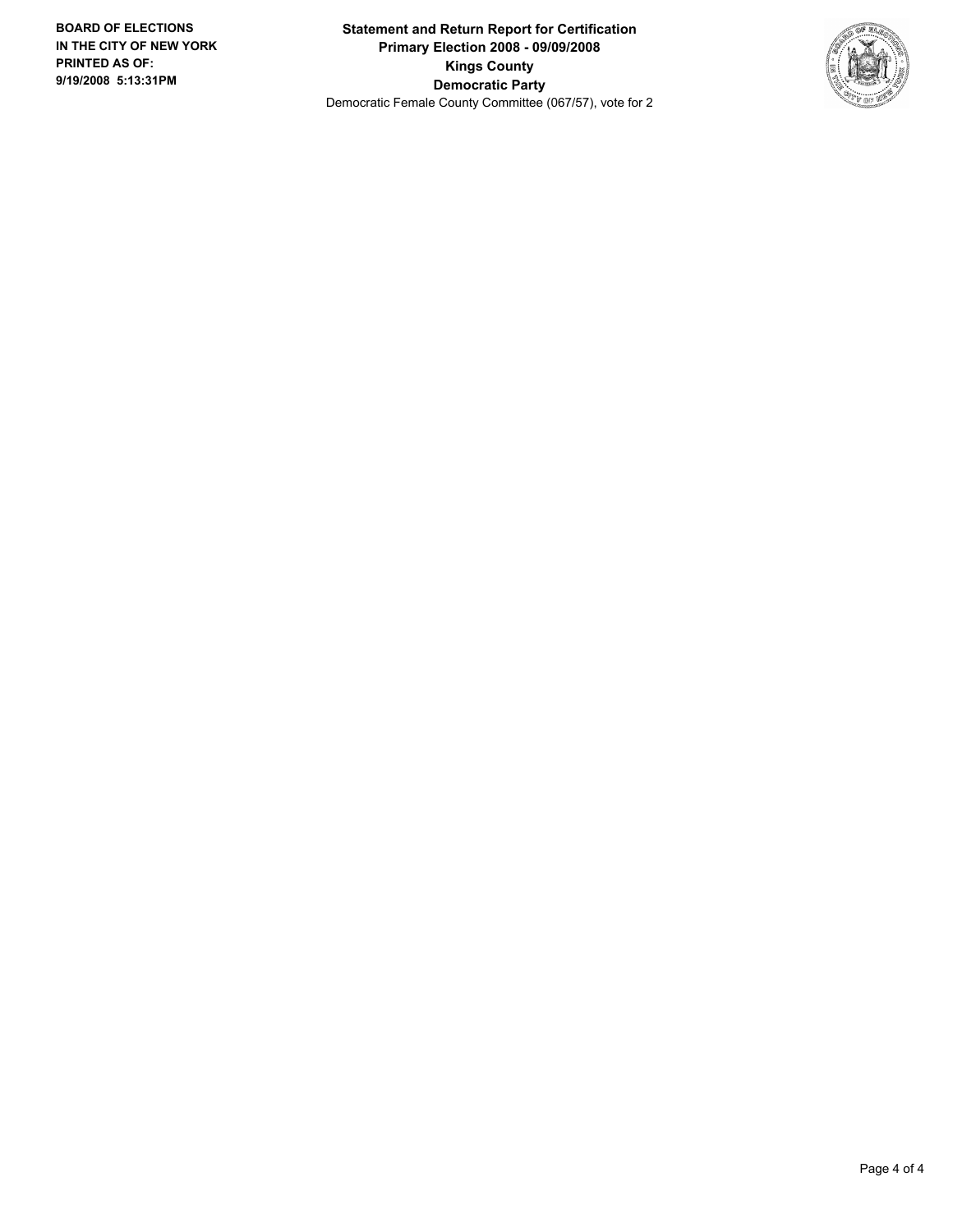

# **Primary Election 2008 - 09/09/2008 Kings County - Democratic Party**

Democratic Female County Committee 068/57 Vote for 2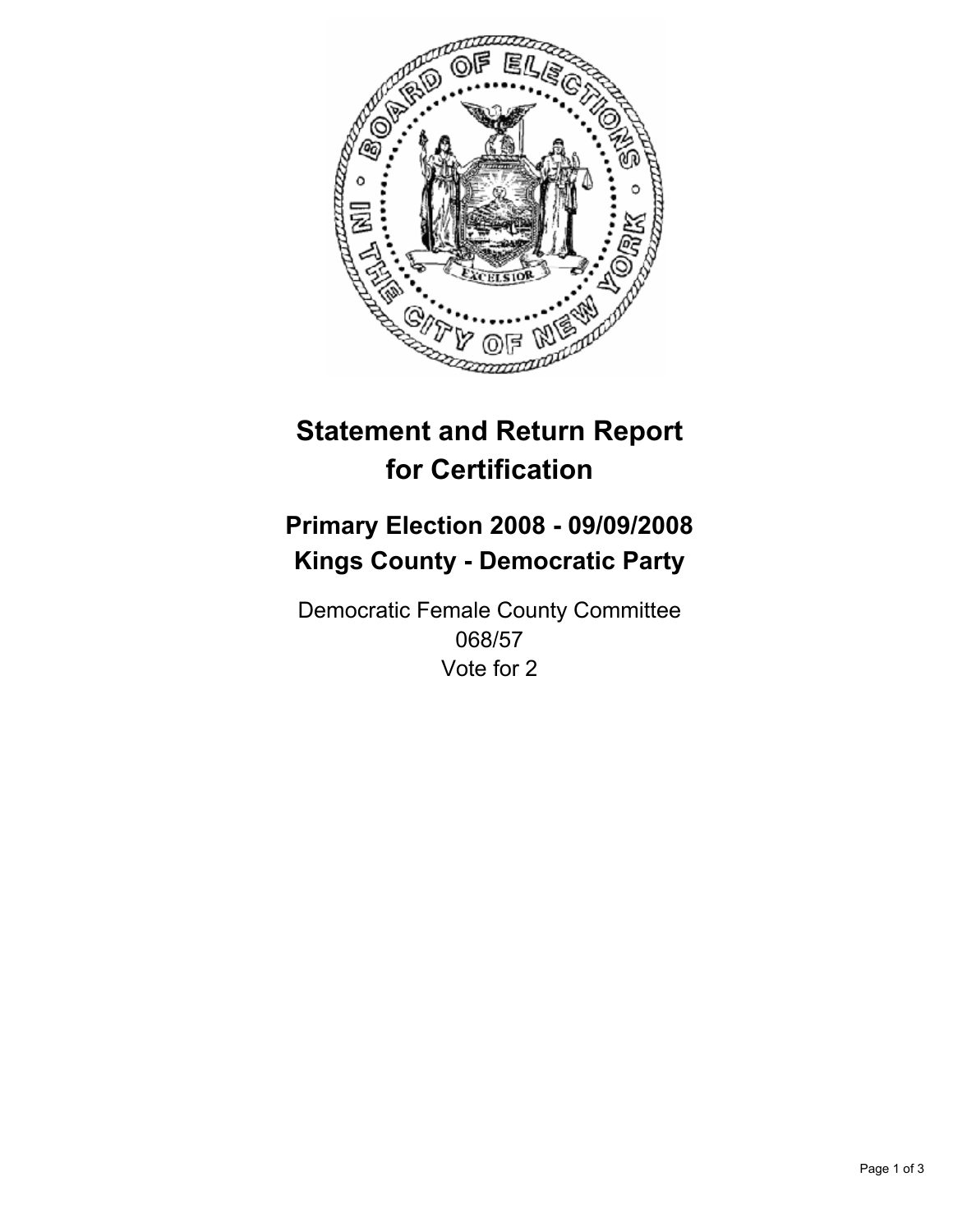

| <b>EMERGENCY</b>           | C   |
|----------------------------|-----|
| ABSENTEE/MILITARY          |     |
| AFFIDAVIT                  |     |
| ROBBIE WILLIAMS            | 54  |
| <b>AUDREY PERRY</b>        | 44  |
| <b>MARLENE STEELE</b>      | 72  |
| <b>FREDERICKA S FISHER</b> | 44  |
| <b>Total Votes</b>         | 214 |